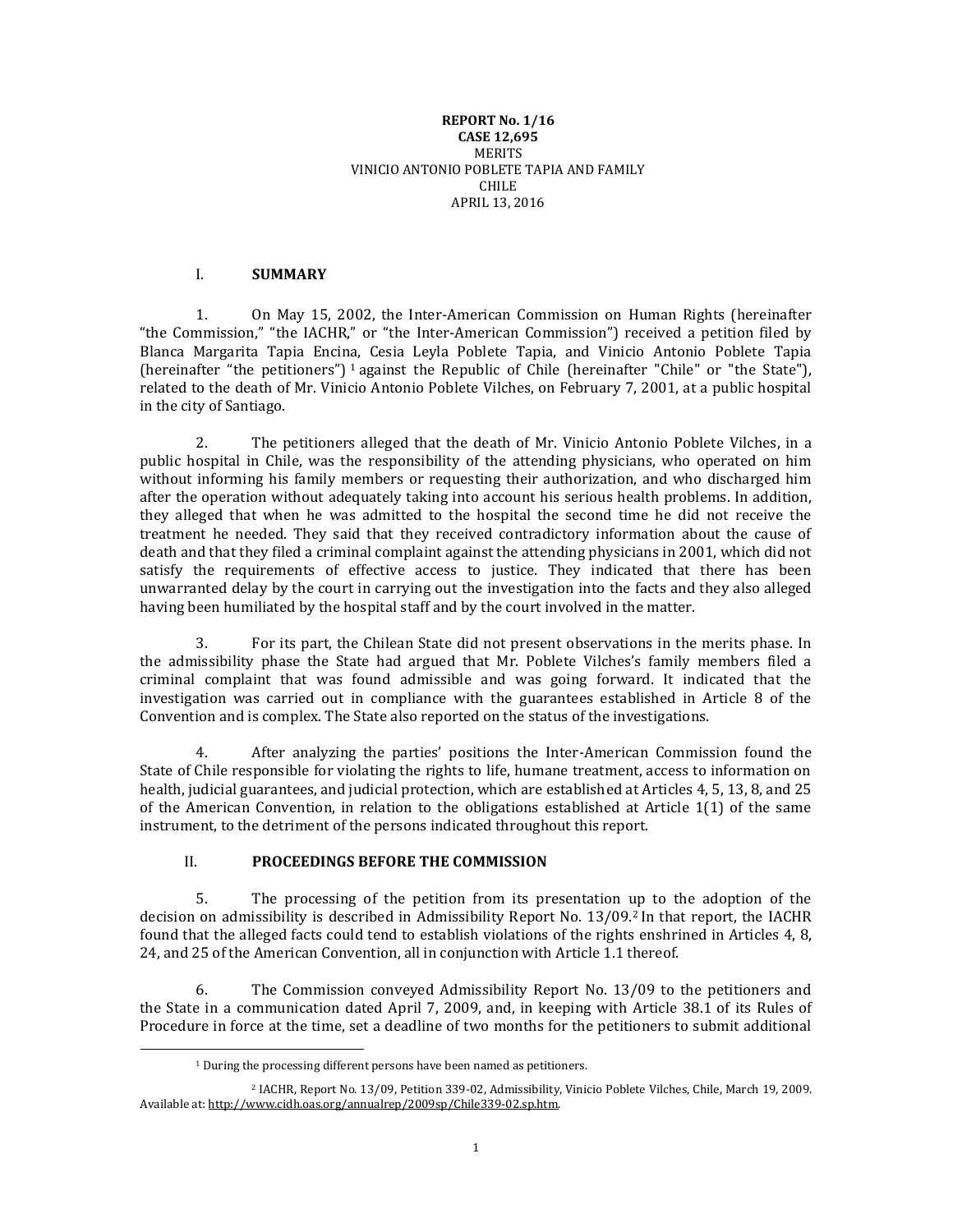comments on the merits. In addition, in compliance with Article 48.1.f of the American Convention, it made itself available to the parties for reaching a friendly settlement.

7. The Commission received the petitioners' comments on the merits of the case in communications dated May 11, 2009, and June 4 and 8, 2009. On July 22, 2009, in keeping with Article 38.1 of its Rules of Procedure in force at the time, those three submissions were forwarded to the State, with a period of two months for it to return its additional comments on the merits.

8. On June 2, 2009, the petitioners submitted a communication informing the Commission of their willingness to reach a friendly settlement; that was duly conveyed to the State, which, on September 16, 2009, presented information and requested an extension of the deadline. On January 28 and April 8, 2011, the petitioners indicated their wish to terminate the friendly settlement proceedings. On July 2, 2014, they expressed their intent to continue working for a friendly settlement; however, on August 14, 2014, they reported the State's refusal to comply with the friendly settlement proposal.

9. On December 12, 2011, the petitioners reported the death of Mr. Gonzalo Poblete Tapia on December 4, 2011.

10. On December 9, 2014, the Commission asked the petitioners for additional information, and a reply was received from them on January 14, 2015. Specifically, the Commission requested information on the members of the close family who had suffered harm as a result of the alleged human rights violations in this case.

11. In addition to the formalities recorded in the previous paragraphs, the IACHR received information from the petitioners on the following dates: March 12, June 4, August 20, November 30, and December 9, 2009; January 25, June 3, July 21, and October 9, 2010; January 17, February 8, March 31, May 23, July 18, September 9 and 26, October 4, and December 14, 2011; January 12, February 14, 17, 22, and 23, March 15, 23, and 29, April 3, May 9 and 21, June 2, 26, and 29, August 1 and 13, September 3, 24, and 28, October 16, November 28 and 30, and December 21, 2012; January 4 and 29, February 13, March 18 and 20, April 10 and 18, June 18 and 22, July 1 and 17, August 12 and 21, September 27, and October 8, 25, and 28, 2013; January 9 and 17, February 10, 17, and 28, March 13, April 14 and 23, July 28, August 14, 15, 27, 28, and 29, September 8, 10, 22, and 23, and October 31, 2014; January 9, 14, and 28, February 4 and 25, March 4 and 31, April 7 and 22, July 16, September 15, and October 21, 2015.

12. Those communications with substantive contents and that were not identical to previous submissions were forwarded to the State.

# III. **POSITIONS OF THE PARTIES**

#### **A. Position of the Petitioners**

13. The petitioners allege that on January 17, 2001, Mr. Vinicio Antonio Poblete Vilches was admitted to the Sótero del Río Public Hospital and that his death, on February 7, 2001, was the result of a series of actions and omissions by the physicians who attended to him and took decisions regarding his health.

14. They claim that Mr. Vinicio Antonio Poblete Vilches "was treated cruelly and tortured by the medical staff at the Sótero del Río Hospital" and that he was starved, tied up by his hands and feet to a bed with thick sensor cables, which hampered his blood circulation, sedated to keep him from waking, and spent most of his time naked, covered only by a sheet. They contend that the way the physicians treated the family was humiliating, that they were denied information on Mr. Poblete Vilches's state of health, and that they were prevented from communicating with him.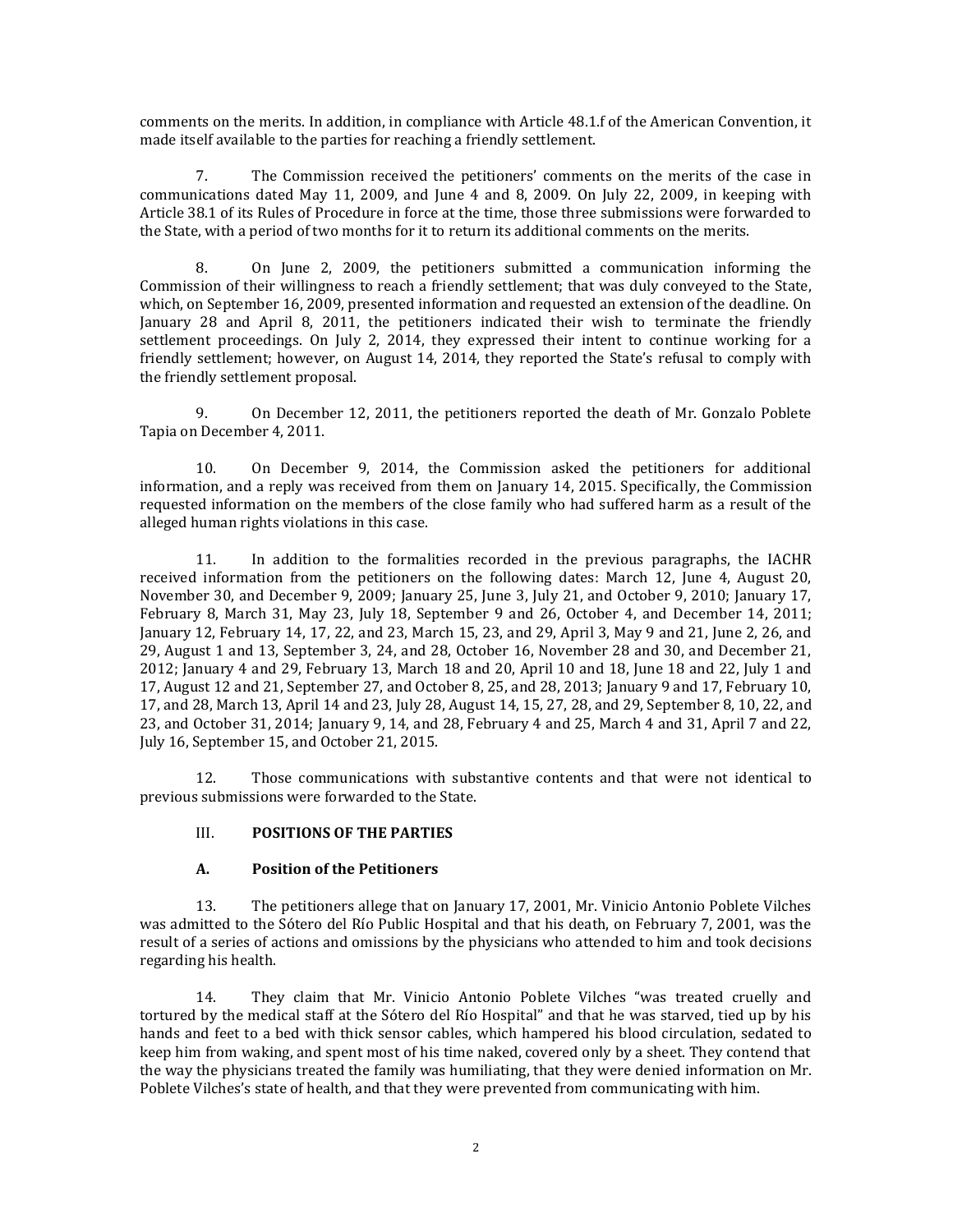15. The petitioners contend that Mr. Vinicio Antonio Poblete Vilches was subjected to major cardiac surgery without his family's consent, for which an authorization was issued on which, given the family's refusal, the signature of his wife Blanca Tapia Encina was forged.

16. They claim that following the surgery, on February 2, 2001, Mr. Poblete Vilches was released even though he was presenting "post-operational septic shock, with open drainage, a high temperature, and in a semiconscious state," and that, since a hospital ambulance was denied, they had to hire a private one. They state that at the time of his release, Mr. Poblete Vilches "had three large wounds on his right side, one stitched and the other two without stitches, and that the wounds were infected." They add that he was given only six and a half days to recover but that, according to one of the doctors, he should have been given three weeks. They claim that a person and a nurse Cecilia Caniqueo Ralil, both from the Hogar de Cristo, witnessed Mr. Poblete Vilches's poor condition but that they never gave statements to the corresponding authorities.

17. They report that Mr. Vinicio Antonio Poblete Vilches was readmitted to the Sótero del Río Hospital, where he spent an entire night and day naked on a stretcher without receiving any assistance. They state that after almost a day, the hospital's director ordered that he be taken to the surgical intensive care unit, but not to the medical ICU which, according to the petitioners, had the instruments that could have saved him, such as an artificial respirator, to which they were refused access with the instruction "get one yourselves." The petitioners add that Dr. Humberto Montecinos told them that "he was not going to give him another opportunity to live" and that "younger people should be given preference." The petitioners allege that although "there was no chance of giving him proper treatment, at no time was the family offered the opportunity of transferring him to another public hospital, as protocol required." The Commission understands that this argument relates to the absence on beds in the ICU and the difficulties to obtain an artificial respirator. This, they argue, constituted an act of passive euthanasia.

18. The petitioners report that there are "contradictions in the different diagnoses of his death": at the morgue, Mr. Vinicio Antonio Poblete Vilches's body had "a strip of tape on its chest saying he had died of pulmonary edema," whereas his death certificate says he died of septic shock and bilateral bronchopneumonia, cardiac arrest, multiorgan failure, and damage to the kidneys. In addition, according to the petitioners, in the hospital morgue, the deceased's forehead and body were covered with bruises. The petitioners state that they requested an autopsy be performed, but the request was denied; they add that they were unable to contact the hospital's director and that no one "explained the reason for those actions, or the real causes behind our father's death." They further contend that the time of Mr. Vinicio Antonio Poblete Vilches's death was falsified.

19. The petitioners claim that the nurse who was with him on the night of his death said, "What are you worrying about? We gave the gentleman an injection and he died." They conclude that "nothing can justify the inhuman treatment he received at that hospital (…) where impunity prevails to this day, with no punishment for the doctors who continue to work in the public health services and to enjoy protection."

20. As regards the domestic proceedings related to these events, the petitioners allege that the courts failed to hear their complaints because they are poor, as can be seen with the numerous formalities they fruitlessly asked the judicial authorities to pursue, as a result of which years that were essential for clearing up this murder went by. Specifically they spoke of the summons served on the physicians responsible, who never appeared before the courts to give statements during more than seven years of proceedings, even though their places of work had been clearly identified. They also noted that no confrontations were held with the physicians and that there are some witnesses who have not given statements. They claim that the arrest warrant was never enforced. On this point, they explained that a warrant for the arrest of Dr. Luis Carvajal Freire was issued in 2005, but that he was never taken into custody, in spite of being employed at the Sótero del Río Hospital. They also claim that Mr. Vinicio Antonio Poblete Vilches's body was not exhumed and that no autopsy was carried out. They add that when they appeared before the court, they were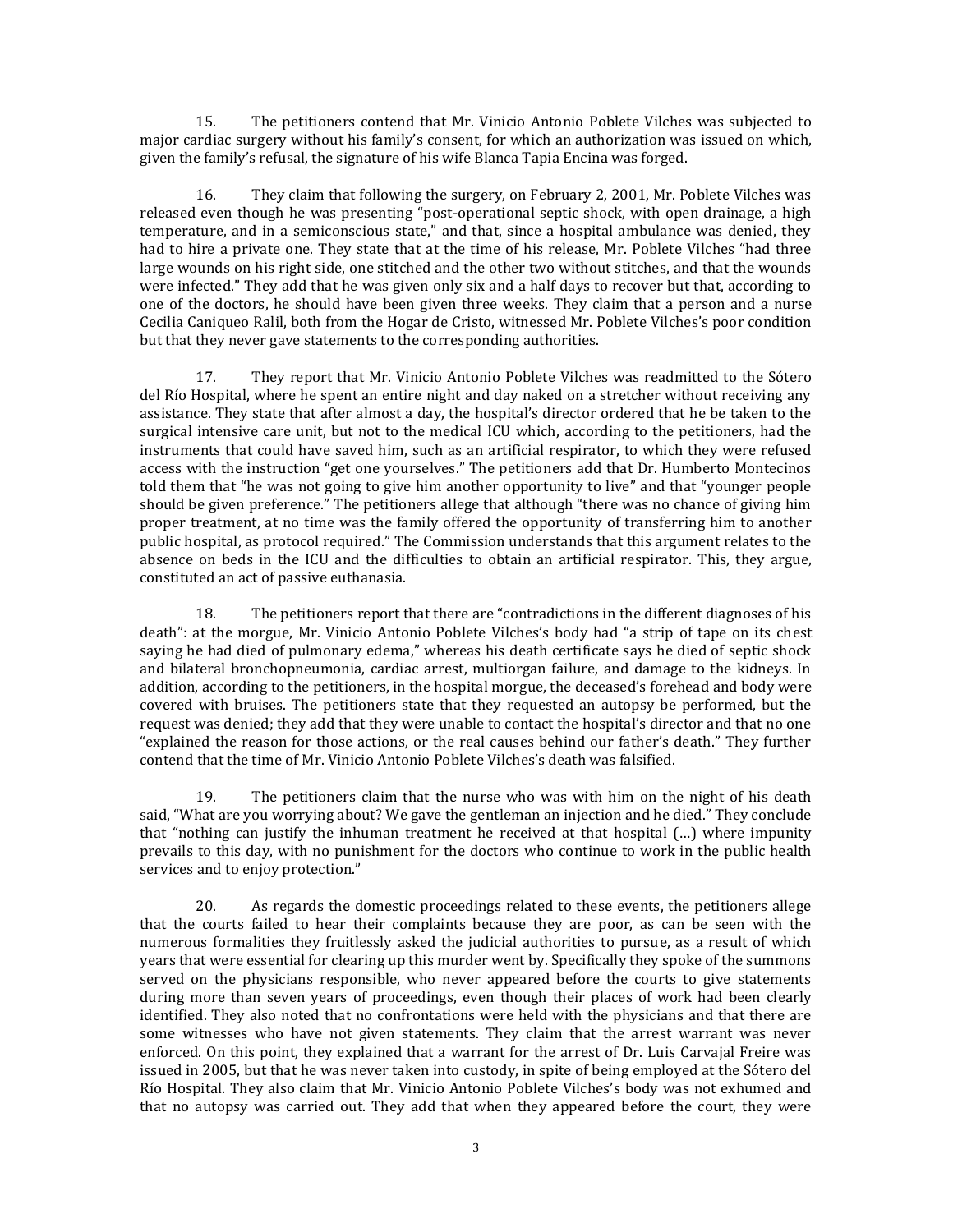subjected to harassment and threats. As a result of that, they claim, they went to the Supreme Court of Justice but obtained no favorable outcome. The petitioners also claim there was an unjustified delay in investigating the murder of Mr. Vinicio Antonio Poblete Vilches and that it was the authorities who delayed the proceedings through their various dismissals of the case.

21. In addition, they contend that on repeated occasions, they asked the Ministry of Health to open administrative committal proceedings regarding the Sótero del Río Hospital, which the ministry failed to do.

22. The petitioners allege that they were discriminated against on economic grounds "since [they] never had the economic resources to retain a professional attorney; [they] only had law students who were changed every six months [and] many of them did nothing," while the doctors responsible for Mr. Vinicio Antonio Poblete Vilches's death had professional legal counsel. They also state that the judge acted without impartiality and equality with respect to the different lawyers. That discrimination, they claim, could be seen in "the judge's resistance to pursue formalities that were essential for clearing up the murder."

23. As regards the impact on Mr. Vinicio Antonio Poblete Vilches's family, the petitioners contend that they have suffered serious harm arising directly from his death through inexcusable negligence and "passive euthanasia." Among those repercussions, they include the death of Mrs. Blanca Tapia Encina and the enormous pain and suffering inflicted on the family, in amounts that they allege is impossible to quantify. They add that Vinicio Marco Antonio Poblete Tapia is suffering from constantly declining health, the result of the authorities' idleness and indifference, and that he is battling cancer, as a result of which he has lost a kidney. They state that Cesia Leyla Poblete Tapia had to leave her job following her parents' deaths to take care of her brother Gonzalo Poblete Tapia, who is a person with disabilities. They contend that she was affected by depression and attempted suicide in 2010. They add that their home burned down and that, in 2012, the government tried to take their home away from them to cover Mrs. Cesia Leyla Poblete's hospital bill.

24. They reiterate that they have suffered threats, humiliation, persecutions, and obstacles of all kind from the agencies of the State as a consequence of their quest for justice, including the proceedings before the inter-American system. Finally, the petitioners claim that as consequence of their parents' deaths, they have descended into extreme poverty.

# **B. B. Position of the State**

25. The Commission has not received the State's comments on the merits. As indicated in the "Processing" section, the exchanges with the State at the merits stage were related to the attempts to reach a friendly settlement. Regardless of that, in this section the Commission will set out the contentions made by the State at the admissibility stage that could bear a relation to the merits of the case.

26. The State maintained that on November 12, 2001, the petitioners filed a criminal complaint for the crime of negligent homicide with respect to Vinicio Antonio Poblete Vilches; after a conflict of jurisdiction was resolved, it was admitted on February 13, 2002, and order for its investigation was issued. It noted that the investigation has been dismissed on two occasions. It added that the petitioners have at all times had access to the case file.

27. It indicated that the case was at the committal stage until June 2004 and that, on February 28, 2004, a warrant was issued for the arrest of Dr. Luis Carvajal Freire, who has not appeared to give a statement.

28. It stated that the ongoing investigation is complex in that it involves culpable homicide resulting from possible medical negligence, and so the judge must rely on the assistance of experts and there are difficulties in accumulating an adequate body of evidence. It maintained that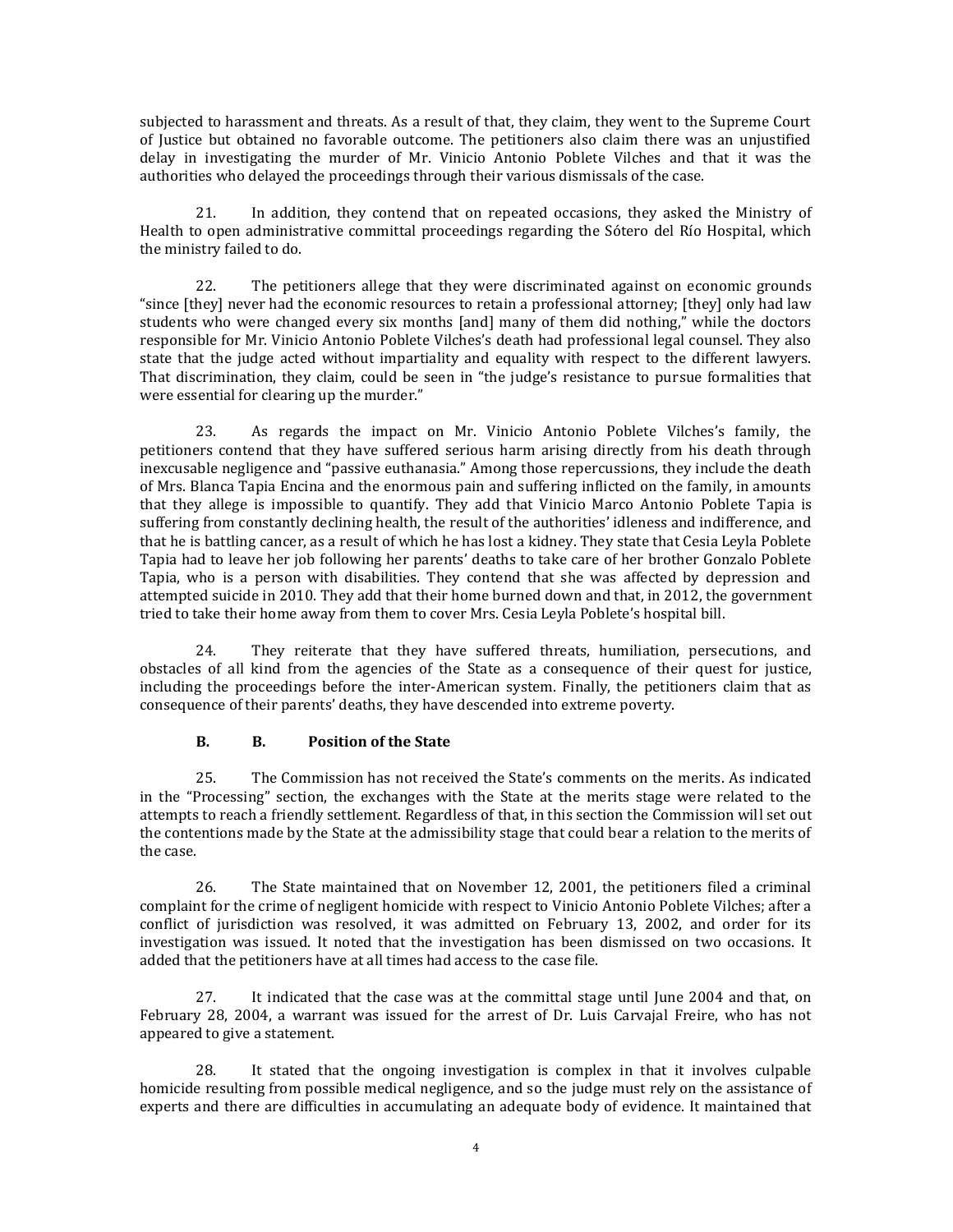the judge of the First Court of Puente Alto explained that the proceedings had been delayed to some extent because letters rogatory had to be used to summon and notify the accused, given that they lived outside the court's jurisdiction.

29. It added that the petitioners took more than nine months to file legal action and that they had proper legal counsel, and so the requirement of "diligence on the part of the complainant" was not fulfilled.

### IV. **ANALYSIS OF THE MERITS**

# **C. Proven facts**

 $\overline{\phantom{a}}$ 

30. Before embarking on an analysis of the evidence available regarding the facts in the case at hand, the Commission would like to note that the documents from the Sótero del Río Hospital are mostly illegible. In its examination of the facts set out below, the Commission will include those sections of the medical file from which legible parts can be extracted.

# **1. Regarding Mr. Vinicio Antonio Poblete Vilches**

31. Mr. Vinicio Antonio Poblete Vilches was born on May 22, 1924, and, at the time of his death, was 76 years old.<sup>3</sup> According to the petitioners' narrative, Mr. Poblete Vilches lived with his wife, Mrs. Blanca Tapia Encina, and their three children, Cesia Leyla, Vinicio Marco Antonio, and Gonzalo, all surnamed Poblete Tapia. In addition, the Commission has information on two grandchildren of Mr. Vinicio Antonio Poblete Vilches: Jorge Alejandro Fuentes Poblete and Alejandra Marcela Fuentes Poblete. Mrs. Blanca Tapia Encina died on January 13, 2003, and Gonzalo Poblete Tapia died on December 4, 2011.

32. The petitioners presented documentation indicating that Gonzalo Poblete Tapia, born on January 10, 1976, had brain damage and was physically an invalid as a result of a chronic ailment of his spine, which deformed his body. In addition, he did not master verbal or written language, his limitations prevent him from communicating and from mobility, he had no sphincter control and had no schooling because of his state of health.

# **2. First admission of Mr. Vinicio Antonio Poblete Vilches to the Sótero del Río Hospital**

33. On January 17, 2001, Mr. Poblete Vilches was admitted to the Sótero del Río Hospital, a public institution in Santiago de Chile, for severe respiratory failure,<sup>4</sup> where he was hospitalized for five days in the Medical Intensive Care Unit.<sup>5</sup> According to his family's narrative, on January 22 he was admitted to the Surgical Intensive Care Unit, where he was tied down with sensor cables and kept sedated.<sup>6</sup>

<sup>&</sup>lt;sup>3</sup> Annex 1. Death certificate of Vinicio Antonio Poblete Vilches, dated March 9, 2001 (annex to the State's submission of September 23, 2008).

<sup>4</sup> **Annex 2.** Statement given to the First Civil Court by Marcelo Adán Garrido on March 3, 2006 (annex to the State's submission of September 23, 2008); and **Annex 3.** Statement given to the First Civil Court by Cesia Leyla Siria Poblete Tapia on September 14, 2006 (annex to the State's submission of September 23, 2008).

<sup>5</sup> **Annex 4.** Statement given to the First Criminal Court by Vinicio Marco Antonio Poblete Tapia on April 6, 2006 (annex to the State's submission of September 23, 2008); and **Annex 5.** Statement given to the First Civil Court by Jorge Alejandro Fuentes Poblete on June 12, 2007 (annex to the State's submission of September 23, 2008).

<sup>6</sup> **Annex 4.** Statement given to the First Criminal Court by Vinicio Marco Antonio Poblete Tapia on April 6, 2006 (annex to the State's submission of September 23, 2008); and **Annex 5.** Statement given to the First Civil Court by Jorge Alejandro Fuentes Poblete on June 12, 2007 (annex to the State's submission of September 23, 2008).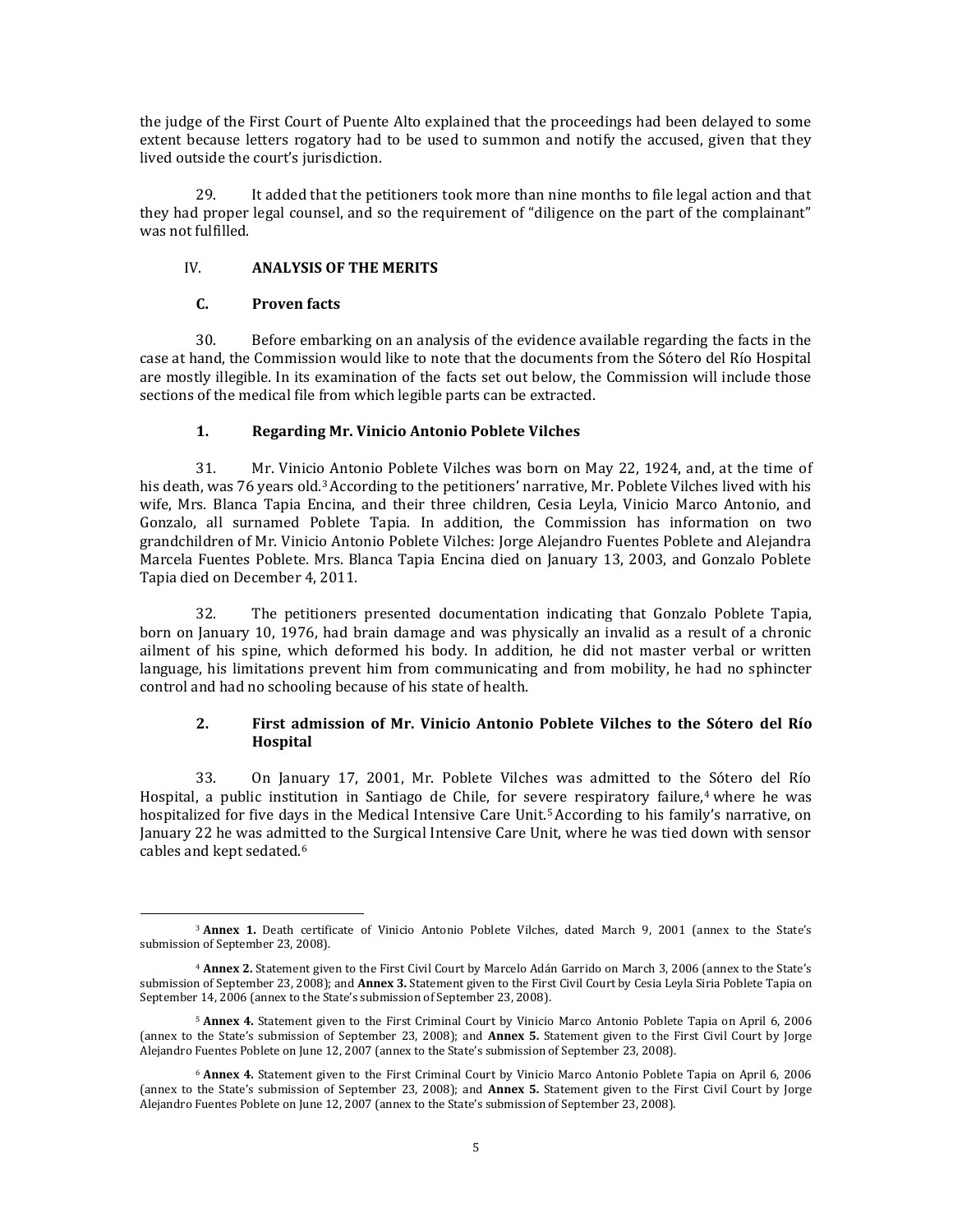34. The relatives declared that when visiting him the next day, Dr. Alejandra Chacón prevented them from seeing him and that they could hear moaning, including a supplication made by Mr. Poblete Vilches for them "to get him out of there because they were killing him."7The family also state that Dr. Chacón and Dr. Anuch told them that Mr. Poblete Vilches was in good health and that they were going to take him "to the ward" to make a small perforation with a needle, along with a camera, to determine whether he had liquid in his heart and that he would not be operated on. $8$ 

35. According to the family, on January 26, 2001, Mr. Vinicio Antonio Poblete Vilches was admitted "to the ward" for a heart procedure.<sup>9</sup>

36. The medical case file available to the Commission indicates, dated January 26, 2001, a handwritten annotation signed by "Margarita Tapia" stating that "the surgical procedure to be carried out on my father has been explained to me, and I agree that it be carried out; the risks of the operation have been explained to me and I accept them."<sup>10</sup>

37. According to the family's narrative, he emerged from the procedure in the afternoon with three wounds on his right side in which a drainage tube was inserted.<sup>11</sup> The family state that they attempted to communicate with the hospital director with respect to such procedure, but that instead they were received by the deputy director.<sup>12</sup>

38. According to their narrative, on February 2, 2001, Mr. Vinicio Antonio Poblete Vilches's family received a call from the hospital instructing them to come and collect him.13They were forced to hire a private ambulance for the journey because, according to their claims, none were available at the hospital.<sup>14</sup>

39. Mr. Vinicio Antonio Poblete Vilches arrived home that same day and, according to several witnesses, was running a very high fever and his wounds — only one of which was stitched — were suppurating. As a result, on February 5, 2001, his family called a private doctor, Sandra

l

<sup>9</sup> **Annex 4.** Statement given to the First Criminal Court by Vinicio Marco Antonio Poblete Tapia on April 6, 2006 (annex to the State's submission of September 23, 2008); and **Annex 3.** Statement given to the First Civil Court by Cesia Leyla Siria Poblete Tapia on September 14, 2006 (annex to the State's submission of September 23, 2008).

<sup>10</sup> **Annex 8.** Clinical record of Vinicio Antonio Poblete Vilches (annex to the State's submission of September 23, 2008).

<sup>7</sup> **Annex 4.** Statement given to the First Criminal Court by Vinicio Marco Antonio Poblete Tapia on April 6, 2006 (annex to the State's submission of September 23, 2008); **Annex 3.** Statement given to the First Civil Court by Cesia Leyla Siria Poblete Tapia on September 14, 2006 (annex to the State's submission of September 23, 2008); and **Annex 5.** Statement given to the First Civil Court by Jorge Alejandro Fuentes Poblete on June 12, 2007 (annex to the State's submission of September 23, 2008).

<sup>8</sup> **Annex 6.** Criminal complaint filed by Blanca Margarita Tapia Encina and Cesia Poblete Tapia on November 12, 2001 (annex to the State's submission of September 23, 2008); and **Annex 7.** Complaint filed with the First Civil Court by Vinicio Marco Antonio Poblete Tapia on October 7, 2005 (annex to the State's submission of September 23, 2008).

<sup>11</sup> **Annex 6.** Criminal complaint filed with the First Civil Court by Blanca Margarita Tapia Encina and Cesia Poblete Tapia on November 12, 2001 (annex to the State's submission of September 23, 2008); **Annex 7.** Complaint filed with the First Civil Court by Vinicio Marco Antonio Poblete Tapia on October 7, 2005 (annex to the State's submission of September 23, 2008); and **Annex 3.** Statement given to the First Civil Court by Cesia Leyla Siria Poblete Tapia on September 14, 2006 (annex to the State's submission of September 23, 2008).

<sup>12</sup> **Annex 4.** Statement given to the First Criminal Court by Vinicio Marco Antonio Poblete Tapia on April 6, 2006 (annex to the State's submission of September 23, 2008); and **Annex 3.** Statement given to the First Civil Court by Cesia Leyla Siria Poblete Tapia on September 14, 2006 (annex to the State's submission of September 23, 2008).

<sup>&</sup>lt;sup>13</sup> Annex 9. Sales receipt issued by Nolberto Jesús Soto Gajardo on February 2, 2001 (annex to the State's submission of September 23, 2008); and **Annex 7.** Complaint filed with the First Civil Court by Vinicio Marco Antonio Poblete Tapia on October 7, 2005 (annex to the State's submission of September 23, 2008).

<sup>&</sup>lt;sup>14</sup> Annex 9. Sales receipt issued by Nolberto Jesús Soto Gajardo on February 2, 2001 (annex to the State's submission of September 23, 2008); and **Annex 7.** Complaint filed with the First Civil Court by Vinicio Marco Antonio Poblete Tapia on October 7, 2005 (annex to the State's submission of September 23, 2008).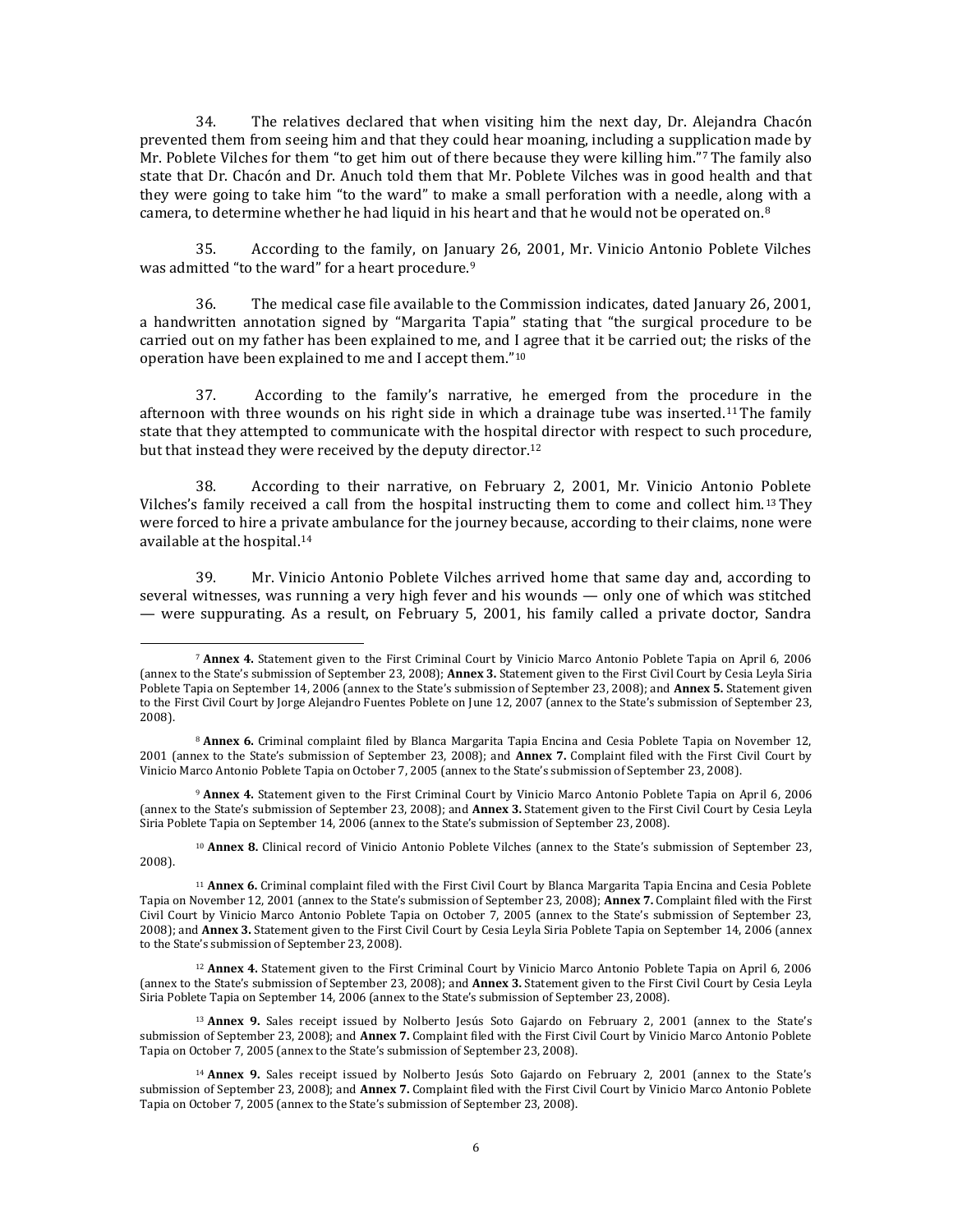Castillo Momtufar, who ordered that he be taken immediately to the hospital<sup>15</sup> after diagnosing a complicated fever, septic shock, and bilateral bronchopneumonia.<sup>16</sup>

#### **3. Second admission of Mr. Vinicio Antonio Poblete Vilches to the Sótero del Río Hospital**

40. That same February 5, 2001,<sup>17</sup> Mr. Vinicio Antonio Poblete Vilches was again taken to the Sótero del Río Hospital, where he was admitted to the Emergency Service. According to the family's statements, once there Dr. Luis Carvajal Freire informed them that their father had a "simple bronchopneumonia."<sup>18</sup>

41. According to the family's statements, Mr. Vinicio Antonio Poblete Vilches remained in the Surgical Intensive Care Unit, where a doctor informed his son that he needed a mechanical ventilator and while that facility did not have one, there was one available in the Medical Intensive Care Unit.

42. When Vinicio Poblete Tapia asked one of the doctors about the artificial respirator, he was told that "they would gain nothing by connecting him to one, since he was only going to last another week."19The family claim they called to different tv channels and that a journalist informed to them that they got the respirator and informed that to a doctor, but they are unaware what happened with it.<sup>20</sup>

43. The key aspects of the family's narrative of what happened during the second admission are consistent with the legible sections of the medical case file in the IACHR's possession.

44. Thus, under February 6, 2001, it indicates the following:

Released 3 days ago from the medical (illegible), after being in medical (illegible) for APE and cellulitis of left leg. Presented pericardial and pleural effusion drained by video (illegible). Also presented progressive compromised general conditions with coughing, expectoration, and irregular consciousness. Patient received in very serious (illegible) acute respiratory failure.

(…)

l <sup>15</sup> **Annex 10.** Statement given to the First Civil Court by Sandra Zoraida Castillo Momtufar on December 3, 2003 (annex to the State's submission of September 23, 2008); **Annex 11.** Prescription issued by Sandra Castillo Momtufar on April 2, 2001 (annex to the State's submission of September 23, 2008); and **Annex 4.** Statement given to the First Criminal Court by Vinicio Marco Antonio Poblete Tapia on April 6, 2006 (annex to the State's submission of September 23, 2008).

<sup>16</sup> **Annex 6.** Criminal complaint lodged with the First Civil Court by Blanca Margarita Tapia Encina and Cesia Poblete Tapia on November 12, 2001 (annex to the State's submission of September 23, 2008), and **Annex 7.** Complaint filed with the First Civil Court by Vinicio Marco Antonio Poblete Tapia on October 7, 2005 (annex to the State's submission of September 23, 2008).

<sup>&</sup>lt;sup>17</sup> Throughout the file there are inconsistent references as to whether the second admission occurred on February 3 or February 5. From a comprehensive analysis of the available information, the IACHR concludes that it occurred on February 5, 2001.

<sup>18</sup> **Annex 4.** Statement given to the First Criminal Court by Vinicio Marco Antonio Poblete Tapia on April 6, 2006 (annex to the State's submission of September 23, 2008) and **Annex 3.** Statement given to the First Civil Court by Cesia Leyla Tapia Poblete Tapia on September 14, 2006 (annex to the State's submission of September 23, 2008).

<sup>19</sup> **Annex 4.** Statement given to the First Criminal Court by Vinicio Marco Antonio Poblete Tapia on April 6, 2006 (annex to the State's submission of September 23, 2008).

<sup>20</sup> **Annex 4.** Statement given to the First Criminal Court by Vinicio Marco Antonio Poblete Tapia on April 6, 2006 (annex to the State's submission of September 23, 2008).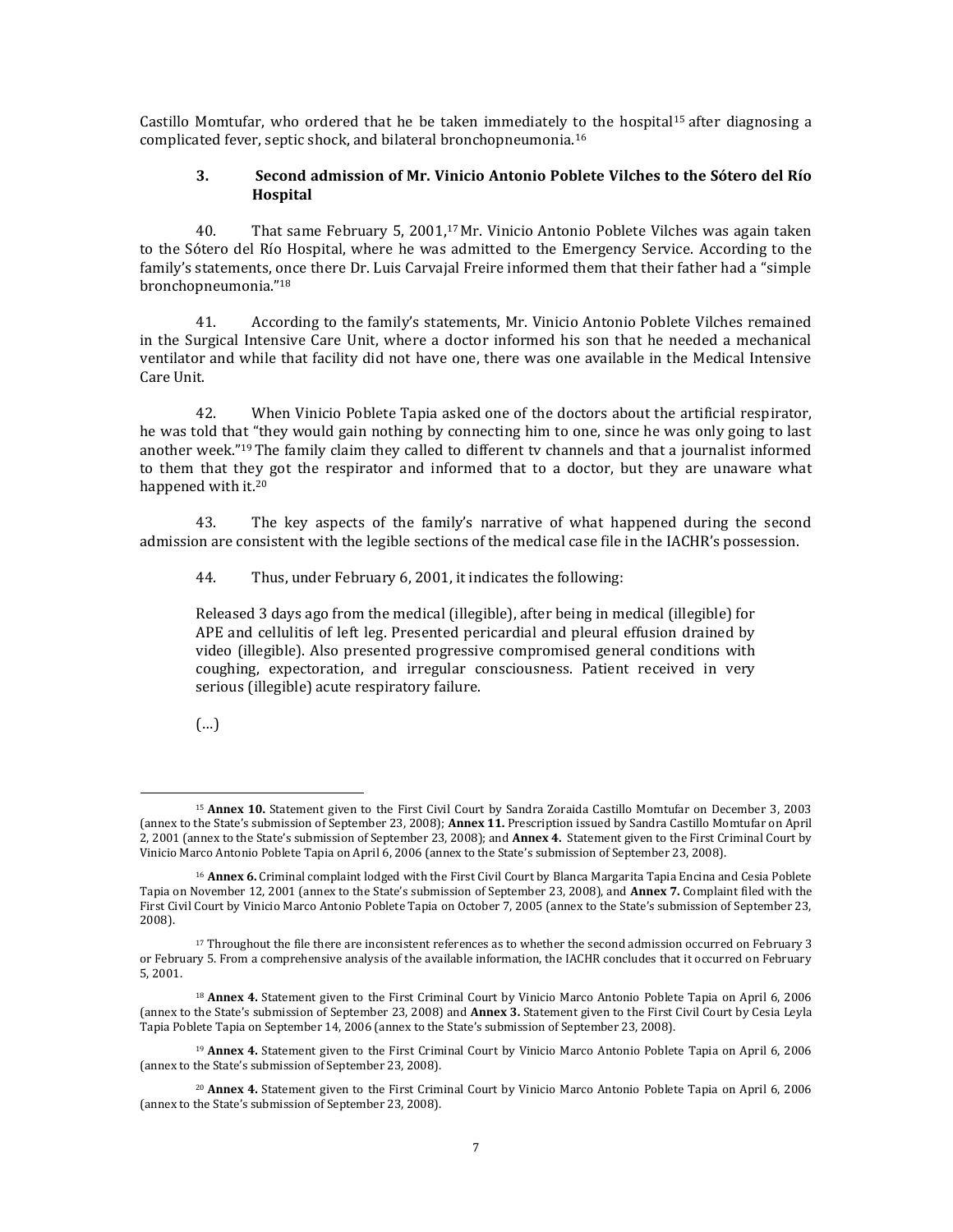Plan: Patient to ICU for ventilatory support. No availability currently in medical or surgical ICU.

Will be given intermediate care until an ICU bed is available.

Diagnosis:

- 1) Partial acute respiratory failure.
- 2) Shock, probably septic. Focus (…) intrahospital pneumonia.
- 3) DM type II uncontrolled.
- 4) Renal failure; acute?
- 5) High blood pressure.
- 6) Congestive heart failure.
- 7) Complete arrhythmia caused by atrial fibrillation.
- 8) Coronary cardiopathy.
- 9) Hyperkalemia.
- 10) Loss of consciousness.

(…)

 $\overline{\phantom{a}}$ 

23:00 hrs

Patient in arrest: Renal. Respiratory. Circulatory. Central nervous system.

Progressive metabolic acidosis.

Patient in multiorgan failure due to prior pathology (illegible).

Discussed with physician from medical ICU. Will be handled with all available measures in inter [incomplete; could read "intermediate"] with no new treatment.<sup>21</sup>

45. Similarly, at 12:10 a.m. on February 7, 2001, the following entry was made:

Serious. Diagnosis already known. Pressure more stable, saturating 96 (illegible) (illegible) consciousness still affected (illegible) Patient with prior cerebral damage. 22

46. At the same time and date, the following entry was made regarding the family's awareness of the situation:

The seriousness of the situation has been discussed with the family; I have also (illegible) about the decision to keep him in intermediate and not in the ICU because of the patient's condition and prognosis, together with the lack of beds at the

<sup>21</sup> **Annex 8.** Clinical record of Vinicio Antonio Poblete Vilches (annex to the State's submission of September 23, 2008).

<sup>22</sup> **Annex 8.** Clinical record of Vinicio Antonio Poblete Vilches (annex to the State's submission of September 23, 2008).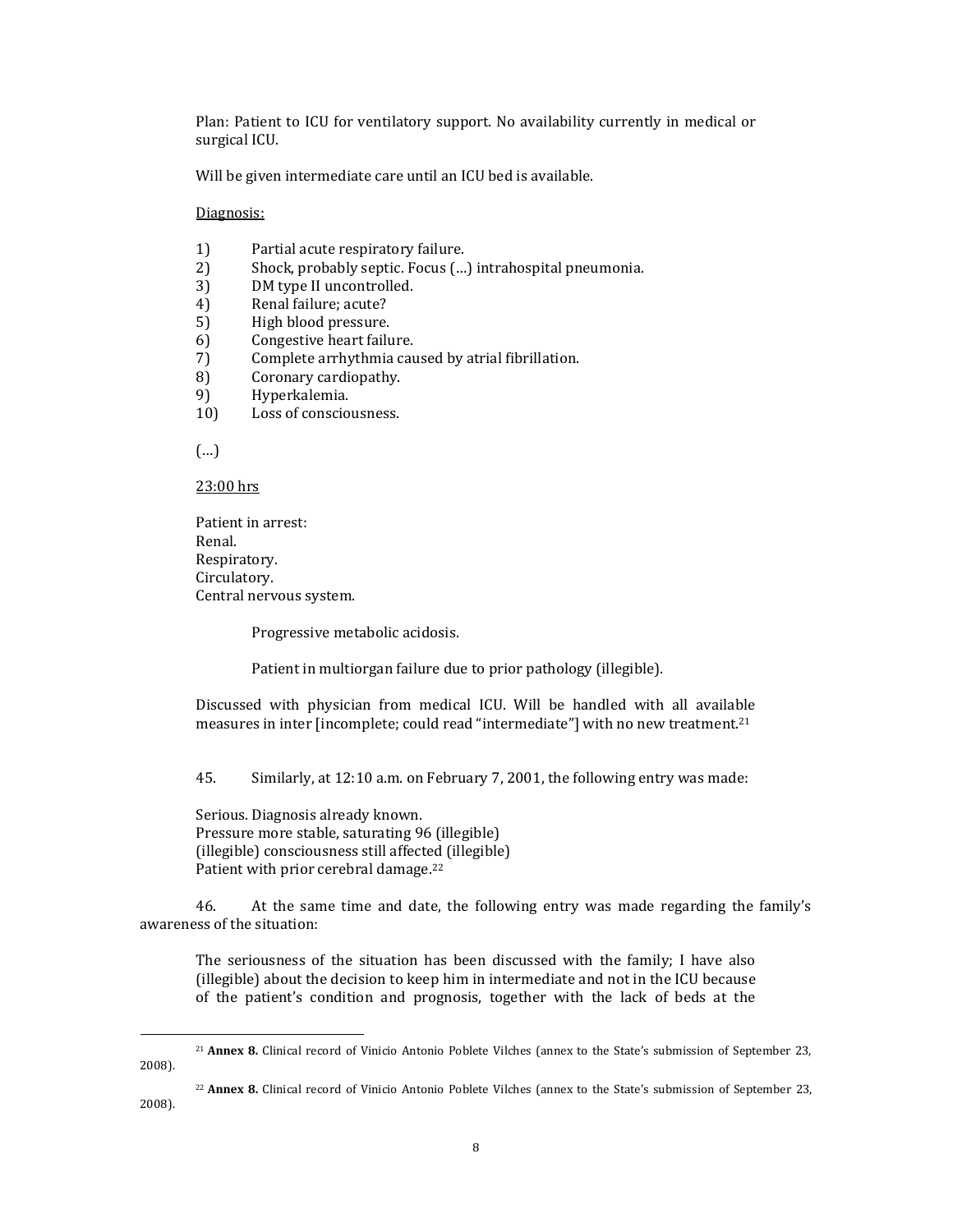present (illegible) The family seems (illegible) but I doubt they fully understand the prognosis and the patient's current illness.<sup>23</sup>

47. In the forensic medical report prepared years later in the context of the judicial proceeding, one finds the following concerning the last hours of Mr. Poblete Vilches's life:

11:20 p.m.: In multiorgan failure and progressive metabolic acidosis. This associated with a prior pathology constitutes a poor prognosis.

In consultations, ICU physician notes patient has toxic loss of consciousness associated with prior cerebral deterioration.

Conversation with family members about the seriousness of patient's situation and the need, due to lack of bed in the ICU, to continue in the Intermediate Service.

Physicians doubts whether family members fully understand the current situation and the patient's prognosis.

5:45 a.m.: Death is verified.

 $\overline{\phantom{a}}$ 

48. The following legible reference in the medical file available to the IACHR indicates that death occurred at 5:40 a.m.24Thus, Mr. Vinicio Antonio Poblete Vilches died at 5:40 a.m. on February 7, 2001. According to the death certificate, the cause of death was septic shock and bilateral bronchopneumonia.25Regarding the cause of death, Mr. Poblete Tapia said that he was informed by telephone that his father had died from cardiac arrest.<sup>26</sup> In addition, he stated that when he went to the hospital, he was told that his father had died from liver failure.<sup>27</sup> The family states that when they went to collect Mr. Poblete Vilches's body, on his chest there was a piece of tape that give the cause of death as "pulmonary edema."<sup>28</sup> The family asked for an autopsy to be performed.<sup>29</sup> The information available to the Commission indicates that no autopsy was carried out.

49. The family stated that they went to the hospital some days after Mr. Poblete Vilches's death and a nurse called Lily told them that their relative had been given an injection so that he would not suffer.<sup>30</sup>

50. The petitioners presented press notes from 2010 and 2012, in which medical bad practice is denounced in the Hospital Sótero del Río. Moreover, they presented a list for the website

<sup>27</sup> **Annex 4.** Statement given to the First Criminal Court by Vinicio Marco Antonio Poblete Tapia on April 6, 2006 (annex to the State's submission of September 23, 2008).

<sup>28</sup> **Annex 11.** Tape, dated February 7, 2001, that the petitioners claim to have found on the victim's body (annex to the State's submission of September 23, 2008); and **Annex 7.** Complaint filed with the First Civil Court by Vinicio Marco Antonio Poblete Tapia on October 7, 2005 (annex to the State's submission of September 23, 2008).

<sup>23</sup> **Annex 8.** Clinical record of Vinicio Antonio Poblete Vilches (annex to the State's submission of September 23, 2008).

<sup>24</sup> **Annex 8.** Clinical record of Vinicio Antonio Poblete Vilches (annex to the State's submission of September 23, 2008).

<sup>25</sup> **Annex 1.** Death certificate of Vinicio Antonio Poblete Vilches (annex to the State's submission of September 23, 2008); **Annex 8.** Clinical record of Vinicio Antonio Poblete Vilches (annex to the State's submission of September 23, 2008).

<sup>26</sup> **Annex 7.** Complaint filed with the First Civil Court by Vinicio Marco Antonio Poblete Tapia on October 7, 2005 (annex to the State's submission of September 23, 2008); and **Annex 3.** Statement given to the First Civil Court by Cesia Leyla Siria Poblete Tapia on September 14, 2006 (annex to the State's submission of September 23, 2008).

<sup>29</sup> **Annex 7.** Complaint filed with the First Civil Court by Vinicio Marco Antonio Poblete Tapia on October 7, 2005 (annex to the State's submission of September 23, 2008); and **Annex 3.** Statement given to the First Civil Court by Cesia Leyla Siria Poblete Tapia on September 14, 2006 (annex to the State's submission of September 23, 2008).

<sup>30</sup> **Annex 4.** Statement given to the First Criminal Court by Vinicio Marco Antonio Poblete Tapia on April 6, 2006 (annex to the State's submission of September 23, 2008) and **Annex 12.** Statement given to the First Civil Court by Alejandra Marcela Fuentes Poblete on June 15, 2007 (annex to the State's submission of September 23, 2008).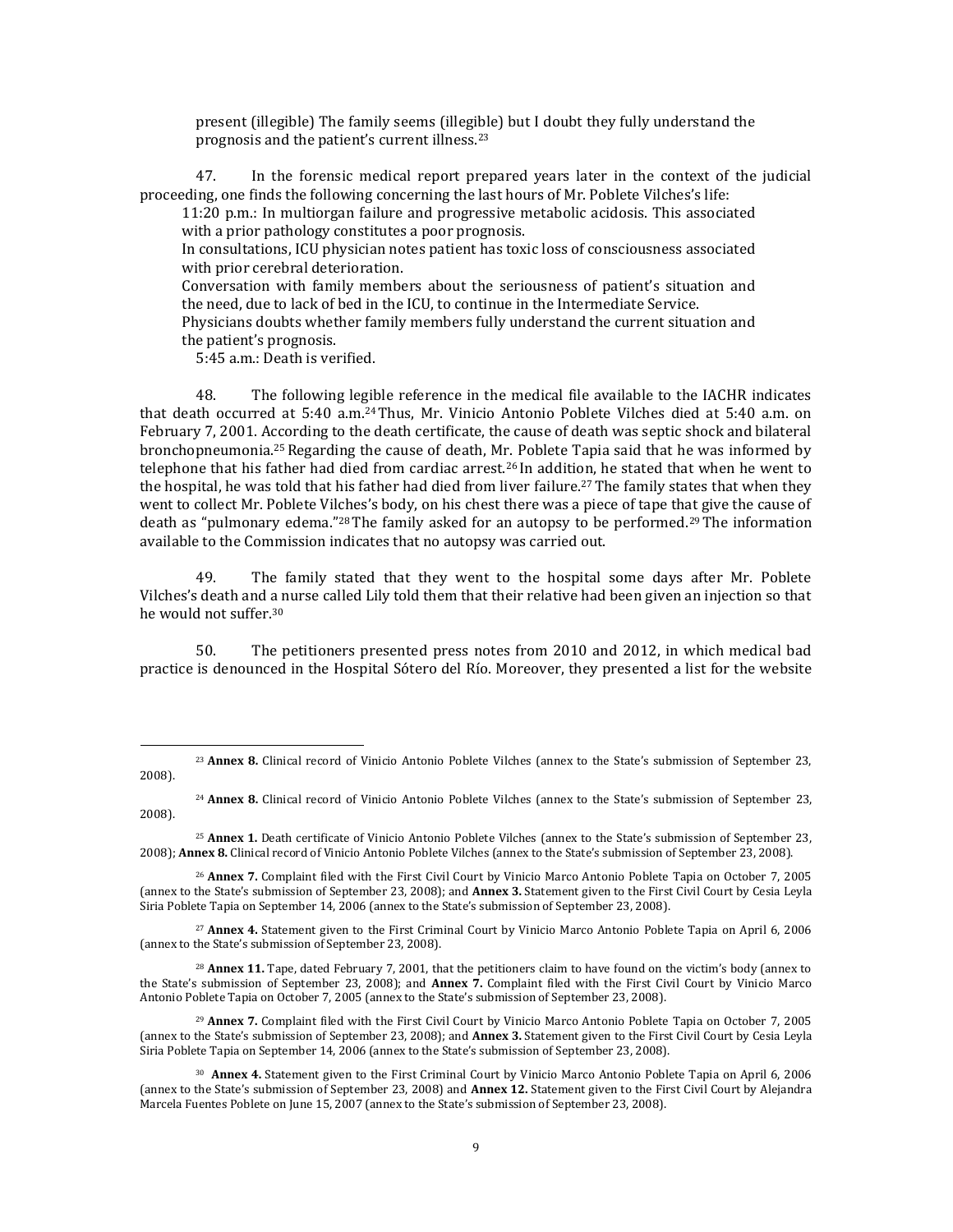[www.reclamos.cl,](http://www.reclamos.cl/) in which there is reference to claims against Hospital Sótero el Río between 2011 and 2012 both, for medical negligence as well as bad conditions in such place31.

51. Blanca Margarita Tapia Encina died on January 13, 2003. The cause of death was sepsis and gallbladder cancer with multiple metastases.<sup>32</sup>

#### **4. Steps taken by the family with state agencies**

# **4.1 Criminal complaints**

l

52. On November 12, 2001, Blanca Margarita Tapia Encina and Cesia Leyla Poblete Tapia lodged a criminal complaint for the crime of culpable homicide with the First Court of Puente Alto (subsequently, "First Civil Court") against "María Chacón Fernández, Ximena Echeverría Pezoa, Luis Carvajal Freire, Erick or Marcelo Garrido, Anuch, and Montesinos (…) in their capacity as physicians or interns at the Sótero del Río Hospital (…), who attended professionally to our relative, Mr. Vinicio Antonio Poblete Vilches, and who, through their actions, inexplicably and with absolute negligence and culpability, brought about his death."<sup>33</sup>

53. In that complaint they requested that the following formalities be pursued: (i) summon the defendants to give statements, together with Dr. Sandra Castillo Momtufar, the driver Nolberto Jesús Soto Gajardo, the nun Rosa Gazmuri M., and Cecilia Caniqueo Ralil, a nurse with the Hogar de Cristo; (ii) request the medical records of Mr. Vinicio Antonio Poblete Vilches; and (iii) order the exhumation of Vinicio Antonio Poblete Vilches's body, in order to perform an autopsy to determine the real cause of his death.<sup>34</sup>

54. On that same date, the First Civil Court ruled itself incompetent because "the commission of the alleged crime (…) began on January 17, 2001, a date when the Third Criminal Court was on duty," and it referred the proceedings to that court.35The Third Criminal Court declined jurisdiction and ruled itself incompetent on November 23, 2001, and returned the case to the original court.<sup>36</sup> The First Court ruled itself incompetent anew on December 11, 2001,<sup>37</sup> and referred the proceedings to the Court of Appeal of San Miguel,<sup>38</sup> which, on February 6, 2002, ruled that the First Civil Court had jurisdiction.<sup>39</sup>

<sup>35</sup> **Annex 18.** First Civil Court, resolution of November 12, 2001 (annex to the State's submission of September 23, 2008).

<sup>36</sup> **Annex 19.** Third Criminal Court, resolution of November 23, 2001 (annex to the State's submission of September 23, 2008).

<sup>37</sup> **Annex 20.** First Civil Court, resolution of December 11, 2001 (annex to the State's submission of September 23, 2008).

<sup>38</sup> **Annex 21.** First Civil Court, resolution of December 24, 2001 (annex to the State's submission of September 23, 2008).

<sup>31</sup> **Annex 13.** Newspaper article, "Medical negligence claim brought against Sótero del Río Hospital for mistreatment of nine-month-old-baby" (annex to the petitioners' submission of November 28, 2012); **Annex 14.** Newspaper article of May 14, 2012, "Family reports medical negligence at Sótero del Río Hospital" (annex to the petitioners' submission of November 28, 2012); **Annex 15.** Newspaper article of October 27, 2010, "Sótero del Río Hospital to conduct internal investigation into inutero death of baby" (annex to the petitioners' submission of November 28, 2012); and **Annex 16.** Sótero del Río Hospital, full list of complaints made against the company (annex to the petitioners' submission of November 28, 2012).

<sup>32</sup> **Annex 17.** Death certificate of Blanca Margarita Tapia Encina, issued on January 14, 2003 (annex to the State's submission of September 23, 2008).

<sup>33</sup> **Annex 6.** Criminal complaint lodged with the First Civil Court by Blanca Margarita Tapia Encina and Cesia Poblete Tapia on November 12, 2001 (annex to the State's submission of September 23, 2008).

<sup>34</sup> **Annex 6.** Criminal complaint lodged with the First Civil Court by Blanca Margarita Tapia Encina and Cesia Poblete Tapia on November 12, 2001 (annex to the State's submission of September 23, 2008).

<sup>39</sup> **Annex 22.** Court of Appeal of San Miguel, resolution of February 6, 2002 (annex to the State's submission of September 23, 2008).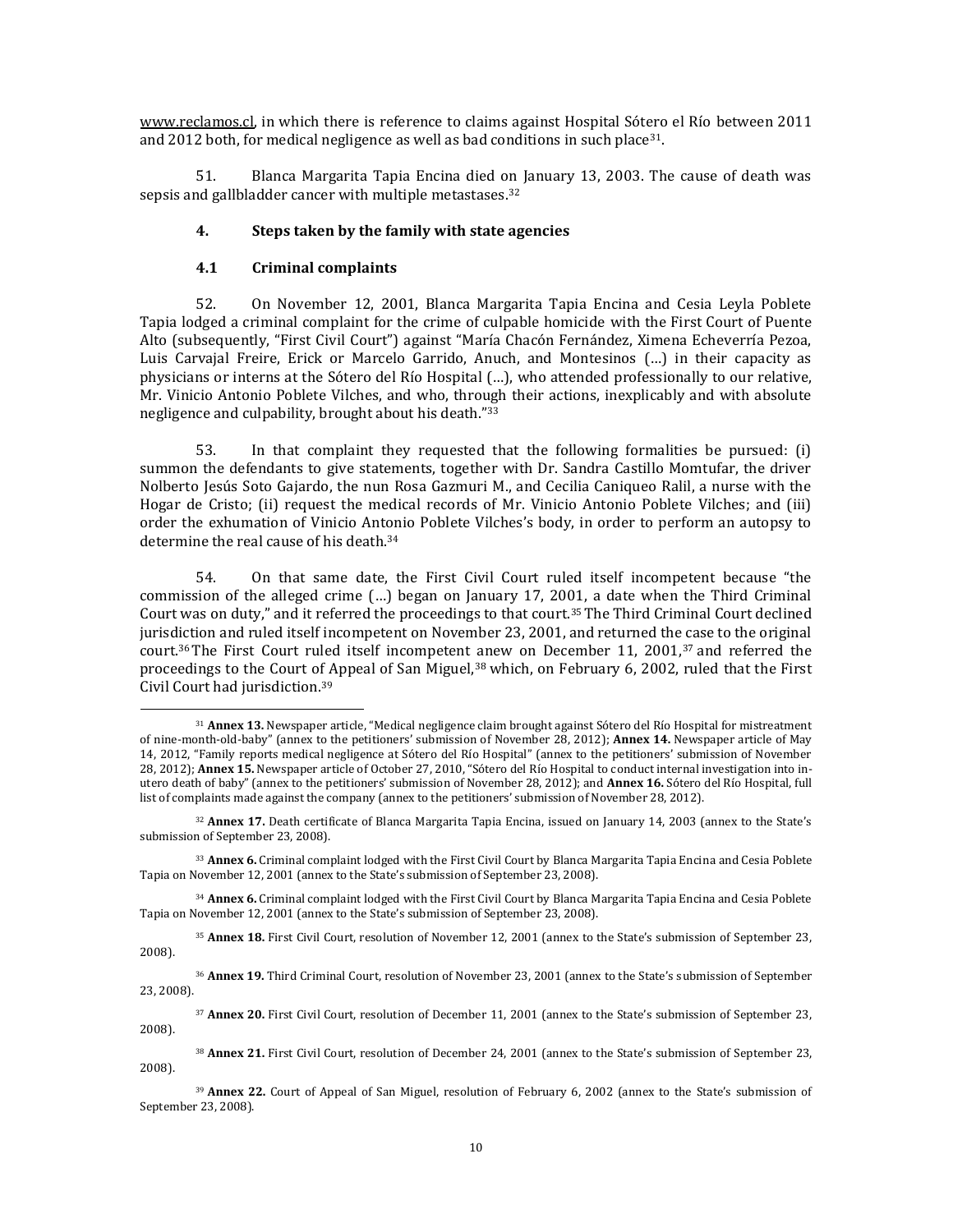55. On February 13, 2002, the First Civil Court admitted the complaint, ordered the commencement of committal proceedings, and issued an investigation order to the Homicide Brigade.<sup>40</sup>On October 16, 2002, the Sótero del Río Hospital was asked to present Vinicio Antonio Poblete Vilches's medical records, which were received on 14 November, 2002.41On October 28, 2002, the preliminary police report was received from the Homicide Brigade.<sup>42</sup>

56. On April 12, 2003, the police report of the Metropolitan Homicide Brigade of the Chilean Investigations Police was received, along with the report of the criminal forensic physician, who concluded that "the contents of the medical record indicate that [the] patient received timely and effective medical assistance and care; consequently, his death is instead explained (…) by the seriousness of the complications, which outstripped the medical efforts and available means."<sup>43</sup>

57. On May 13, 2003, Ximena del Pilar Echeverría Pezoa gave a statement;<sup>44</sup> on May 20, 2003, Humberto Reinaldo Montecinos Salucci gave his statement;<sup>45</sup> and on December 3, 2003, Sandra Zoraida Castillo Momtufar gave her statement.<sup>46</sup>

58. On August 12, 2003, a senator asked the Minister of Health to conduct a "painstaking investigation" in the case of Mr. Vinicio Poblete Vilches.<sup>47</sup>

59. On February 28, 2004, December 20, 2004, and October 31, 2005, the First Civil Court issued warrants for the arrest of Luis Carvajal Freire<sup>48</sup> and, on April 6, 2004, and January 8, 2005, the 19th Criminal Court ordered his arrest, with a search of his home, if necessary.49On February 6, 2006, the First Civil Court ruled Luis Carvajal Freire to be a fugitive from justice.<sup>50</sup>

l

<sup>43</sup> **Annex 26.** Metropolitan Homicide Brigade of the Chilean Investigations Police, report of the criminal forensic physician, dated April 5, 2003 (annex to the State's submission of September 23, 2008).

<sup>44</sup> **Annex 27.** Statement given to the First Civil Court by Ximena del Pilar Echeverría Pezoa on May 13, 2003 (annex to the State's submission of September 23, 2008).

<sup>45</sup> **Annex 28.** Statement given to the First Civil Court by Humberto Reinaldo Montecinos Salucci on May 20, 2003 (annex to the State's submission of September 23, 2008).

<sup>46</sup> **Annex 10.** Statement given to the First Civil Court by Sandra Zoraida Castillo Momtufar on December 3, 2003 (annex to the State's submission of September 23, 2008).

<sup>47</sup> **Annex 29.** Letter from Senator Jaime Naranjo Otriz to the Minister of Health, dated August 12, 2003 (annex to the State's submission of September 23, 2008).

<sup>48</sup> **Annex 30.** First Civil Court, order of February 28, 2004 (annex to the State's submission of September 23, 2008); **Annex 31.** First Civil Court, document No. 261 of February 28, 2004, addressed to the 19th Criminal Court (annex to the State's submission of September 23, 2008); **Annex 32.** First Civil Court, order of December 20, 2004 (annex to the State's submission of September 23, 2008); **Annex 33.** First Civil Court, order of October 31, 2005 (annex to the State's submission of September 23, 2008); and **Annex 34.** First Civil Court, arrest warrant of October 31, 2005 (annex to the State's submission of September 23, 2008).

<sup>40</sup> **Annex 23.** First Civil Court, order of February 13, 2002 (annex to the State's submission of September 23, 2008).

<sup>41</sup> **Annex 24.** First Civil Court, order of October 16, 2002, and order of November 14, 2002 (annex to the State's submission of September 23, 2008).

<sup>42</sup> **Annex 25.** Metropolitan Homicide Brigade of the Chilean Investigations Police, Preliminary Police Report No. 96/01002 of October 23, 2002 (annex to the State's submission of September 23, 2008).

<sup>49</sup> **Annex 35.** 19th Criminal Court, arrest warrant of April 6, 2004 (annex to the State's submission of September 23, 2008); and **Annex 36.** 19th Criminal Court, arrest warrant of January 8, 2005 (annex to the State's submission of September 23, 2008).

<sup>50</sup> **Annex 37.** First Civil Court, order of February 6, 2005 (annex to the State's submission of September 23, 2008).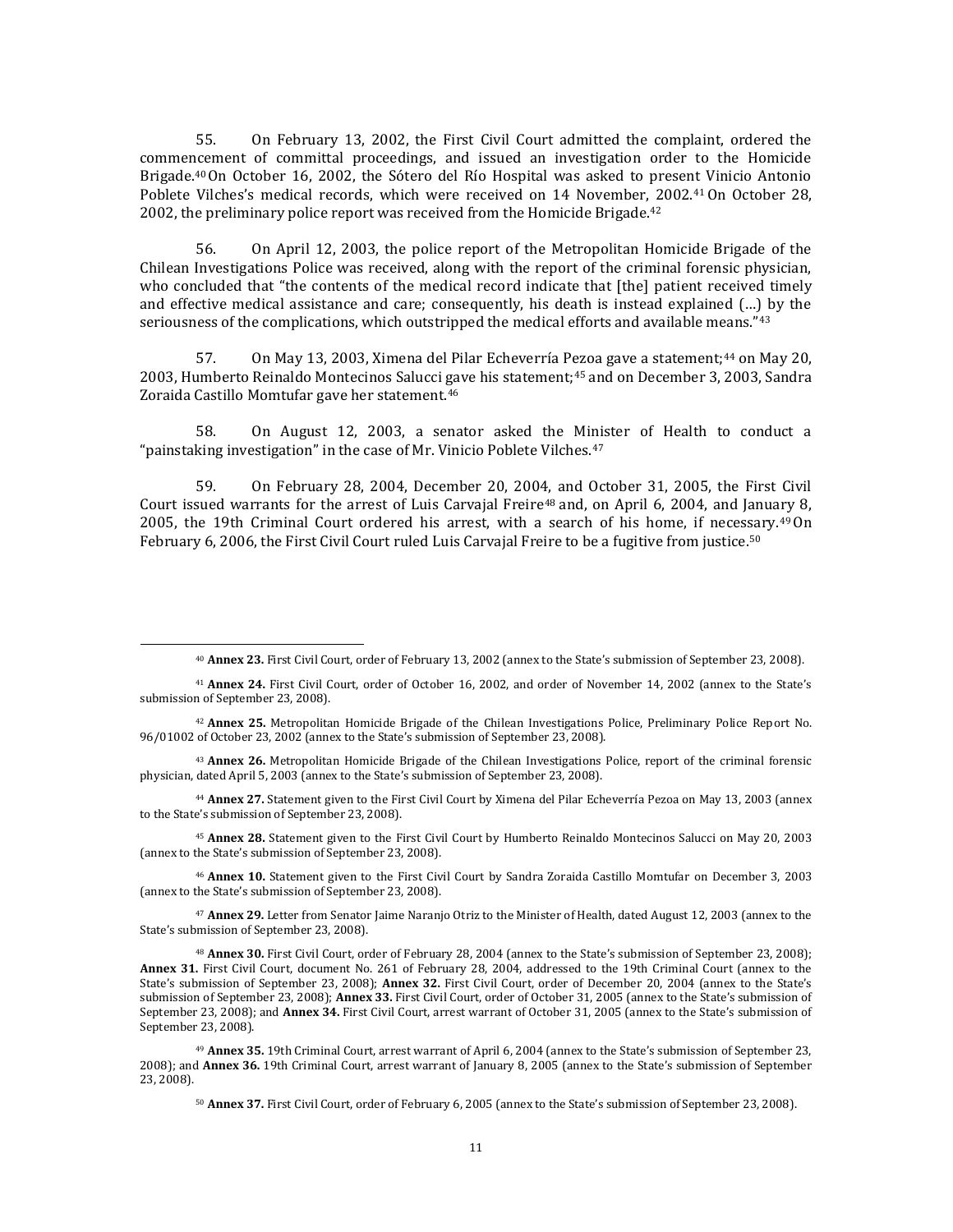60. On July 19, 2005, the First Civil Court sent the proceedings to the Legal Medical Service "for it to report on the medical responsibility incurred by the attending medical staff."<sup>51</sup>

61. On September 15, 2005, the First Civil Court again ordered the proceedings sent to the Court of Appeal of San Miguel,<sup>52</sup> which resolved, on November 21, 2005, that "since the circumstances provided for in Articles 559 and 560 of the Organic Courts Code are not found in the case at hand,<sup>53</sup> the court resolves not to admit the appointment of the Special Visiting Magistrate to deal with the aforesaid orders. Without prejudice to that resolution, the judge of the First Civil Court of Puente Alto shall give preferential attention to the processing of this case and shall report to this court on its progress every two weeks"; and, with that, the Appeals Court returned the proceedings to the First Civil Court.<sup>54</sup>

62. On October 7, 2005, Vinicio Marco Antonio Poblete Tapia lodged another complaint with the First Civil Court against persons unknown for the crime of culpable homicide committed with respect to Vinicio Antonio Poblete Vilches.<sup>55</sup>

63. On that occasion, Mr. Vinicio Marco Antonio Poblete Tapia requested the following formalities: (i) "that I be summoned to ratify the (…) complaint"; (ii) "that an order to investigate be served on the 5th Department of the Chilean Investigations Police"; (iii) that Nolberto de Jesús Soto Gajardo, Rosa Gazmuri M., Cecilia Caniqueo Ralil, and Sandra Catillo Montufar be summoned as witnesses; (iv) that Drs. Garrido, Ximena Echeverría Pezoa, María Chacón Fernández, Anuch, Lorna Luco, Gonzalo Menchaca, and Luis Carvajal Freire be summoned to give statements and to undergo confrontations; "that an order be served on the Sótero del Río Hospital, for it to (…) present (…) the complete medical records of (…) Vinicio Antonio Poblete Vilches"; (v) "that an order be given for the exhumation of the body" of Mr. Poblete Vilches, "in order to conduct an autopsy to determine the real cause of his death"; and (vi) that this complaint be combined with proceedings No. 75.821.<sup>56</sup>

64. On March 3, 2006, Marcelo Adán Garrido gave a statement to the First Civil Court<sup>57</sup> and, on March 7, 2006, María Carolina Chacón Fernández gave her statement.58On April 6, 2006, Vinicio Marco Antonio Poblete Tapia gave his statement.<sup>59</sup>

l

<sup>54</sup> **Annex 41.** Court of Appeal of San Miguel, Document No. 2809-05 of December 7, 2005, addressed to the First Civil Court (annex to the State's submission of September 23, 2008).

<sup>55</sup> **Annex 7.** Complaint filed with the First Civil Court by Vinicio Marco Antonio Poblete Tapia on October 7, 2005 (annex to the State's submission of September 23, 2008).

<sup>56</sup> **Annex 7.** Complaint filed with the First Civil Court by Vinicio Marco Antonio Poblete Tapia on October 7, 2005 (annex to the State's submission of September 23, 2008).

<sup>57</sup> **Annex 2.** Statement given to the First Civil Court by Marcelo Adán Garrido on March 3, 2006 (annex to the State's submission of September 23, 2008).

<sup>58</sup> **Annex 42.** Statement given to the First Civil Court by María Carolina Chacón Fernández on March 7, 2006 (annex to the State's submission of September 23, 2008).

<sup>51</sup> **Annex 38.** First Civil Court, document No. 1363 of July 19, 2005, addressed to the Legal Medical Service (annex to the State's submission of September 23, 2008); and **Annex 39.** First Civil Court, order of July 11, 2005 (annex to the State's submission of September 23, 2008).

<sup>52</sup> **Annex 40.** First Civil Court, order of September 15, 2005 (annex to the State's submission of September 23, 2008).

<sup>53</sup> Article 559 of the Organic Courts Code, in force at the time of the facts, provides that "the Superior Courts of Justice shall order special visits by one of their magistrates to the courts within their territorial jurisdiction whenever so required for the better provision of judicial services." In turn, Article 560 provides that "in particular, the court shall order such visits in the following cases: (1) When they involve civil matters that could affect international relations and are of the competence of the law courts; (2) When they involve the investigation of facts or the examination of crimes that fall under the jurisdiction of the military courts and that could affect international relations or cause public alarm, and that demand prompt settlement because of their seriousness and harmful consequences; and (3) Whenever necessary to investigate facts that could affect the actions of judges in the exercise of their functions and when there has been a notorious delay in the processing of the matters placed before those judges." Available at: http://www.leychile.cl/Navegar?idNorma=25563&r=1.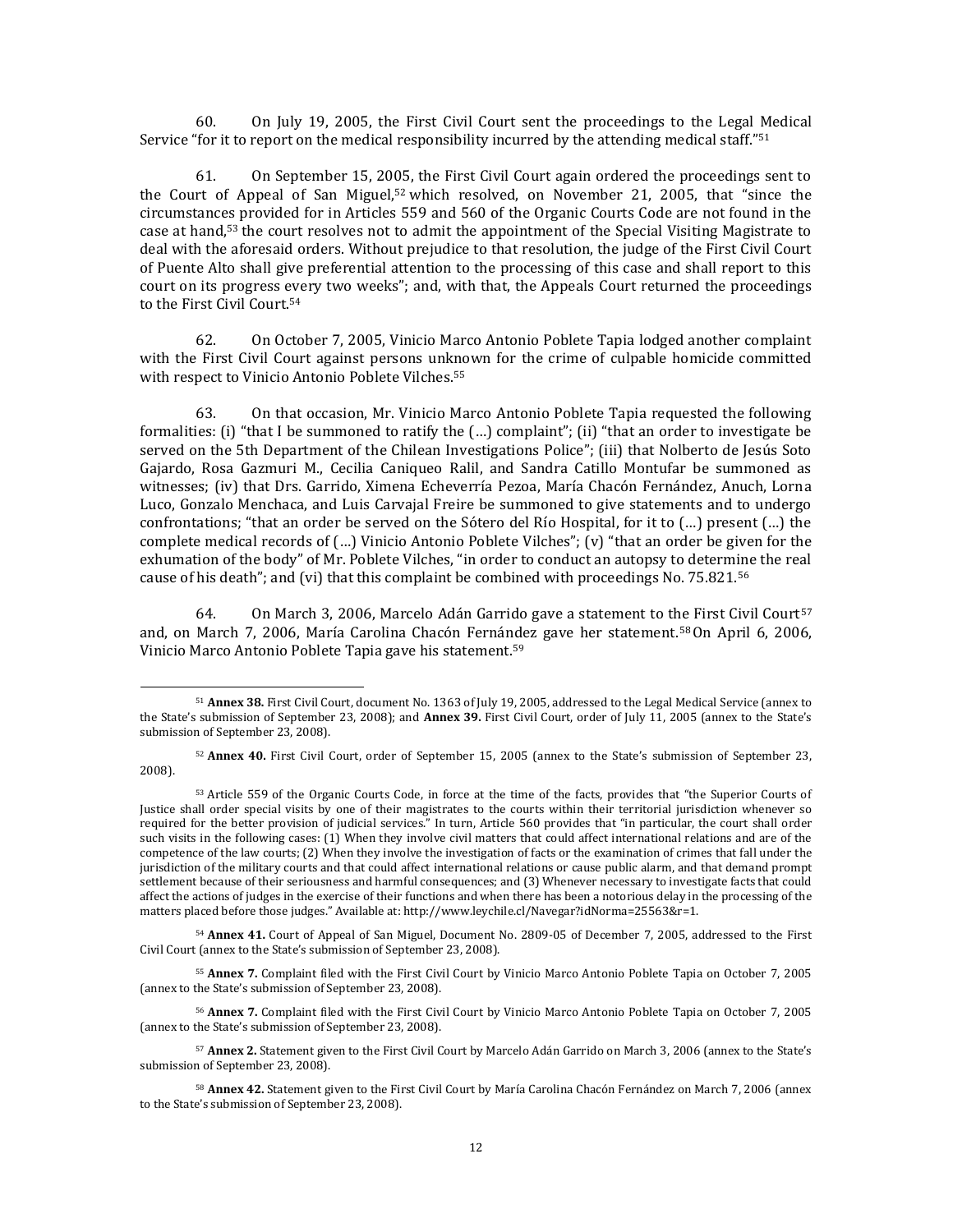65. On March 21, 2006, Mr. Vinicio Poblete Tapia's attorney requested the following formalities: (i) the statement of Mr. Poblete Tapia; (ii) the statement of Cesia Leyla Poblete Tapia; and (iii) confrontation between those two and Dr. María Carolina Chacón Fernández. In addition, he also requested that "the formalities be organized as promptly as possible and on an urgent basis" due to Mr. Poblete Tapia's deteriorating health.<sup>60</sup>

66. On April 5, 2006, the attorney of the accused Dr. María Carolina Chacón, filed a motion for the dismissal of the suit.<sup>61</sup> which was denied.<sup>62</sup>

67. On April 18, 2006, Vinicio Poblete Tapia's attorneys requested that statements be taken from Jorge and Alejandra Fuentes Poblete, Rosa Gazmuri M., Cecilia Caniqueo Ralil, two nurses from the Sótero del Río Hospital, and Elizabeth Aviles, the surgeon who operated on Mr. Poblete Vilches.<sup>63</sup>

68. On June 7, 2006, the Legal Medical Service presented Legal Medical Report No. 140- 2005,<sup>64</sup> which concluded that:

(1) The patient, Mr. Vinicio Poblete Vilches, suffering type 2 diabetes mellitus, ischemic and atherosclerotic heart disease, was hospitalized on two occasions in the space of three weeks for acute pulmonary edema and high-frequency atrial fibrillation caused by ischemic heart disease and, in addition, an extensive cutaneous infection, compatible with ecthyma and cellulitis of the thigh and right buttock consistent with diabetes mellitus. All these pathologies were duly diagnosed and, on account of their seriousness, they were duly treated, first in the ICU and then in the medical service. (2) On his second hospitalization, following his release, he was readmitted three days later in septic shock and with multiorgan failure due to a hospital-acquired pneumonia — a common situation following a previous hospital stay — which, given his advanced age, preexisting pathologies, and multiple risk factors, led to his death in spite of the numerous and appropriate forms of treatment he was given as soon as he was admitted. (3) Accordingly, the undersigned experts find that there was no professional failing.<sup>65</sup>

69. On June 27, 2006, the attorney of the accused Dr. María Carolina Chacón again filed a motion for dismissal,<sup>66</sup> which was also denied.<sup>67</sup> On September 5, 2006, they presented a new motion,<sup>68</sup> which was also denied.<sup>69</sup>

l

<sup>61</sup> **Annex 44.** Submission made by María Carolina Chacón Fernández's attorneys, received by the First Civil Court on April 5, 2006 (annex to the State's submission of September 23, 2008).

<sup>62</sup> **Annex 45.** First Civil Court, resolution of April 6, 2006 (annex to the State's submission of September 23, 2008).

<sup>63</sup> **Annex 46.** Submission made by Vinicio Poblete Tapia's attorneys on April 18, 2006 (annexed to the State's submission of September 23, 2008).

<sup>64</sup> **Annex 47.** Legal Medical Service, Order No. 11087 of June 7, 2006, addressed to the First Civil Court (annex to the State's submission of September 23, 2008).

<sup>65</sup> **Annex 48.** Legal Medical Service, Legal Medical Report No. 140-2005 of June 8, 2006 (annex to the State's submission of September 23, 2008).

<sup>66</sup> **Annex 49.** Submission by María Carolina Chacón Fernández's attorneys, received on June 27, 2006, by the First Civil Court (annex to the State's submission of September 23, 2008).

<sup>67</sup> **Annex 50.** First Civil Court, resolution of July 26, 2006 (annex to the State's submission of September 23, 2008).

<sup>59</sup> **Annex 4.** Statement given to the First Criminal Court by Vinicio Marco Antonio Poblete Tapia on April 6, 2006 (annex to the State's submission of September 23, 2008).

<sup>60</sup> **Annex 43.** Submission made by Vinicio Poblete Tapia's attorneys, March 21, 2006 (annexed to the State's submission of September 23, 2008).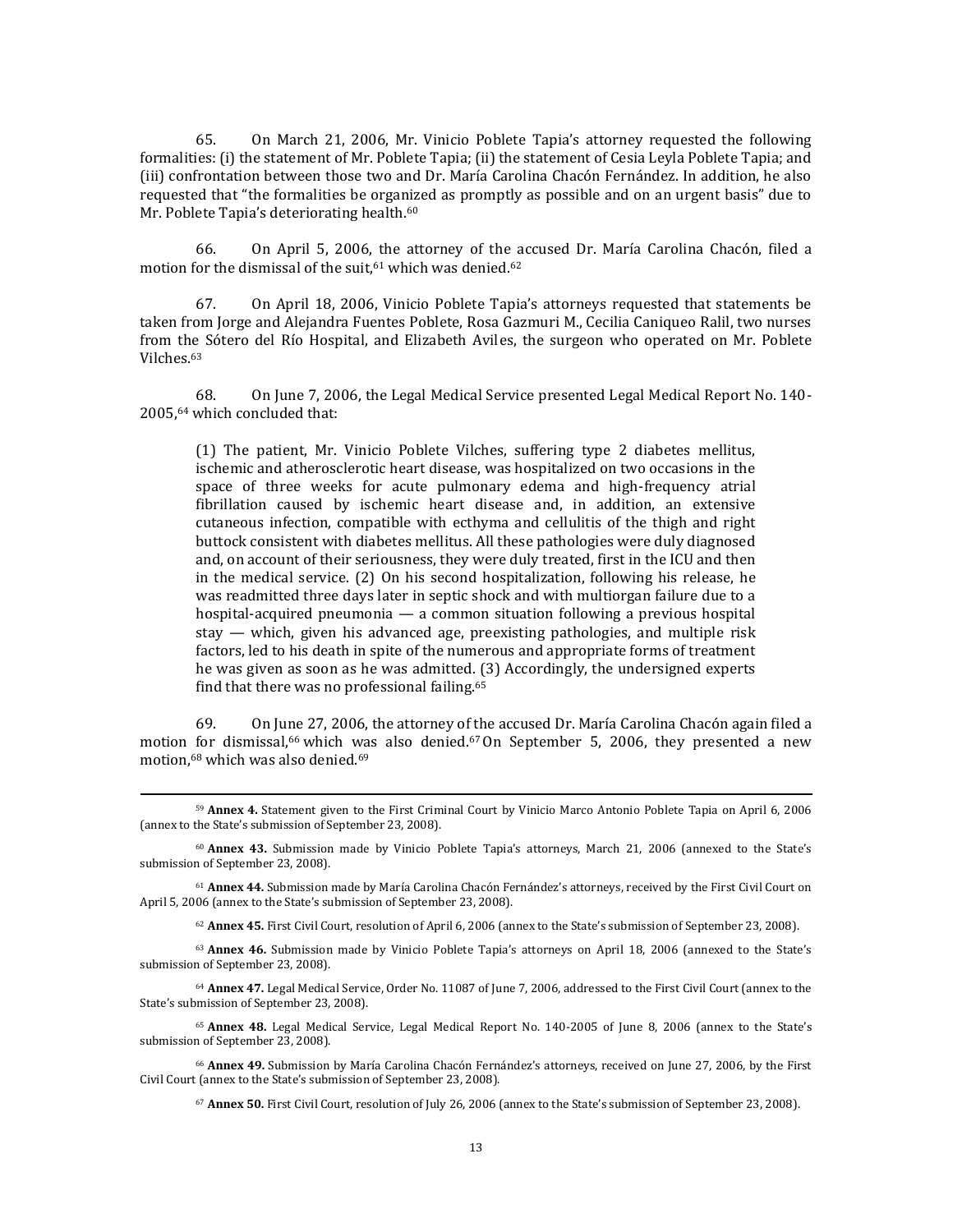70. On September 14, 2006, Cesia Leyla Poblete Tapia gave a statement to the First Civil Court.<sup>70</sup> On October 18, 2006, Lili Marlene Rojas Hernández gave a statement to the First Civil Court.<sup>71</sup>

71. On November 21, 2006, the attorney of the accused Dr. María Carolina Chacón again filed a motion for the dismissal of the case.<sup>72</sup>The following day, the First Civil Court declared the committal proceedings closed.73On December 7, 2006, those same attorneys requested that the Court "close the committal proceedings and issue formal charges against the defendant or order her temporary or permanent dismissal from the case."<sup>74</sup> In response, the First Civil Court resolved that "based on the facts, the existence of the alleged crime has not been sufficiently established by the proceedings" and "this case is temporarily dismissed, until new and better evidence for the investigation is collected."<sup>75</sup>

72. On January 29, 2007, Vinicio Poblete Tapia's attorneys requested that the committal proceedings be reopened on the grounds that "the investigation undertaken previously (…) lacks important background details with a direct relation to the case, which have not been taken into consideration because they were not pursued by the Court, even though they were requested during the committal proceedings." They also requested that the following formalities be carried out: (i) that statements be taken from Alejandra and Jorge Fuentes Poblete; (ii) that summonses again be served, by means of notification at their current workplaces, on the surgeon Elizabeth Aviles Castillo, the nurse Ana Yánez Torres, and Marcelo Garrido Salvo; (iii) that Vinicio Antonio Poblete Tapia's body be exhumed; and (iv) that the Ministry of Health report on the progress of administrative committal proceedings against the personnel of the Sótero del Río Hospital.<sup>76</sup>

73. On February 17, 2007, the First Civil Court withdrew the case from the archive<sup>77</sup> and, on April 17, 2007, reopened the committal stage.<sup>78</sup>

74. On May 23, 2007, the First Civil Court verified that Dr. Luis Carvajal Freire was still working at the Sótero del Río Hospital.<sup>79</sup>

 $\overline{\phantom{a}}$ 

<sup>69</sup> **Annex 52.** First Civil Court, resolution of September 14, 2006 (annex to the State's submission of September 23, 2008).

<sup>70</sup> **Annex 3.** Statement given to the First Civil Court by Cesia Leyla Siria Poblete Tapia on September 14, 2006 (annex to the State's submission of September 23, 2008).

<sup>71</sup> **Annex 53.** Statement given to the First Civil Court by Lily Marlene Rojas Hernández on October 18, 2006 (annex to the State's submission of September 23, 2008).

<sup>72</sup> **Annex 54.** Submission of María Carolina Chacón Fernández's attorneys, received on November 21, 2006, by the First Civil Court (annex to the State's submission of September 23, 2008).

<sup>73</sup> **Annex 55.** First Civil Court, resolution of November 22, 2006 (annex to the State's submission of September 23, 2008).

<sup>74</sup> **Annex 56.** Submission of María Carolina Chacón Fernández's attorneys, received on December 7, 2006, by the First Civil Court (annex to the State's submission of September 23, 2008).

<sup>75</sup> **Annex 57.** First Civil Court, order of December 11, 2006 (annex to the State's submission of September 23, 2008).

<sup>76</sup> **Annex 58.** Submission of Vinicio Poblete Tapia's attorneys of January 29, 2007 (annex to the State's submission of September 23, 2008).

<sup>77</sup> **Annex 59.** First Civil Court, order of February 17, 2007 (annex to the State's submission of September 23, 2008).

<sup>78</sup> **Annex 60.** First Civil Court, order of April 17, 2007 (annex to the State's submission of September 23, 2008).

<sup>79</sup> **Annex 61.** Order of the First Civil Court of May 23, 2007 (annex to the petitioners' submission of June 4, 2007).

<sup>68</sup> **Annex 51.** Submission by María Carolina Chacón Fernández's attorneys, received on September 5, 2006, by the First Civil Court (annex to the State's submission of September 23, 2008).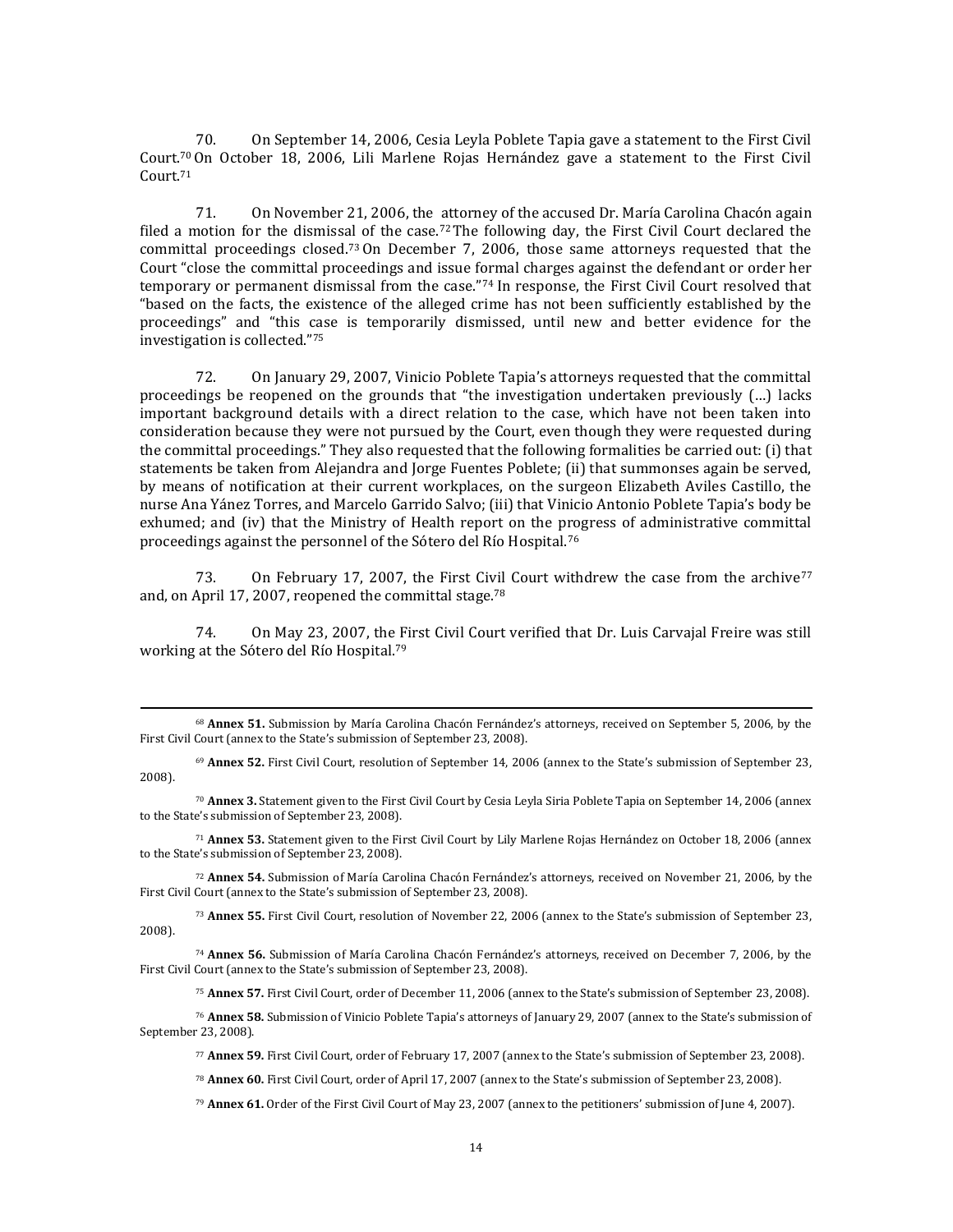75. On June 12, 2007, the First Civil Court took a statement from Jorge Alejandro Fuentes Poblete<sup>80</sup> and, on June 15, 2007, from Alejandra Marcela Fuentes Poblete.<sup>81</sup>

76. On January 21, 2008, the First Civil Court ordered a "report on the mental faculties of Cesia Pob[l]ete Tapia and Vinicio Pob[le]te Tapia."<sup>82</sup> In an order dated May 30, 2008, the Legal Medical Service reported that it had received no such request.<sup>83</sup>

77. On March 6, 2008, the Supreme Court of Justice resolved as follows: "Let the petitioner know that the undersigned President has no powers to intervene in proceedings before other courts of the Republic, and that the filing of procedural remedies — in the ways, instances, and occasions indicated by law  $-$  is the optimal way to lodge claims regarding judicial rulings that the parties deem unfavorable to their interests."<sup>84</sup>

78. On May 3, 2008, the case file was admitted to the docket of the Court of Appeal of San Miguel and was returned to the first-instance Court on May 14, 2008.<sup>85</sup>

79. On June 11, 2008, the First Civil Court ruled the committal proceedings closed<sup>86</sup> and. on June 30, issued a second dismissal of the case, stating that: "Whereas: based on the facts gathered in the proceedings, the existence of the alleged crime has not been sufficiently established (…) and also bearing in mind the provision of Article 409, section No. 1, of the Code of Criminal Procedure, this case is temporarily dismissed until new and better evidence for the investigation is collected."87

80. On August 4, 2008, the plaintiffs' attorneys requested that the case be withdrawn from the archive in light of the existence of new and better evidence; $88$  and on August 5, 2008, the First Civil Court ordered the case withdrawn from the archive.<sup>89</sup>

81. On August 28, 2008, the Supreme Court of Justice requested that the First Civil Court submit a copy of the proceedings in case No. 75.821, against María Chacón Fernández and others for the crime of homicide,  $90$  which was provided on September 9, 2008.  $91$ 

 $\overline{\phantom{a}}$ 

<sup>82</sup> **Annex 62.** First Civil Court, order of January 21, 2008 (annex to the State's submission of September 23, 2008).

<sup>84</sup> **Annex 64.** Supreme Court of Justice, resolution of March 6, 2008 (annex to the petitioners' submission of May 3, 2008).

<sup>85</sup> **Annex 65.** Court of Appeal of San Miguel, order of May 3, 2008 (annex to the State's submission of September 23, 2008); and **Annex 66.** Court of Appeal of San Miguel, order of May 14, 2008 (annex to the State's submission of September 23, 2008).

<sup>86</sup> **Annex 67.** First Civil Court, order of June 11, 2008 (annex to the State's submission of September 23, 2008).

<sup>87</sup> **Annex 69.** First Civil Court, order of June 30, 2008 (annex to the State's submission of September 23, 2008).

88 **Annex 70.** Submission of the plaintiffs' attorneys, received on August 4, 2008 (annex to the State's submission of September 23, 2008).

<sup>89</sup> **Annex 71.** First Civil Court, order of August 5, 2008 (annex to the State's submission of September 23, 2008).

<sup>90</sup> **Annex 72.** Supreme Court of Justice, Order No. 4824 of August 28, 2008, addressed to the First Civil Court (annex to the State's submission of September 23, 2008).

<sup>80</sup> **Annex 5.** Statement given to the First Civil Court by Jorge Alejandro Fuentes Poblete on June 12, 2007 (annex to the State's submission of September 23, 2008).

<sup>81</sup> **Annex 12.** Statement given to the First Civil Court by Alejandra Marcela Fuentes Poblete on June 15, 2007 (annex to the State's submission of 23 September 2008).

<sup>83</sup> **Annex 63.** Legal Medical Service, Order No. 10187 of May 30, 2008, addressed to the First Civil Court (annex to the State's submission of September 23, 2008).

<sup>91</sup> **Annex 73.** First Civil Court, order of September 9, 2008 (annex to the State's submission of September 23, 2008).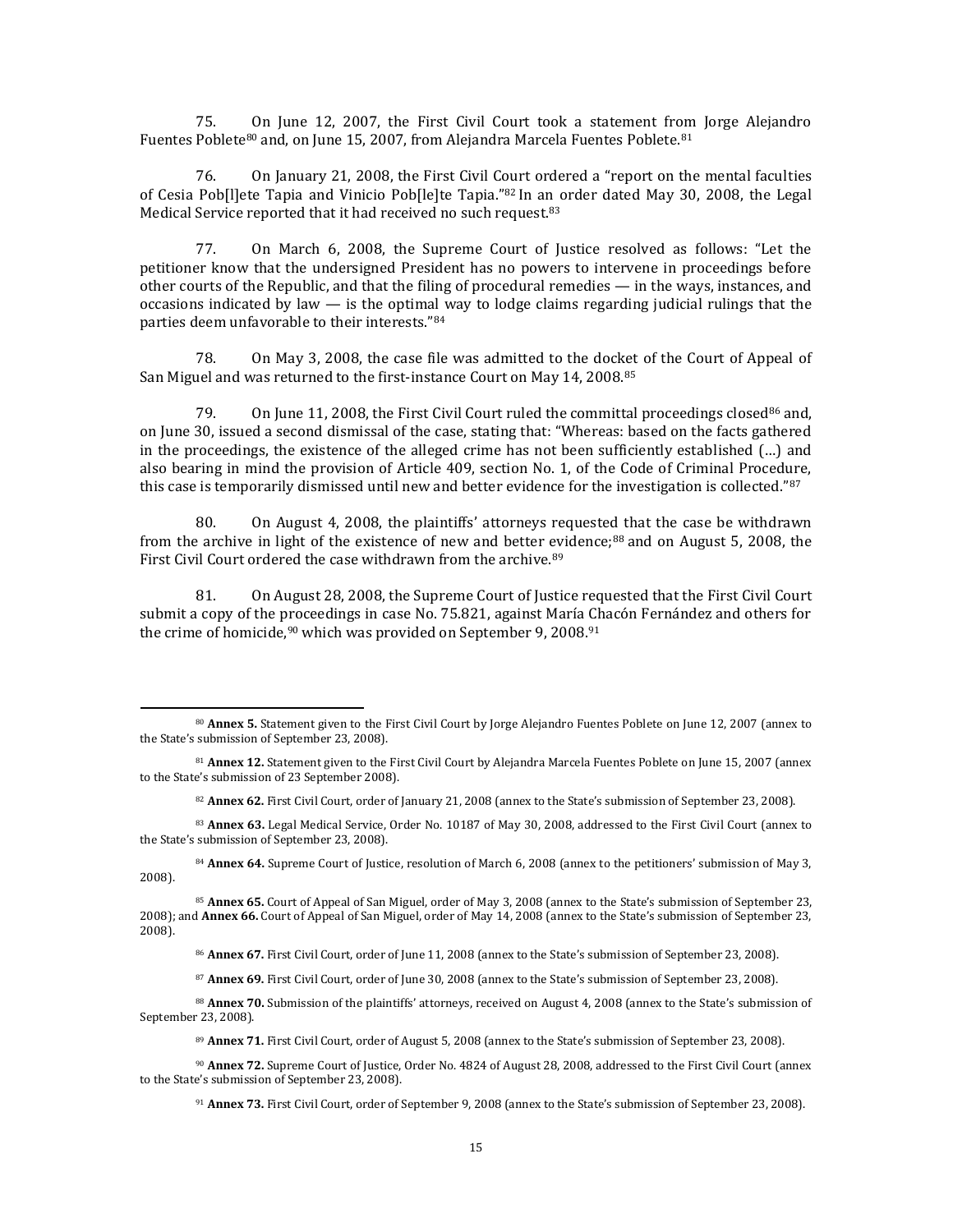82. On July 8, 2011, the Supreme Court of Justice resolved an application presented by Vinicio Poblete Tapia in the following terms: "Let the petitioner know that the undersigned President has no powers to hear the matter in question since he is unable to intervene in judicial proceedings that have been concluded."<sup>92</sup>

83. On August 20, 2012, the Supreme Court of Justice resolved: "Regarding the presentation made by Mr. Vinicio Poblete Tapia: Since this submission is a repetition of the previous request in this case, please refer to the resolution on page 11."<sup>93</sup>

84. On March 14, 2013, the Supreme Court of Justice resolved an application filed by Vinicio Poblete Tapia in the following terms: "Let the petitioner know that the President of the Supreme Court has no legal powers to hear, intervene in, or modify the resolution of judicial matters that have been processed by the competent courts."<sup>94</sup>

85. On January 8, 2015, the Supreme Court of Justice again resolved: "Let the petitioner know that the President of the Supreme Court lacks the legal power to hear the matter in question because the claims he makes have been heard and resolved by a competent Court, specifically by this Court on August 14, 2014, and the order contained therein cannot be modified."<sup>95</sup>

86. Other than these rulings by the Supreme Court of Justice, the Commission has no information on the state of the criminal investigation after it was reopened.

## **4.2 Other proceedings**

l

87. The Commission is in possession of documents that appear to indicate the existence of another case brought domestically against the Hospital Sótero del Río and its staff on January 13, 2006, during which two mediation hearings were held as described below.

88. On April 4, 2006, the State Defense Council held a first mediation hearing as part of the proceedings that began with the claim filed by Vinicio Marco Antonio Poblete Tapia against the Sótero del Río Hospital and its staff on January 13, 2006. The hearing was attended by the applicant and by Cesia Leyla Poblete Tapia and Jorge Fuentes Poblete, and by the attorney Hernán Pardo Roche representing the hospital. According to the minutes, on that occasion Mr. Poblete stated that "the lack of information can be summarized in three facts that he deemed most serious, to wit: the failure to perform the incision in the described fashion, his release while still in a grave condition, and the refusal to perform an autopsy. Finally, he claimed that Dr. Chacón treated the family inappropriately, in way that he describes as humiliating." However, the hearing did not take place because the defendant physicians did not appear.<sup>96</sup>

89. A second hearing on mediation was held on April 27, 2006, which was attended by Leyla Poblete Tapia and the attorney María Francisca Jiménez for the family, and by the attorney

<sup>92</sup> **Annex 74.** Supreme Court of Justice, resolution of July 8, 2011 (annex to the petitioners' submission of July 18, 2011).

<sup>93</sup> **Annex 75.** Supreme Court of Justice, resolution of August 20, 2012 (annex to the petitioners' submission of September 3, 2012).

<sup>94</sup> **Annex 76.** Supreme Court of Justice, resolution of March 14, 2013 (annex to the petitioners' submission of April 10, 2013).

<sup>95</sup> **Annex 77.** Supreme Court of Justice, resolution of January 8, 2015 (annex to the petitioners' submission of February 14, 2015).

<sup>96</sup> **Annex 78.** Mediation Unit of the State Defense Council, Minutes of First Mediation Hearing, April 4, 2006 (annex to the petitioners' submission of September 25, 2008).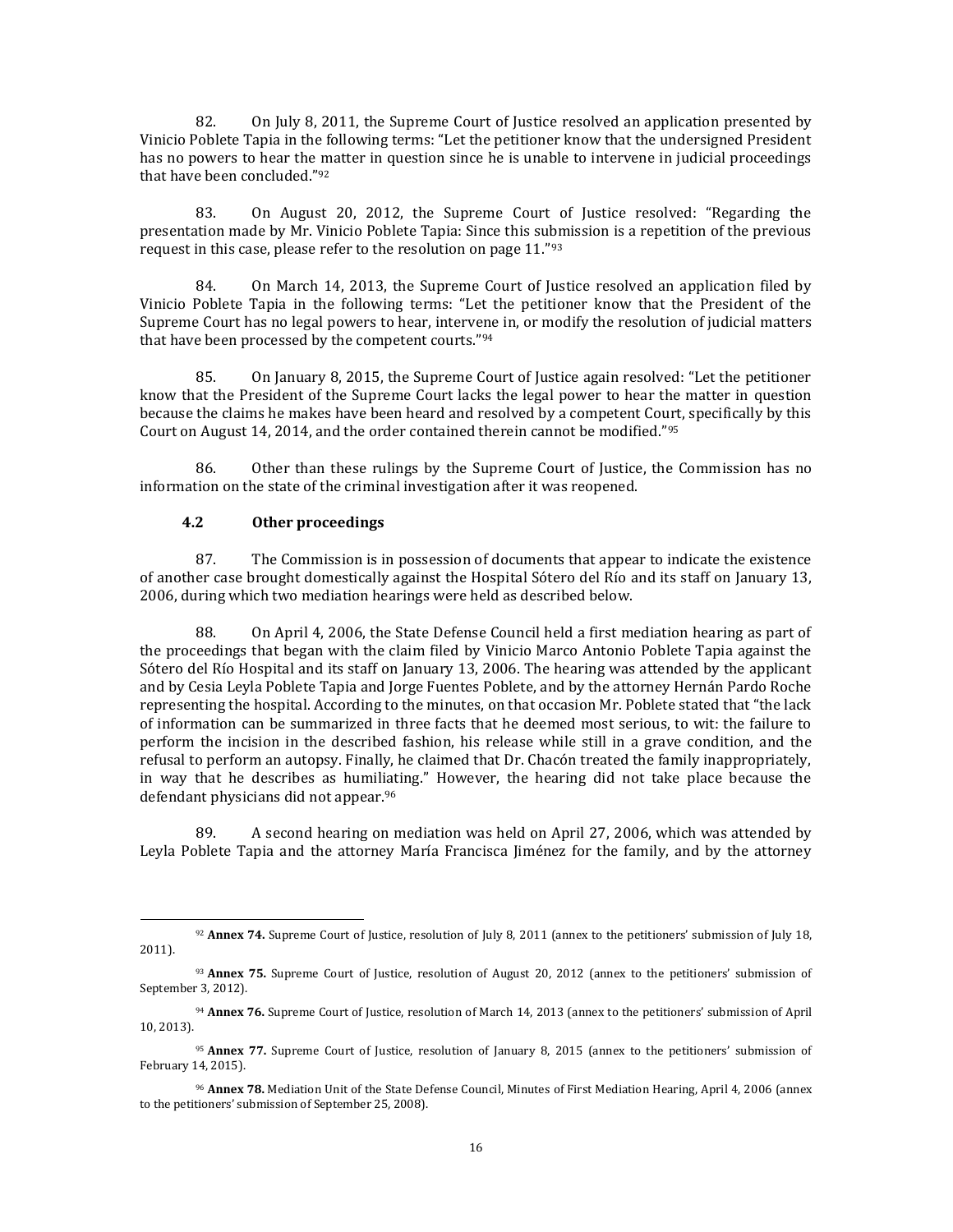Hernan Pardo Roche and Dr. Luis Carvajal Freire for the hospital. The hospital handed over a copy of the medical audit.<sup>97</sup>

90. The Commission has no further information on those proceedings.

91. Finally, the information available indicates that as of January 11, 2010, at the least, no administrative proceedings had been launched at the Sótero del Río Hospital in connection with Mr. Vinicio Poblete Vilches's death.<sup>98</sup>

# **D. Legal analysis**

92. Taking into account the parties' positions, as well as the facts that have been established, the Commission will analyze the instant case in the following order: (1) The right to informed consent in relation to health (Article 13 in relation to articles 4 and 5 of the American Convention); (2) The right to life, humane treatment, and health with respect to the care received by Mr. Poblete Vilches (Articles 4 and 5 of the American Convention); (3) The right to humane treatment in light of the alleged mistreatment received by Mr. Poblete Vilches and his next-of-kin (Article 5 of the American Convention); and (4) The rights to judicial guarantees and judicial protection (Articles 8(1) and 25(1) of the American Convention).

# **1. The right to informed consent in relation to health (Article 13 in relation to Articles 4 and 5 of the American Convention)**

93. As a preliminary matter, the Commission notes that in its admissibility report it did not expressly include Article 13 of the American Convention among the rights that could be considered in the merits phase. Nonetheless, of all the arguments and evidence available in the merits phase, the IACHR considers it relevant to analyze the component of the facts related to the alleged lack of informed consent, in light of Article 13 of the American Convention in relation to the right to health, which is incorporated, in turn based on its interconnectedness, in Articles 4 and 5 of the same instrument.

94. The Commission notes that throughout the admissibility and merits stages the State had knowledge of the facts on which the alleged lack of informed consent was based. Considering this, and applying the principle of *iura novit curia*, the Commission will analyze whether in the instant case the State violated Article 13 of the American Convention<sup>99</sup>.

 $\overline{\phantom{a}}$ <sup>97</sup> **Annex 79.** Mediation Unit of the State Defense Council, Minutes of First Mediation Hearing, April 27, 2006 (annex to the petitioners' submission of August 28, 2014).

<sup>98</sup> **Annex 80.** Document No. 005-10 of the Committee on Human Rights, Nationality, and Citizenship of the Chamber of Deputies, dated January 11, 2010 (annex to the petitioners' submission of January 25, 2010); **Annex 81.** Order C. No. 4181 of the Ministry of Health, dated December 15, 2009 (annex to the petitioners' submission of January 25, 2010); **Annex 82.**  Order C. No. 3630 of the Ministry of Health, dated October 30, 2009 (annex to the petitioners' submission of January 25, 2010); and Order of the Director of the South East Metropolitan Health Service, received on November 21, 2009 (annex to the petitioners' submission of January 25, 2010).

<sup>99</sup> The Inter-American Court has established that inclusion by the IACHR of new articles of the American Convention in the merits phase whose possible violation is to be examined "does not imply a violation of the [State's] right to defense" in cases in which the state has had knowledge of the facts that are the basis of its alleged violation." See: I/A Court HR, *Case of Furlan and Family v. Argentina*. Preliminary Objections, Merits, Reparations and Costs. Judgment of August 31, 2012. Series C No. 246, para. 50.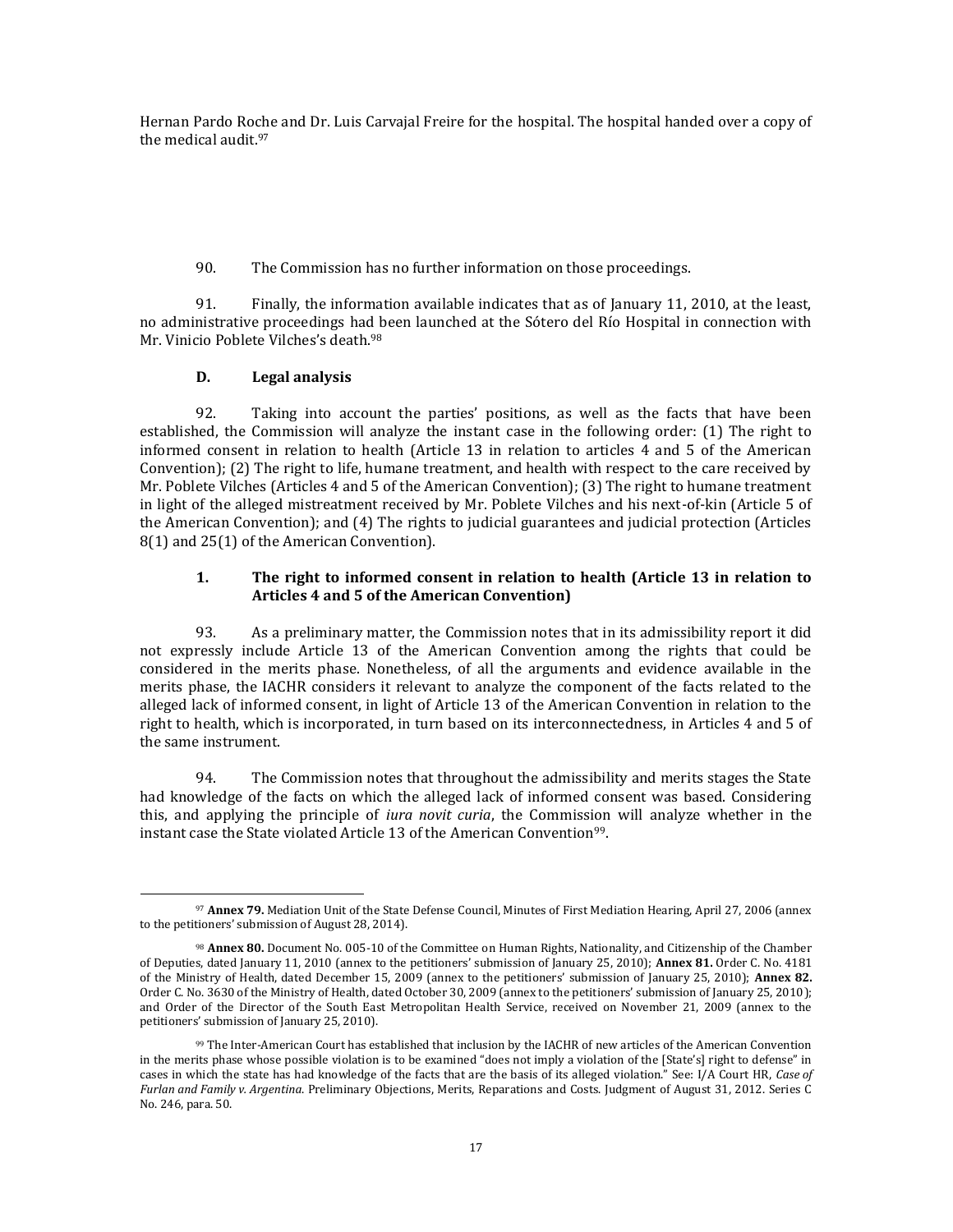95. The petitioners argue that Mr. Vinicio Poblete Vilches was subjected to a major procedure without the consent of his family members. The Commission will analyze this argument in light of the available evidence, recalling first the relevant standards regarding the concept of informed consent in the health care setting, and second, applying those standards to the information available in the instant case.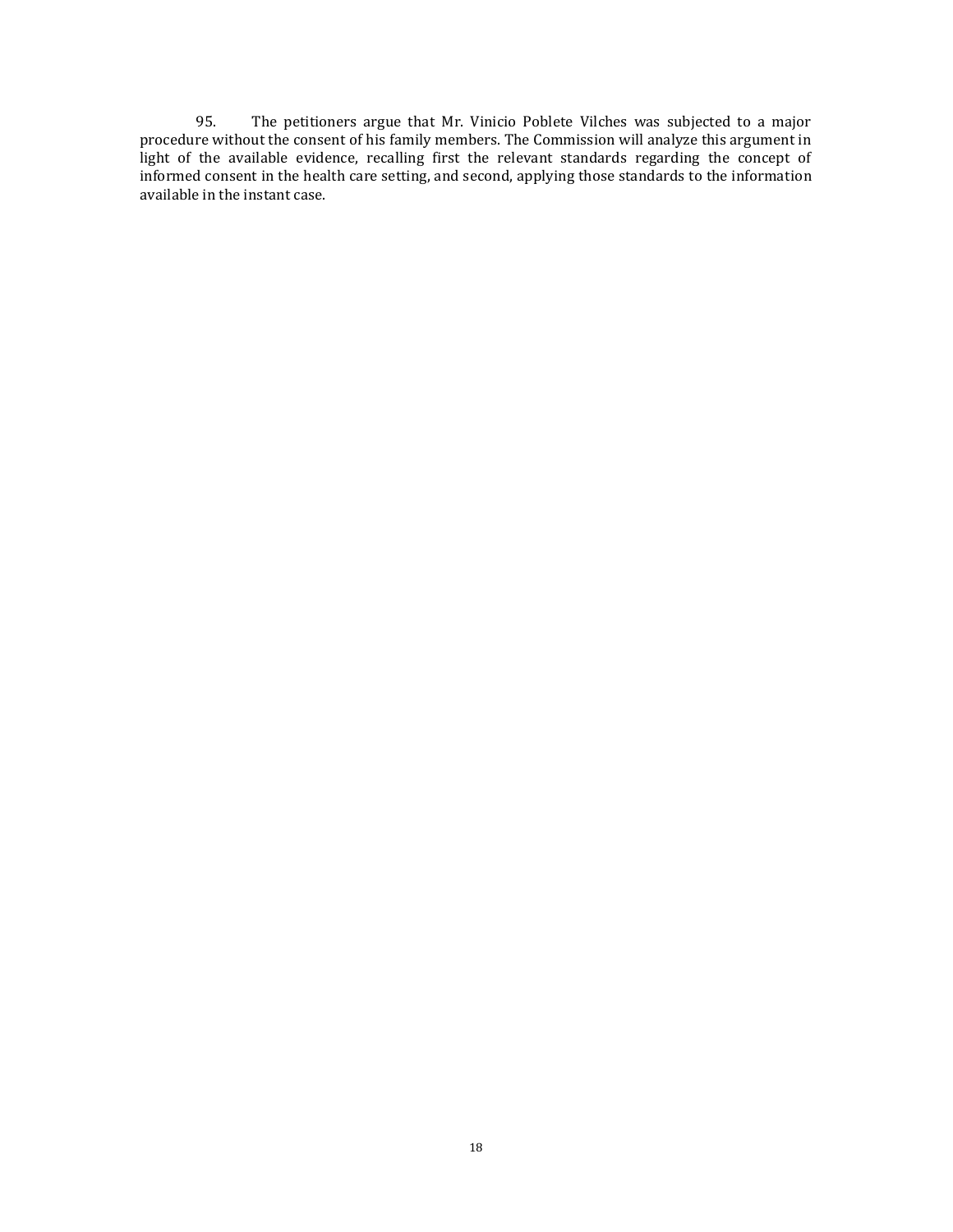#### **1.1 General considerations on informed consent in the health care setting**

96. The IACHR has recognized that the right of access to information – included under Article 13 of the American Convention<sup>100</sup> – is essential for a person to be in a position to make free and reasoned decisions with respect to intimate aspects of his or her health, body, and personality<sup>101</sup>, including decisions on medical procedures or treatments. The Commission has referred in particular to informed consent as an ethical principle of respect for the autonomy of persons that requires that they understand the distinct treatment options available to them and are involved in their own health care.<sup>102</sup>

97. The European Court has pointed out that compliance with the State's positive obligation to secure for their citizens their right to effective respect for their physical and psychological integrity may necessitate, in turn, the adoption of regulations concerning access to information about an individual's health.<sup>103</sup>

98. The international community has recognized informed consent<sup>104</sup> as an active and continuing process that seeks to ensure that no treatment is performed without the agreement of the person to be treated and without the person having been duly informed of its effects, risks, and consequences.<sup>105</sup> The IACHR has specified that informed consent is an appropriate process of divulging all the information necessary for a patient to be able to freely make the decision to grant (or deny) his or her consent for treatment or a medical intervention. This process seeks to ensure that persons' human rights are fully respected in the area of health care, and that they make truly free choices.<sup>106</sup>

99. In this respect, the Special Rapporteur on the right of everyone to the enjoyment of the highest attainable standard of physical and mental health, Anand Grover, stated: "Informed consent is not mere acceptance of a medical intervention, but a voluntary and sufficiently informed

 $\overline{\phantom{a}}$ 

<sup>103</sup> European Court of Human Rights, R.R. v. Poland, Application 27617/04, May 26, 2011, paragraph 188; Also, see IACHR, Access to Information on Reproductive Health from a Human Rights Perspective, November 22, 2011, paragraph 61. For a different treatment of related issues, see: United Nations, Human Rights Council, Report of the Special Rapporteur on torture and other cruel, inhuman or degrading treatment or punishment, Juan E. Méndez, A/HRC/22/53, February 1, 2013, paragraphs 32, 46 and 48.

<sup>104</sup> IACHR. Report No. 72/14. Case 12.655. Merits. I.V. Bolivia. August 15, 2014. Para 116. "Informed consent" is the most commonly used term. Nonetheless, some argue that the term may be misinterpreted and that it should be replaced by the term "informed choice." This is because the choice not to give consent is essential to the integrated concept of voluntary or consent voluntarily given. See, B.M. Dickens, R.J Cook, *Dimensions of informed consent to treatment, Ethical and legal issues in reproductive health*, International Journal of Gynecology & Obstetrics 85 (2004), pp. 309‐314.

<sup>105</sup> IACHR. Report No. 72/14. Case 12.655. Merits. I.V. Bolivia. August 15, 2014. Para 116. Quoting: United Nations, *Report of the Special Rapporteur on the right of everyone to the enjoyment o the highest attainable standard of physical and mental health, Anand Grover*, presented in accordance with Human Rights Council resolution 6/29, A/64/272 of August 10, 2009; United Nations, Committee on the Elimination of Discrimination against Women, *Communication No. 4/2004, Case of A.S. v. Hungary*, August 29, 2006, CEDAW/C/36/D/4/2004, para. 11.3. For example, the Amsterdam Declaration on Patients' Rights provides: "Patients have the right to be fully informed about their health status, including the medical facts about their condition; about the proposed medical procedures, together with the potential risks and benefits of each procedure; about alternatives to the proposed procedures, including the effect of non-treatment; and about the diagnosis, prognosis and progress of treatment." (ICP/HLE 121, 1994).

<sup>106</sup> IACHR. Report No. 72/14. Case 12.655. Merits. I.V. Bolivia. August 15, 2014. Para 118. Quoting: IACHR, *Access to Information on Reproductive Health from a Human Rights Perspective*, November 22, 2011, para. 42.

<sup>100</sup> I/A Court HR, *Case of Claude Reyes and others Vs. Chile*, Merits, Reparations and Costs. Judgment of September 19, 2006, Series C No. 151, para. 77.

<sup>101</sup> IACHR. Report No. 72/14. Case 12.655. Merits. I.V. Bolivia. August 15, 2014. Para 115. Quoting: IACHR, *Access to Information on Reproductive Health from a Human Rights Perspective*, November 22, 2011; IACHR. *Guidelines for Preparation of Progress Indicators in the Area of Economic, Social and Cultural Rights*, July 19, 2008, indicators on the right to health, p. 48.

<sup>102</sup> IACHR. Report No. 72/14. Case 12.655. Merits. I.V. Bolivia. August 15, 2014. Para 115. Quoting: IACHR, *Access to Information on Reproductive Health from a Human Rights Perspective*, November 22, 2011, para. 43.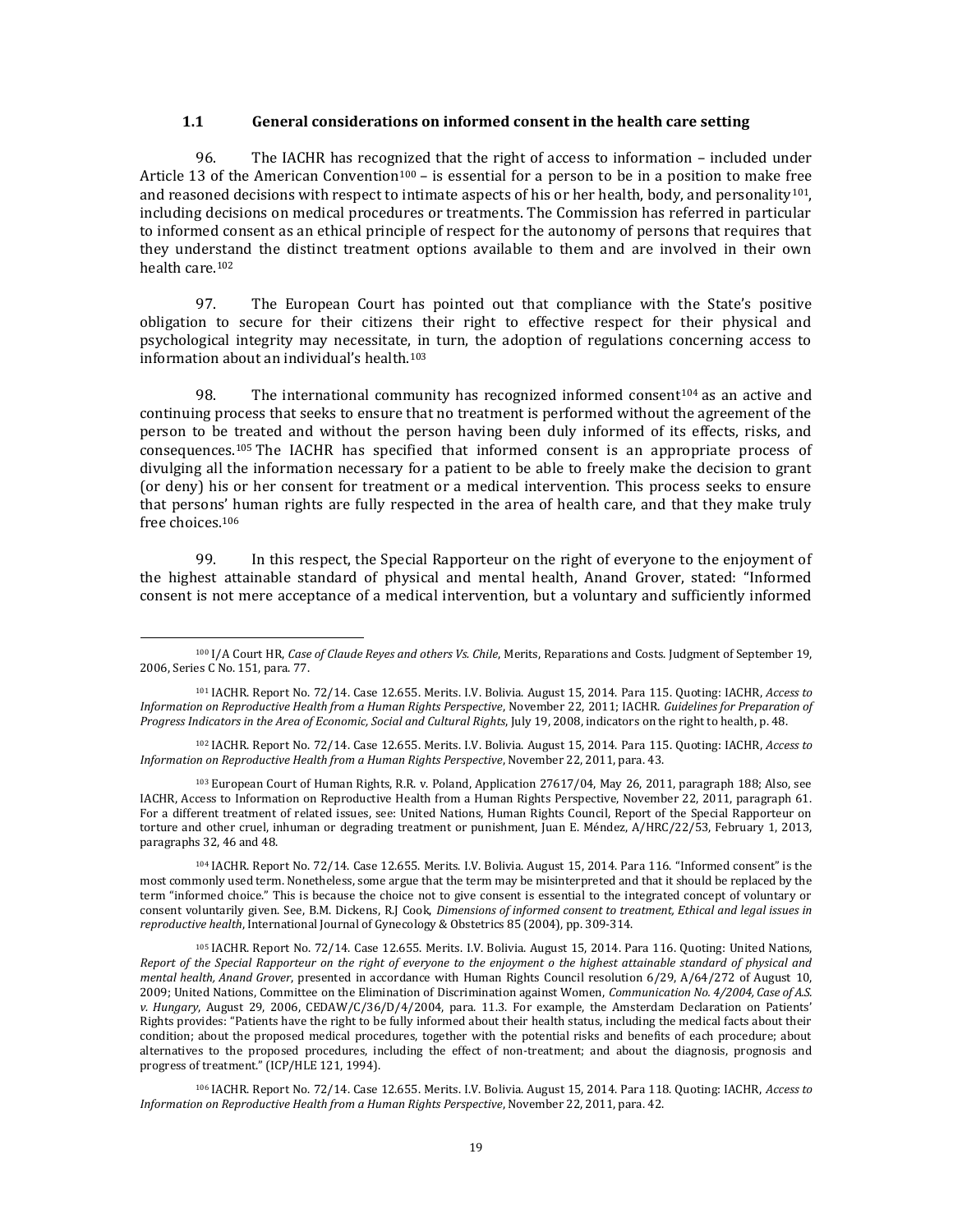decision, protecting the right of the patient to be involved in medical decision-making, and assigning associated duties and obligations to health-care providers."<sup>107</sup>

100. The European Convention on Human Rights and Biomedicine<sup>108</sup> also refers to this matter at Article 5, which provides: "An intervention in the health field may only be carried out after the person concerned has given free and informed consent to it. This person shall beforehand be given appropriate information as to the purpose and nature of the intervention as well as on its consequences and risks…."

101. A systematic interpretation of the applicable standards in this area allows one to establish that a process of informed consent should include the following three elements, which are intimately interconnected: (i) inform as to the nature of the procedure, treatment options, and reasonable alternatives, which includes the possible benefits and risks of the procedures proposed; (ii) take into account the needs of person and ensure that the person understands the information provided; and (iii) ensure that the consent that is given is free and voluntary. This process includes adopting legislative, public policy, and administrative measures and extends to the physicians, health professionals, and social workers at both public and private hospitals and other health institutions as well as detention centers.<sup>109</sup>

102. As regards the first element in the informed consent process – informing on the nature of the procedure, treatment options, and reasonable alternatives, which includes the potential benefits and risks of the proposed procedures – the Commission has indicated that the information that is provided to the patient should be complete, accessible, reliable, timely, and diligent.<sup>110</sup> In order for the information to be thorough, the health professionals must obtain and divulge all of the relevant information, and information of the highest quality, on the diagnosis and the treatment proposed, including its effects, risks, as well as alternatives. In order for it to be accessible, it must be "presented in a manner culturally and otherwise acceptable to the person consenting,"<sup>111</sup> which includes the use of translation and interpretation services. In addition to being complete and accessible, the information must also be reliable. Finally, the information must be provided in a timely and diligent manner, i.e. prior to applying the procedure and without any need for a direct request.

103. With respect to the second element of informed consent – take into account the needs of the person and ensure that he or she understands the information provided – the IACHR observes that medical professionals have an important duty to ensure that information given is understood, the aim being for the patient or his representatives to make a truly informed decision with respect to the intervention and/or treatment proposed. In this sense, one should pay special

l

<sup>107</sup> IACHR. Report No. 72/14. Case 12.655. Merits. I.V. Bolivia. August 15, 2014. Para 117. Quoting: United Nations, *Report of the Special Rapporteur on the right of everyone to the enjoyment of the highest attainable standard of physical and mental health*, *Anand Grover*, presented in keeping with resolution 6/29 of the Human Rights Council, A/64/272, of August 10, 2009, para. 9.

<sup>108</sup> IACHR. Report No. 72/14. Case 12.655. Merits. I.V. Bolivia. August 15, 2014. Para 116. Quoting: Council of Europe, *Convention for the Protection of Human Rights and Dignity of the Human Being with regard to the Application of Biology and Medicine: Convention on Human Rights and Biomedicine*, signed April 4, 1997 in Oviedo, Spain, entered into force on December 1, 1999.

<sup>109</sup> IACHR. Report No. 72/14. Case 12.655. Merits. I.V. Bolivia. August 15, 2014. Para 119. Quoting: IACHR, *Access to Information on Reproductive Health from a Human Rights Perspective*, November 22, 2011, para. 44.

<sup>110</sup> IACHR. Report No. 72/14. Case 12.655. Merits. I.V. Bolivia. August 15, 2014. Para 120. Quoting: IACHR, *Access to Information on Reproductive Health from a Human Rights Perspective*, November 22, 2011, para. 45.

<sup>111</sup> IACHR. Report No. 72/14. Case 12.655. Merits. I.V. Bolivia. August 15, 2014. Para 120. Quoting: United Nations, *Report of the Special Rapporteur on the right of everyone to the enjoyment of the highest attainable standard of physical and mental health*, *Anand Grover*, presented in keeping with resolution 6/29 of the Human Rights Council, A/64/272, of August 10, 2009, para. 23.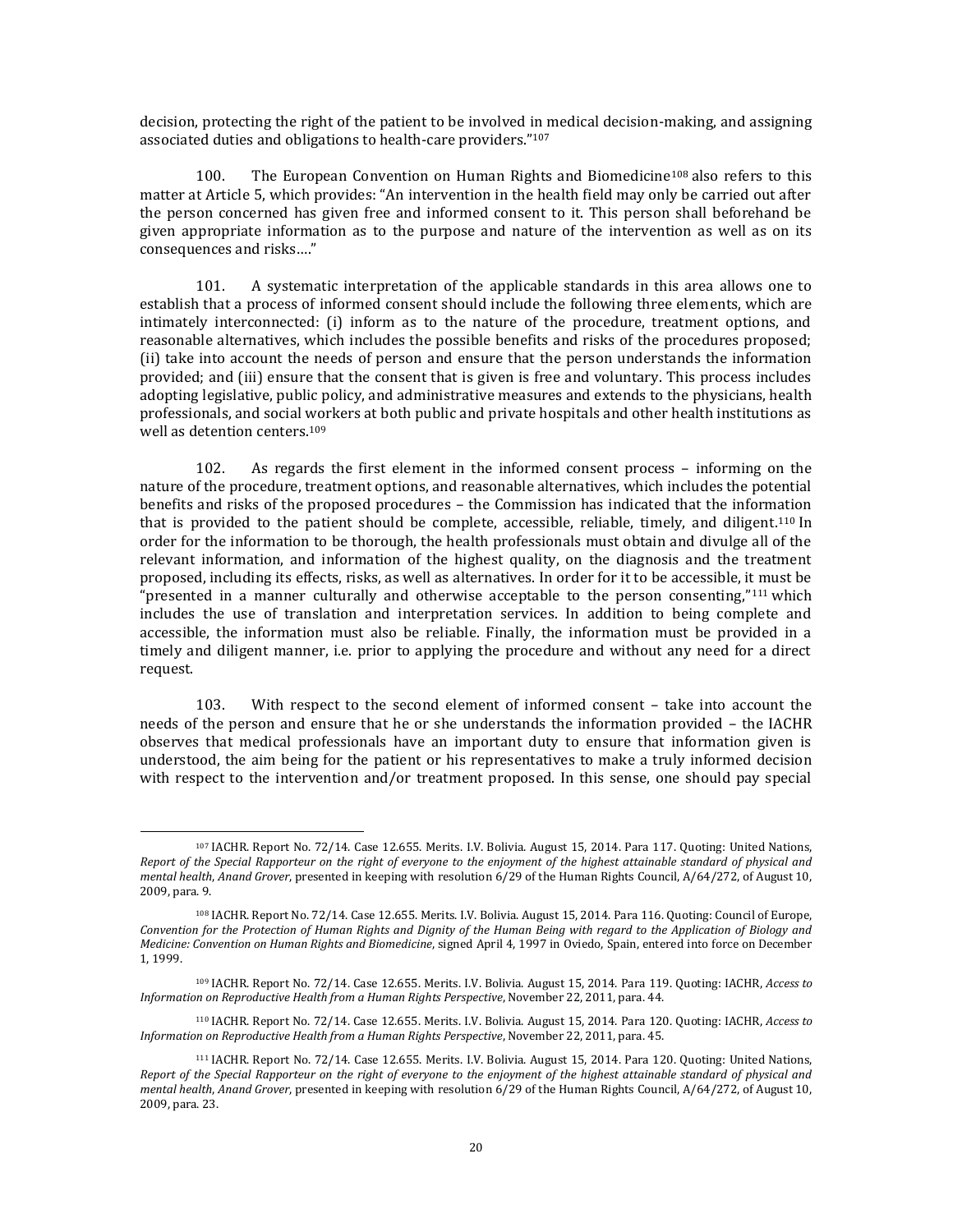attention to the needs and situation of the patient, as well as the methods used to provide the information. <sup>112</sup>

104. As regards the third element of informed consent – ensuring that the consent given is free and voluntary – the Commission considers that to be effective the consent must be granted through a process free of any coercion or manipulation. Due to the unequal power relations that characterize the relationship between health professionals and their patients, it has been recognized that the time and manner in which the information is provided may unduly influence the decision to accept or not accept the treatment proposed. The Commission recognizes that while consent may be granted verbally or in writing, for the purposes of safeguarding the rights involved, the State should take measures to ensure that the consent is given in writing.<sup>113</sup>

105. Finally, the Commission recognizes that there are exceptional situations in which consent does not apply. Those exceptions are related to emergencies, for example when a person must receive medical treatment to preserve his or her life or health but neither the person or any close family member can give consent.<sup>114</sup>

## **1.2 Analysis of whether there was informed consent in the instant case with respect to the procedure and treatment given to Mr. Poblete Vilches**

106. From the facts as established, the Commission identifies at least two relevant moments for the analysis of whether the medical staff at the public hospital upheld the abovementioned standards regarding informed consent. The first is related to the procedure performed on Mr. Poblete Vilches on January 26, 2001 in the context of his first admission to the hospital. The second is related to the decision to keep him in "intermediate treatment" in the hours leading up to his death in the context of the second admission to the hospital.

107. With respect to the first moment, the Commission observes that throughout the inter-American procedure, and in the context of the domestic criminal complaints, Mr. Poblete Vilches's family members have consistently indicated that they were not duly informed of the procedure that would be performed on him. In effect, from the description given by the family members to the IACHR regarding that procedure, to this day they have not been given clear information and do not have a clear understanding of what was done.

108. As indicated in the facts proven, the only reference in the medical record to the existence of alleged consent by the family with respect to this procedure indicates: "I was given an explanation of the surgical procedure to be performed on my father and I agree that it be done, it has been explained to me and I accept the risks of the operation," signed by Margarita Tapia.<sup>115</sup>

109. First, the Commission does not have information that would make it possible to understand whether an attempt was made to obtain the informed consent directly from Mr. Poblete Vilches prior to the procedure. While some documents in the medical record indicate that there his consciousness was compromised, other parts indicate that said compromise had diminished. No reference appears from the medical record indicating that Mr. Poblete Vilches was unable to give his consent, and, therefore, that it was necessary to turn to family members to request it.

 $\overline{\phantom{a}}$ 

<sup>112</sup> IACHR. Report No. 72/14. Case 12.655. Merits. I.V. Bolivia. August 15, 2014. Para 121.

<sup>113</sup> IACHR. Report No. 72/14. Case 12.655. Merits. I.V. Bolivia. August 15, 2014. Para 121.

<sup>114</sup> IACHR. Report No. 72/14. Case 12.655. Merits. I.V. Bolivia. August 15, 2014. Para 122. Quoting: IACHR, *Access to Information on Reproductive Health from a Human Rights Perspective*, November 22, 2011, para. 74.

<sup>115</sup> **Annex 8.** Clinical data sheet for Vinicio Antonio Poblete Vilches (Attached to the communication from the State of September 23, 2008).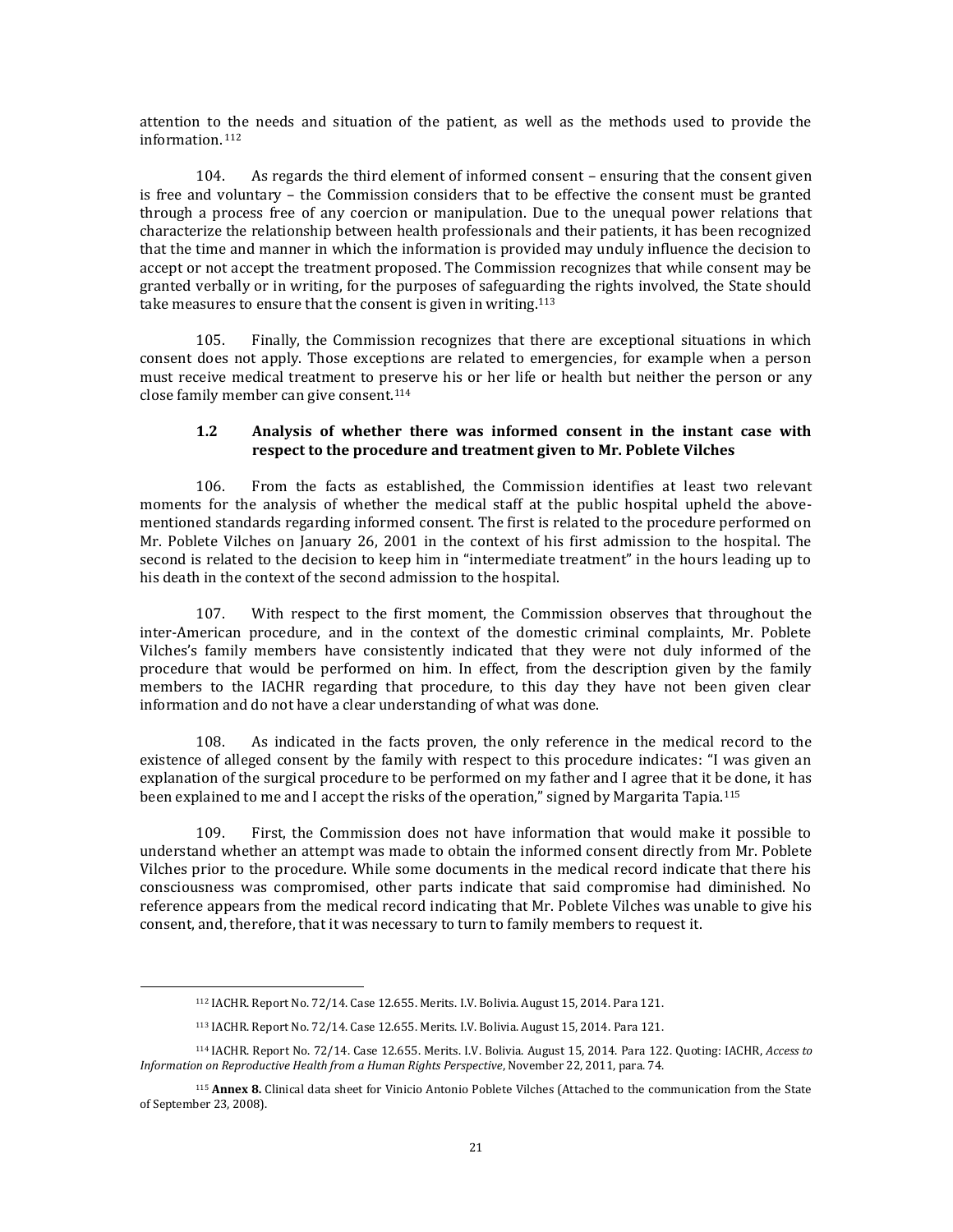110. Second, the Commission observes that the alleged consent given by the family raises serious doubts about the way in which it was obtained and its authenticity, for what is written indicates "the procedure … that will be performed on my father" when the signature that appears below the legend is that of Margarita Tapia, Mr. Poblete Vilches's wife. In this respect, the Commission notes that on July 11, 2006, Mr. Vinicio Poblete Tapia's representative filed a brief with the First Civil Court in which he indicated that said authorization was counterfeit, since Margarita Tapia was Mr. Poblete Vilches's wife and not his daughter.<sup>116</sup> Despite this filing and the doubts it gives rise to, from a mere reading of the purported consent it is does not appear that the domestic authorities, in the context of the investigation, undertook any actions aimed at clarifying this situation and in particular verifying whether informed consent was or was not obtained from the family.

111. Third, the medical record does not include any information or record that would suggest that the purported consent was given in compliance with the three above-mentioned requirements. That is, from the record it does not appear (i) that anyone was informed of the nature of the procedure, the treatment options, and reasonable alternatives, including risks and benefits; (ii) that the needs of the family members were taken into account to ensure they understood the information given; or (iii) that it was ensured that the consent was free and voluntary. The Commission considers that the reference cited in the medical record is by any measure insufficient to evaluate whether informed consent was obtained incorporating each of these elements.

112. Finally, the Commission observes that while the lack of consent may be based on emergency situations or if it impossible to reach family members, in the instant case there is no element to indicate that it was impossible, on January 26, 2001, to obtain the family members' consent. Nor is there information that enables the IACHR to consider that the failure to satisfy each of the elements mentioned was due to an emergency situation that made it impossible to adequately inform the family members so that they could understand the procedure and give their consent in proper form. In effect, in the record it appears that it was indicated that Mr. Poblete was more stable at the moment the procedure was performed. In any event, as a basis for arguing that an element of informed consent was missing one must indicate just what the emergency situation is and that information must be included in the medical record, making it possible to verify the suitability of the course of action adopted by the medical personnel. The medical record does not include any reference either before or after the procedure indicating that the basis for not obtaining consent, in light of the standards cited, was a pressing emergency situation.

113. As regards the second time Mr. Poblete Vilches was admitted to the Hospital Sótero del Río, the Commission observes that even though he was considered a patient in need of intensive treatment in the ICU, due to the lack of beds it was decided to keep him in "intermediate treatment." The IACHR will analyze this situation in the next section of this report, which addresses the rights to life, humane treatment, and health of Mr. Poblete Vilches. For the purposes of analyzing informed consent, the Commission observes that the medical record includes an entry according to which medical personnel who spoke with the family about the decision "to manage [him] in intermediate care (and not in the ICU)" expressed doubts as to whether they understood the situation.

114. The Commission underlines that the medical personnel acknowledged the lack of clarity of the family members with respect to the situation. Moreover, the totality of the indicia indicate there they were not adequately informed and consulted with respect to the options and needs of the patient. On the contrary, the Hospital personnel explained to them the situation of lack of beds but not with the aim for them to consent. The Hospital indicated to them that Mr. Poblete Vilches was not going to receive the intensive treatment but were not consulted on that matter, they had no option to choose between alternatives. The Commission considers that this reference in the

 $\overline{\phantom{a}}$ 

<sup>116</sup> **Annex 83.** Brief from the representative of Vinicio Poblete Tapia filed with the First Civil Court on July 11, 2006 (Attached to the communication from the State of September 23, 2008).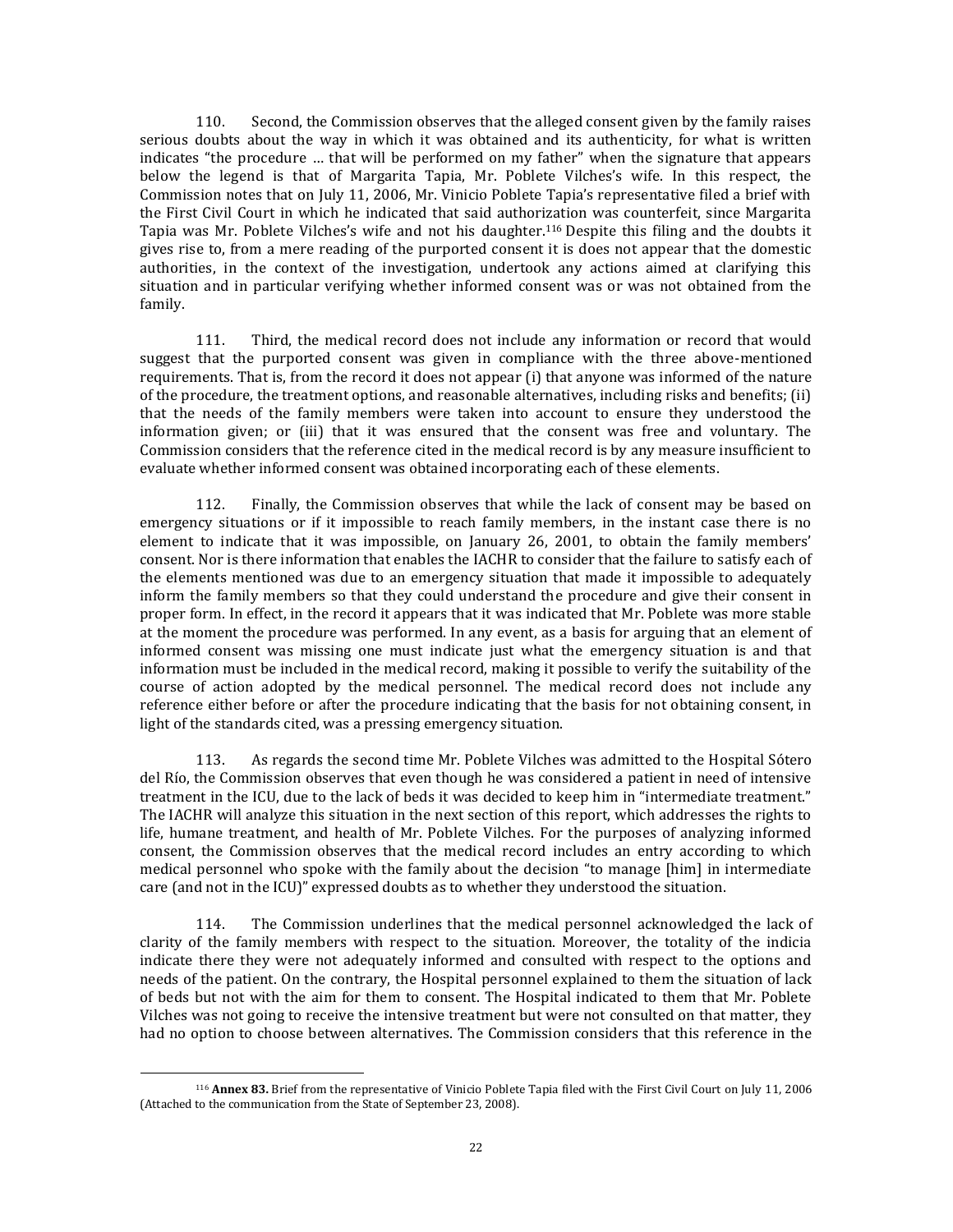medical record, like the previous one, is insufficient to determine whether the medical personnel obtained the family's consent to proceed with the decision to offer intermediate and not intensive treatment to Mr. Poblete Vilches. In addition, and taking into account that it was a medical decision based not on the patient's needs but on structural situations of the hospital such as the lack of beds, it was all the more important that the family fully understood the situation, and, as the case may be, that the family be able to make decisions, including possible alternatives for transfer to a hospital where he could receive the intensive treatment indicated. In addition, and with respect to the second element of the informed consent regarding the particular needs of patients or their families, the Commission observes that despite the doubts of the medical personnel as to whether they understood the situation, there is no reference in the medical records to corrective measures being adopted to ensure such understanding through information more detailed or presented in a language that the family was in a position to understand.

115. In view of the foregoing considerations, the Commission concludes that neither in the context of the proceeding performed on Mr. Poblete Vilches January 26, 2001, nor in the context of the decision regarding treatment after he was admitted to the hospital a second time, did the medical staff fulfill their obligations in relation to informed consent. As it is a public hospital, this situation is directly attributable to the State. Accordingly, the Commission considers that the State of Chile violated the right of access to information for choosing health services, which is protected by Article 13 of the American Convention, in relation to the obligation established at Article 1(1) and the rights to life, integrity, and health established at Articles 4 and 5 of that same instrument, to the detriment of Mr. Vinicio Antonio Poblete Vilches and his family members.

#### **2. The right to life, humane treatment, and health with respect to the care received by Mr. Poblete Vilches (Articles 4 and 5 of the American Convention)**

116. Article 4(1) of the American Convention provides:

1. Every person has the right to have his life respected. This right shall be protected by law and, in general, from the moment of conception. No one shall be arbitrarily deprived of his life.

117. Article 5 establishes, in part:

1. Every person has the right to have his physical, mental, and moral integrity respected.

118. Article 1(1) of the American Convention establishes:

The States Parties to this Convention undertake to respect the rights and freedoms recognized herein and to ensure to all persons subject to their jurisdiction the free and full exercise of those rights and freedoms, without any discrimination for reasons of race, color, sex, language, religion, political or other opinion, national or social origin, economic status, birth, or any other social condition.

119. The Commission will analyze the parties' arguments and the information available on the alleged lack of adequate medical care for Mr. Poblete Vilches, establishing, first, the relevant standards, and second analyzing the facts of the case in light of those standards.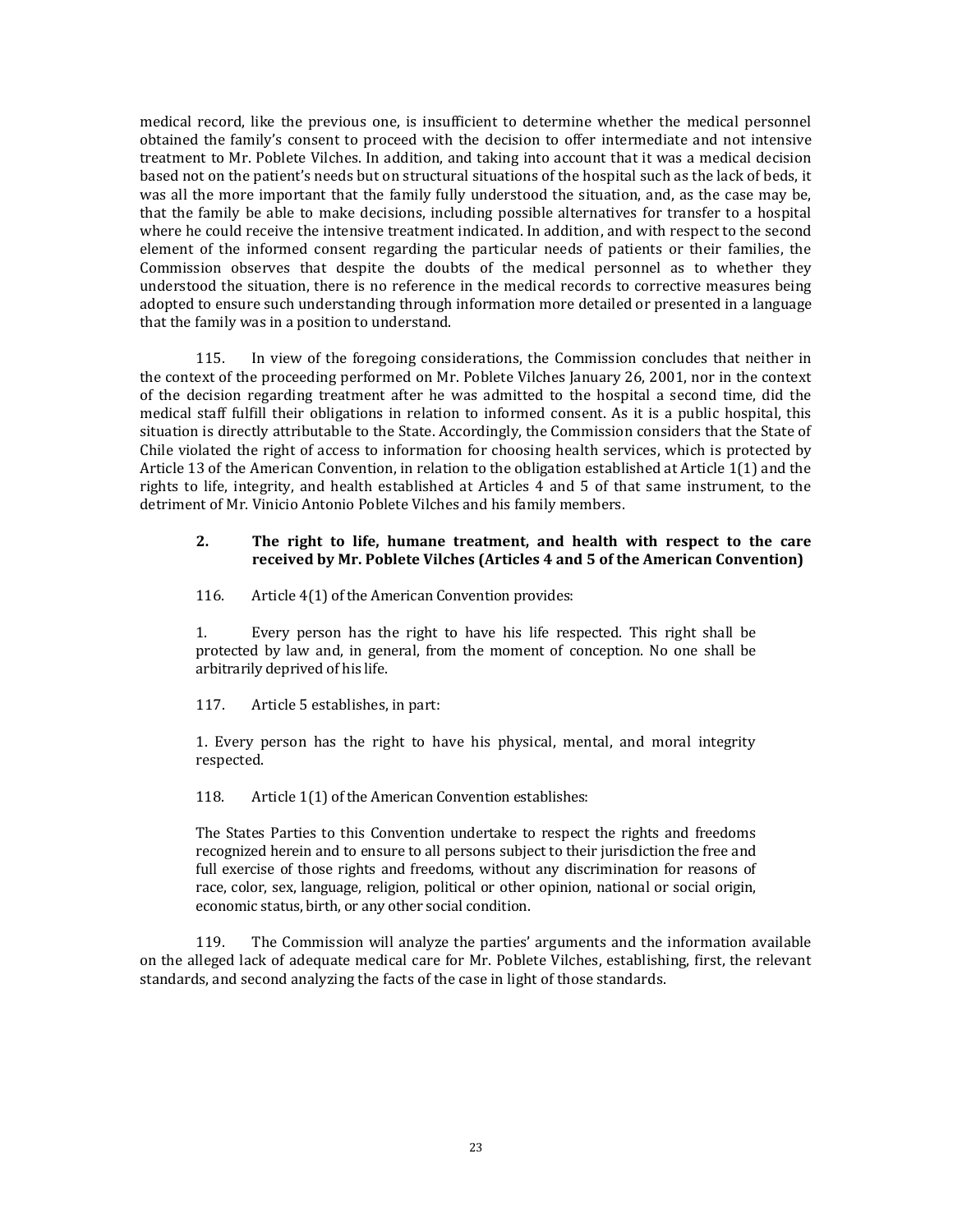#### **2.1 General considerations on the rights to life and humane treatment in relation to the right to health**

120. The Inter-American Commission and Court have repeatedly interpreted Article 5(1) of the American Convention to be is directly and immediately linked to attention to human health $117$ and it has noted that the absence of adequate medical care may lead to a violation of this provision.<sup>118</sup> This intrinsic relationship is an expression of the interdependence and indivisibility between civil and political rights, on the one hand, and economic, social, and cultural rights on the other. In the words of the Court, both groups of rights should be "fully understood as human rights, without any rank and enforceable in all the cases before competent authorities."<sup>119</sup>

121. The Court has indicated: "The eventual provision of medical care in institutions without the proper authorization, the infrastructure and hygiene of which are inadequate for the provision of medical services, or by professionals who do not have the appropriate qualifications for such activities, could have a significant impact on the rights to life and to integrity of the patient."<sup>120</sup>

122. In order to prevent violations of life and integrity as the result of inadequate provision of health services, the services must satisfy the principles of availability, accessibility, acceptability, and quality of medical services. Those obligations should be "geared" to satisfying those principles<sup>121</sup>, which were conceptualized by the Committee on Economic, Social and Cultural Rights in its General Comment No. 14 as "essential and interrelated" in the following terms:

 $\overline{\phantom{a}}$ 

<sup>117</sup> IACHR. Report No. 102/13. Merits. TGGL. Ecuador. November 5, 2013. Para. 138[; I/A Court HR.](http://joomla.corteidh.or.cr:8080/joomla/es/jurisprudencia-oc-avanzado/38-jurisprudencia/2049-corte-idh-caso-suarez-peralta-vs-ecuador-excepciones-preliminares-fondo-reparaciones-y-costas-sentencia-de-21-de-mayo-de-2013-serie-c-no-261) *Case of Suárez Peralta v. Ecuador.* [Preliminary Objections, Merits, Reparations and Costs. Judgment of May 21, 2013. Series C No. 261,](http://joomla.corteidh.or.cr:8080/joomla/es/jurisprudencia-oc-avanzado/38-jurisprudencia/2049-corte-idh-caso-suarez-peralta-vs-ecuador-excepciones-preliminares-fondo-reparaciones-y-costas-sentencia-de-21-de-mayo-de-2013-serie-c-no-261) para. 130; and *Case of Vera Vera and one other v. Ecuador*. *Preliminary Objection, Merits, Reparations and Costs.* Judgment of May 19, 2011. Series C No. 226, para. 43.

Regarding inter-American regulation and developments of components of the right to health that may be relevant when analyzing cases such as the instant case, the Court has recapitulated: "The American Declaration of the Rights and Duties of Man establishes at Article XI that every person has the right "to the preservation of his health through sanitary and social measures relating to … medical care, to the extent permitted by public and community resources." Article 45 of the Charter of the OAS requires that the member states "dedicate every effort to the … [d]evelopment of an efficient social security policy." In this regard, Article 10 of the Additional Protocol to the American Convention on Human Rights in the area of Economic, Social and Cultural Rights, ratified by Ecuador on March 25, 1993, establishes that every person has the right to health, understood as the enjoyment of the highest level of physical, mental, and social well-being, and it indicates that health is a public good. In addition, in July 2012, the General Assembly of the Organization of American States emphasized the quality of health facilities, assets, and services, which requires the presence of trained medical personnel, as well as adequate sanitary conditions." See also. I/A Court HR. *Albán Cornejo and others v. Ecuador.* [Merits, Reparations and Costs. Judgment of November 22, 2007. Series](http://joomla.corteidh.or.cr:8080/joomla/es/jurisprudencia-oc-avanzado/38-jurisprudencia/2049-corte-idh-caso-suarez-peralta-vs-ecuador-excepciones-preliminares-fondo-reparaciones-y-costas-sentencia-de-21-de-mayo-de-2013-serie-c-no-261)  [C No. 1](http://joomla.corteidh.or.cr:8080/joomla/es/jurisprudencia-oc-avanzado/38-jurisprudencia/2049-corte-idh-caso-suarez-peralta-vs-ecuador-excepciones-preliminares-fondo-reparaciones-y-costas-sentencia-de-21-de-mayo-de-2013-serie-c-no-261)71, para. 117.

<sup>118</sup> IACHR. Report No. 102/13. Merits. TGGL. Ecuador. November 5, 2013. Para. 138[; I/A Court HR.](http://joomla.corteidh.or.cr:8080/joomla/es/jurisprudencia-oc-avanzado/38-jurisprudencia/2049-corte-idh-caso-suarez-peralta-vs-ecuador-excepciones-preliminares-fondo-reparaciones-y-costas-sentencia-de-21-de-mayo-de-2013-serie-c-no-261) *Case of Suárez Peralta v. Ecuador.* Preliminary Objections, Merits, Reparations and [Costs. Judgment of May 21, 2013. Series C No. 261,](http://joomla.corteidh.or.cr:8080/joomla/es/jurisprudencia-oc-avanzado/38-jurisprudencia/2049-corte-idh-caso-suarez-peralta-vs-ecuador-excepciones-preliminares-fondo-reparaciones-y-costas-sentencia-de-21-de-mayo-de-2013-serie-c-no-261) para. 130. See *Case of Tibi v. Ecuador. Preliminary Objections, Merits, Reparations and Costs.* Judgment of September 7, 2004. Series C No. 114, para. 157, and *Case of Vera Vera and one other v. Ecuador*. *Preliminary Objection, Merits, Reparations and Costs.*  Judgment of May 19, 2011. Series C No. 226, para. 44.

<sup>119</sup> *Case of Acevedo Buendía et al. ("Discharged and Retired Employees of the Comptroller") v. Peru. Preliminary Objection, Merits, Reparations and Costs.* Judgment of July 1, 2009 Series C No. 198, para. 101. Along the same lines, see United Nations, Economic and Social Council, Committee on Economic, Social and Cultural Rights. General Comment 9, *supra,* para. 10. See also: *Case of Airey v. Ireland*, No. 6289/73. Judgment of October 9, 1979, para. 26 and *Case of Sidabras and Dziautas v. Lituania*, Nos. 55480/00 and 59330/00. Second Section Judgment of July 27, 2004, para. 47. In the case of *Airey v. Ireland* the European Court noted: "Whilst the Convention sets forth what are essentially civil and political rights, many of them have implications of a social or economic nature. The Court therefore considers, like the Commission, that the mere fact that an interpretation of the Convention may extend into the sphere of social and economic rights should not be a decisive factor against such an interpretation; there is no water-tight division separating that sphere from the field covered by the Convention."

<sup>120</sup> I/A Court HR. *Case of Suárez Peralta v. Ecuador.* [Preliminary Objections, Merits, Reparations and Costs. Judgment](http://joomla.corteidh.or.cr:8080/joomla/es/jurisprudencia-oc-avanzado/38-jurisprudencia/2049-corte-idh-caso-suarez-peralta-vs-ecuador-excepciones-preliminares-fondo-reparaciones-y-costas-sentencia-de-21-de-mayo-de-2013-serie-c-no-261)  [of May 21, 2013. Series C No. 261,](http://joomla.corteidh.or.cr:8080/joomla/es/jurisprudencia-oc-avanzado/38-jurisprudencia/2049-corte-idh-caso-suarez-peralta-vs-ecuador-excepciones-preliminares-fondo-reparaciones-y-costas-sentencia-de-21-de-mayo-de-2013-serie-c-no-261) para.149, citing United Nations, Economic and Social Council, Committee on Economic, Social and Cultural Rights. General Comment No. 14.

<sup>121</sup> I/A Court HR. *Case of Suárez Peralta v. Ecuador.* [Preliminary Objections, Merits, Reparations and Costs. Judgment](http://joomla.corteidh.or.cr:8080/joomla/es/jurisprudencia-oc-avanzado/38-jurisprudencia/2049-corte-idh-caso-suarez-peralta-vs-ecuador-excepciones-preliminares-fondo-reparaciones-y-costas-sentencia-de-21-de-mayo-de-2013-serie-c-no-261)  [of May 21, 2013. Series C No. 261.](http://joomla.corteidh.or.cr:8080/joomla/es/jurisprudencia-oc-avanzado/38-jurisprudencia/2049-corte-idh-caso-suarez-peralta-vs-ecuador-excepciones-preliminares-fondo-reparaciones-y-costas-sentencia-de-21-de-mayo-de-2013-serie-c-no-261)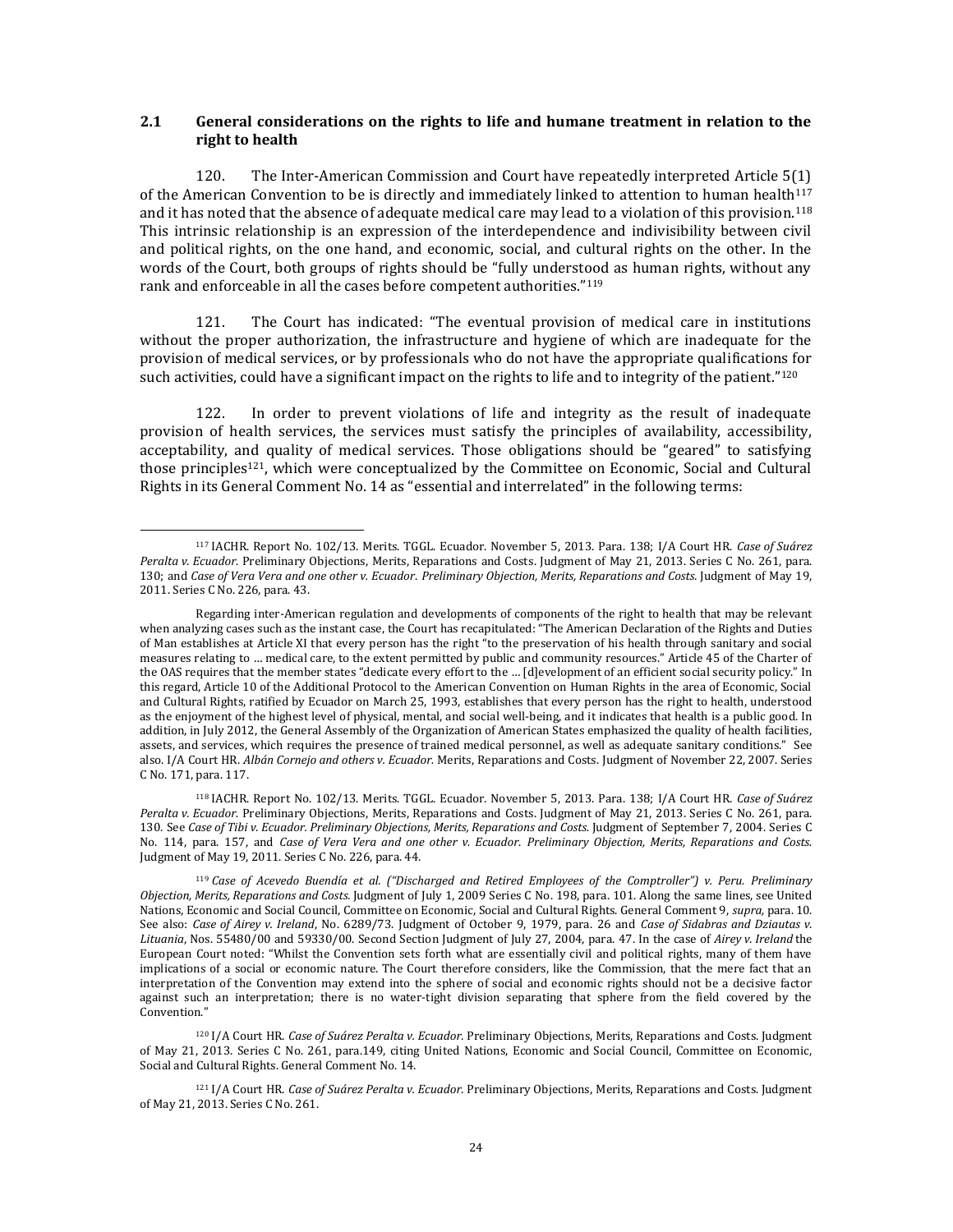(a) *Availability*. Functioning public health and health-care facilities, goods and services, as well as programmes, have to be available in sufficient quantity within the State party…. They will include … the underlying determinants of health, such as safe and potable drinking water and adequate sanitation facilities, hospitals, clinics and other health-related buildings, trained medical and professional personnel….

(b) *Accessibility*. Health facilities, goods and services have to be accessible to everyone without discrimination, within the jurisdiction of the State party.

(c) *Acceptability*. All health facilities, goods and services must be respectful of medical ethics and culturally appropriate, … as well as being designed to respect confidentiality and improve the health status of those concerned;

(d) *Quality*. As well as being culturally acceptable, health facilities, goods and services must also be scientifically and medically appropriate and of good quality. This requires, inter alia, skilled medical personnel, scientifically approved and unexpired drugs and hospital equipment, safe and potable water, and adequate sanitation.<sup>122</sup>

123. On the other part and in order to give more content to the right to health in connection with the rights to life and personal integrity, the Commission note that in comparative law it the essential components of the medical obligation have been developed, that is: integrality, opportunity and identity <sup>123</sup>.

# **2.2 Analysis of the facts of the case**

 $\overline{\phantom{a}}$ 

124. The petitioners argued that the death of Mr. Vinicio Poblete Tapia was the result of medical negligence on the part of his attending physicians at the Hospital Sótero del Río for the following reasons: (i) the surgery was performed without the consent of the family members; (ii) after the surgery, Mr. Vinicio Antonio Poblete Vilches was discharged even though he was in critical health; (iii) when readmitted to the Hospital Sótero del Río, Mr. Vinicio Antonio Poblete Vilches was denied the care needed – he was not admitted to the Intensive Care Medical Unit, and he was not given access to an artificial respirator; and (iv) Mr. Poblete Vilches's death was caused by an injection.

125. The first point is related to the analysis of informed consent in the previous section of this report. As for the fourth point, the Commission observes that it does not have sufficient information to make a pronouncement in this respect, without prejudice to the analysis in the section regarding the rights to judicial guarantees and judicial protection. The Commission underlines moreover that in the instant case it is not called to analyze the general compliance with the state obligations in relation to health for every person under its jurisdiction, but the case is regarding a concrete health situation of an individualized person and, therefore, the Commission will address the decision to discharge Mr. Poblete Vilches, as well as the treatment he received after being admitted to the hospital the second time.

#### **2.2.1 As regards the decision to discharge Mr. Poblete Vilches**

126. Mr. Poblete Vilches's family members have consistently declared that after his first admission to the Hospital Sótero del Río, where a procedure was performed on him, he returned home with a very high fever, with fluid emanating from what they identified as "three wounds." In addition, they have indicated that in response to the worsening of Mr. Poblete Vilches's health

<sup>122</sup> United Nations, Economic and Social Council, Committee on Economic, Social and Cultural Rights. General Comment No. 14.

<sup>123</sup> Regarding the content of each element see: *Consejo de Estado, Colombia,* Third Section. Judgment of February 18, 2010; rad 18524; CP. Enrique Gil Botero. See also: Constitutional Court of Colombia. Judgment T- 536, 2007 (MP Humberto Antonio Sierra Porto), T- 421 of 2007 (MP Nilson Pinilla Pinilla), Constitutional Court. Judgment T- 635, 2001 (MP Manuel José Cepeda Espinosa).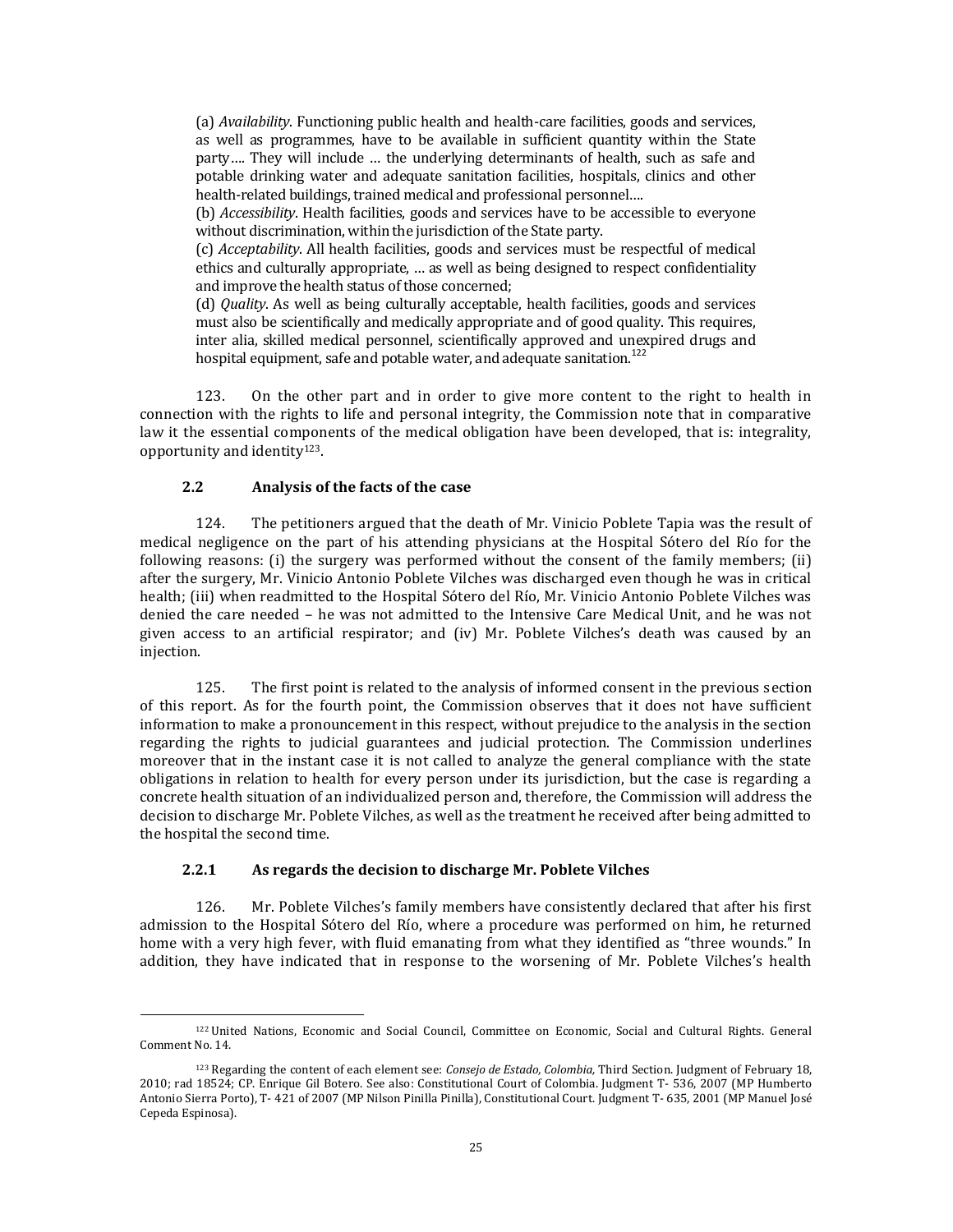situation they consulted a private physician three days later who indicated that he had a complicated situation with fever; she diagnosed him with septicemic shock and bilateral bronchopneumonia.<sup>124</sup>

127. Without prejudice to the considerations made on the lack of informed consent at the moment of performing the procedure, the Commission does not have sufficient information to show that the situation of Mr. Poblete Vilches was the result of inadequate medical care in the context of the first admission to the hospital.

128. Nonetheless, the Commission observes that there are several elements to take into consideration regarding the decision to discharge Mr. Poblete Vilches.

129. The Commission notes first of all that the very seriousness of his diagnosis – which included pneumonia and septic shock, only three days after he was discharged from the hospital – is an indication that Mr. Poblete Vilches should have remained hospitalized. In addition, the Commission notes that the lack of information on the procedure that was performed on Mr. Poblete Vilches could have had a negative impact on the family's difficulties providing the care he needed after he was discharged from the hospital. The Commission observes that the clinical record does not show that any information was given to Mr. Poblete Vilches's family members about the care he needed or about his diagnosis and prognosis at the time he was discharged. To the contrary, the family members have recounted that when called they were only asked to pick up Mr. Poblete Vilches and told that they could not have a hospital ambulance for his transfer. The Commission observes, moreover, that, as discussed below, there are indicia of structural deficiencies at the Hospital Sótero del Río in terms of the availability of beds and sufficient infrastructure. This information, together with the serious diagnosis received days later, suggests that the discharge of Mr. Poblete Vilches may have been due to those structural conditions and not to his health needs.

130. The Commission also observes that no explanation was obtained immediately after the death, or in the context of the criminal investigation in the case that would allow one to understand the reasons for Mr. Poblete Vilches's severe deterioration from the moment he was discharged and for the three days following until his re-admission to the hospital in extremely critical condition.

131. Based on all the above information examined as a whole, the Commission considers that there is a sufficient basis to infer that the decision to discharge Mr. Poblete Vilches and the way in which it was done could have contributed to his rapid deterioration in the days immediately after his exit from the hospital and his subsequent death after being admitted the second time.

# **2.2.2 With respect to the medical care offered when he was admitted to the hospital the second time**

132. The Commission established that on February 5, 2001, after the diagnosis by the private physician who attended to Mr. Poblete Vilches, he was admitted once against to the Hospital Sótero del Río. Mr. Poblete Vilches's diagnosis was extremely critical upon the second admission, including septic shock and pneumonia, among other organ failures. According to the facts proven, in the section of the medical record on the second admission it is noted that he is a "Patient to ICU for ventilatory support." In the same section it indicates "No availability currently in medical or surgical ICU. Will be given intermediate care until an ICU bed is available." This situation of lack of beds in the

 $\overline{\phantom{a}}$ 

<sup>124</sup> **Annex 6.** Criminal complaint filed November 12, 2001 by Blanca Margarita Tapia Encina and Cesia Poblete Tapia before the First Civil Court (attached to the communication from the State of September 23, 2008); **Annex 7.** Criminal complaint filed by Vinicio Marco Antonio Poblete Tapia on October 7, 2005 before the First Civil Court (attached to the communication from the State of September 23, 2008); **Annex 10.** Statement by Sandra Zoraida Castillo Momtufar of December 3, 2003 before the First Civil Court (attached to the communication from the State of September 23, 2008); **Annex 11.** Rp. issued by Sandra Castillo Momtufar on April 2, 2001 (attached to the communication from the State of September 23, 2008); and, **Annex 4.** Statement by Vinicio Marco Antonio Poblete Tapia of April 6, 2006 before the First Criminal Court (attached to the communication from the State of September 23, 2008).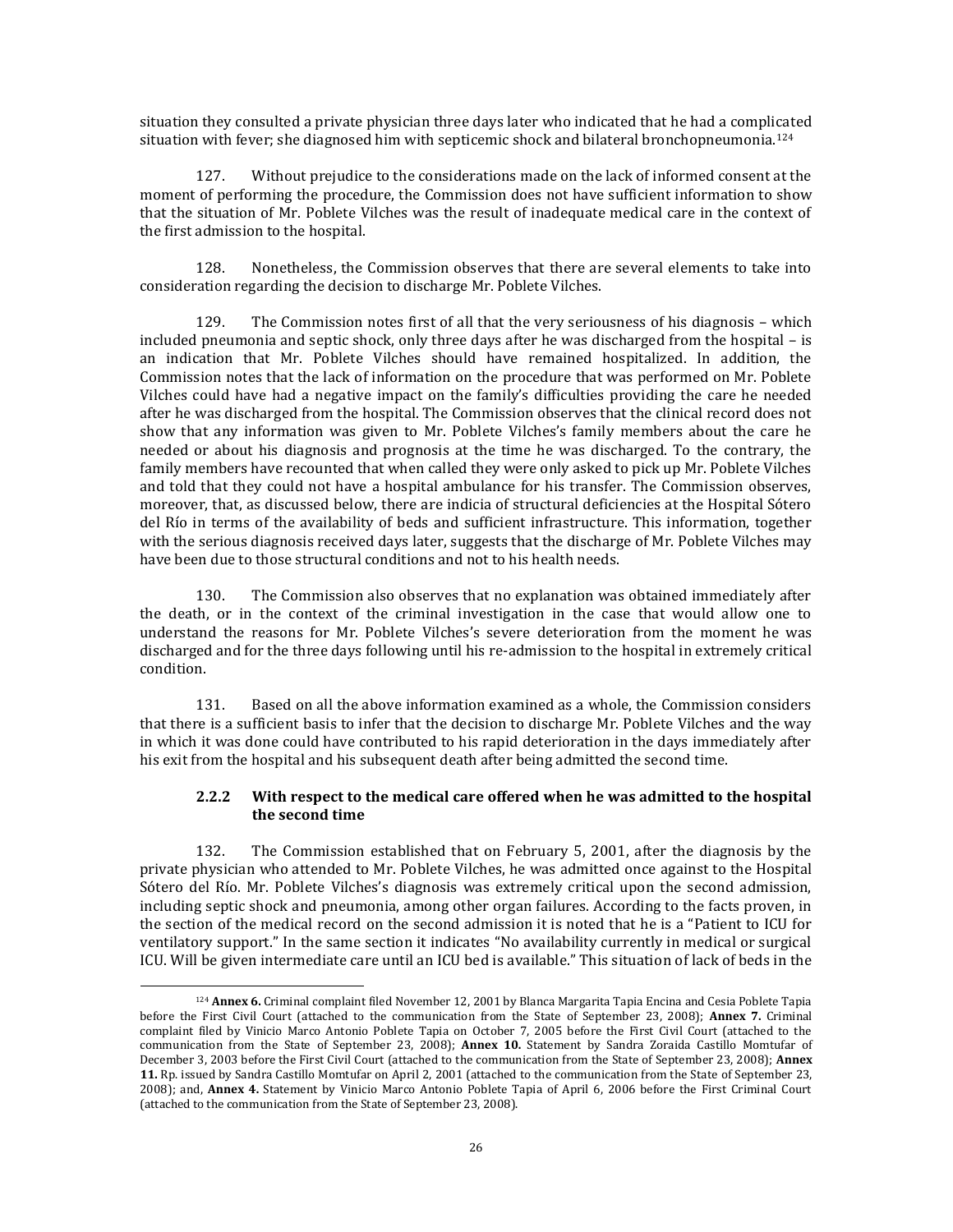ICU persisted throughout the day on February 6, 2001, and Mr. Poblete Vilches died in the early morning hours of February 7, 2001.

133. According to these facts, the Commission observes that even though, considering Mr. Poblete Vilches's diagnosis he needed intensive care in the ICU, due to the lack of beds for more than 24 hours he received "intermediate" treatment. This decision, as indicated in the section on informed consent, occurred without the family members effectively understanding the situation and without exploring other alternatives, such as, for example, transferring Mr. Poblete Vilches to another medical center to receive the intensive treatment he needed.

134. In a similar case, the European Court recently established that for the determination on whether the State breached the material aspecto of the right to life, it corresponds to evaluate if the authorities did everything that could be reasonably expected from them and, in particular, if they satisfied the obligation to protect the patient<sup>125</sup>. In the same case, it established that in order to declare the substantive violation of the right to life, it does not have to speculate on the possibilities of survival of the victim, but it is sufficient to establish the existence of a deficiency in the public service of the hospital<sup>126</sup>.

135. In the same line, the Commission considers that for purposes of determining the international responsibility of the State for failing to uphold one of the principles associated with the right to health and tied by its interconnectedness to the rights to life and integrity, it is not necessary to establish the cause of death by clear and convincing evidence. It is sufficient to determine that even though the treatment indicated was the intensive one with the infrastructure of the ICU, it wasn't possible to provide it due to the shortcoming at the public hospital that consisted of the lack of beds in that unit, without any corrective or alternative measure being adopted so that Mr. Poblete Vilches could receive care in keeping with his health needs. As a result, the Commission considers that there were measures that the State, through the public Hospital Sótero del Río, could have adopted and did not adopt in order to provide Mr. Poblete Vilches the treatment he needed in view of his condition.

136. Moreover, the Commission considers that all the circumstances analyzed caused in Mr. Poblete Vilches physical and mental suffering at the moment of being discharged in conditions of gravity, in the context of his stay at home with a rapid deterioration and in absence of information on the part of his relatives on how to take care of him, and during his stay at the Hospital after his second entry until the moment of his death.

# **2.3 Conclusion**

 $\overline{\phantom{a}}$ 

137. In view of the foregoing considerations, the Commission considers that both the decision to discharge Mr. Poblete Vilches from the public hospital and the failure to provide the intensive treatment he required in his second admission to the same hospital allow one to conclude that the State is responsible for violating the rights to life, humane treatment, and health established at Articles 4 and 5 of the American Convention, in conjunction with Article 1(1) of the same instrument, to the detriment of Mr. Vinicio Antonio Poblete Vilches.

# **3. The right to humane treatment for the alleged mistreatment received by Mr. Poblete Vilches and his family members (Article 5 of the American Convention)**

<sup>125</sup> ECHR. Case Lópes de Sousa Fernandes v. Portugal. December 15, 2015. Para. 110.

<sup>126</sup> ECHR. Case Lópes de Sousa Fernandes v. Portugal. December 15, 2015. Para. 114.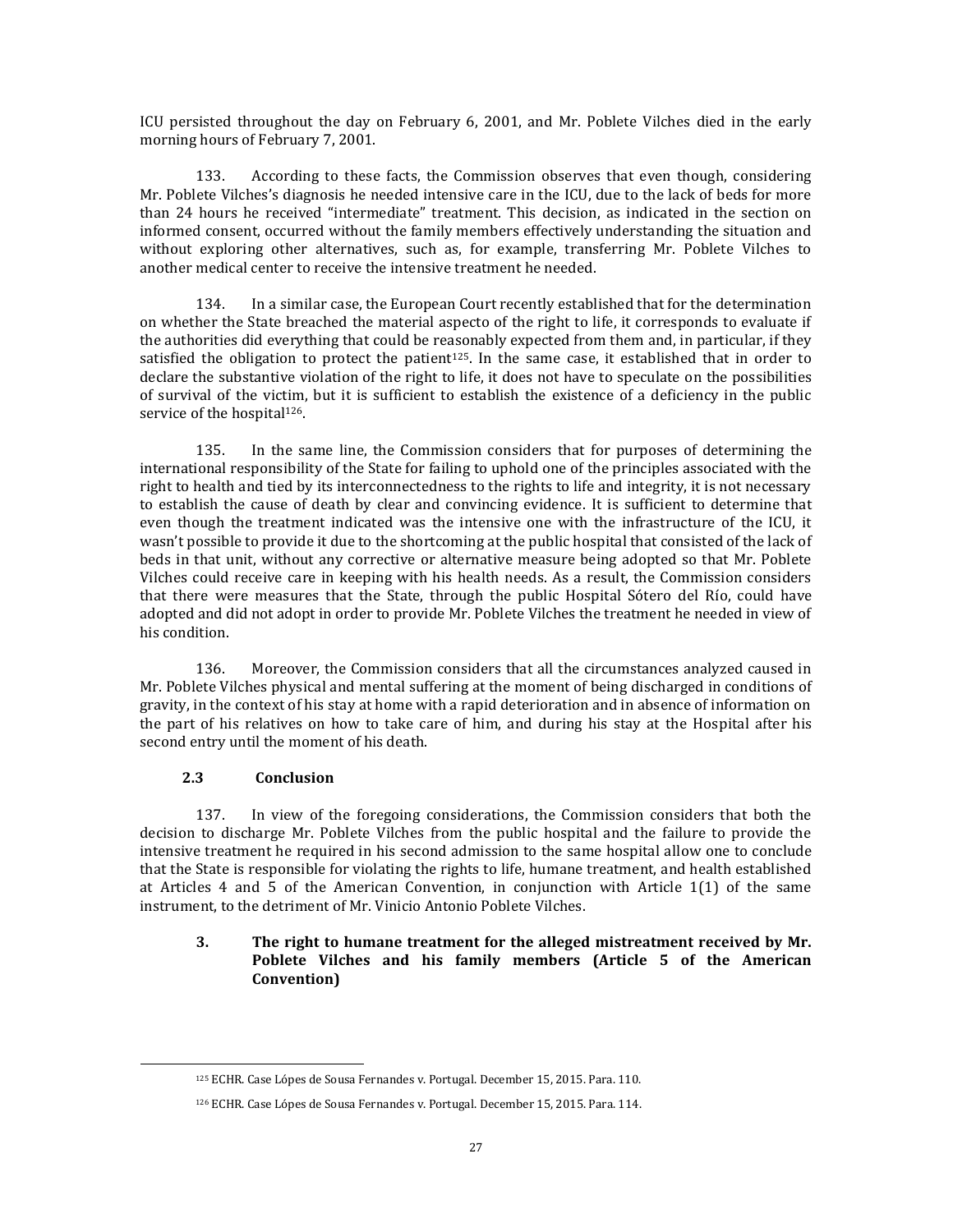138. The petitioners alleged that Mr. Poblete Vilches was mistreated and tortured at the Hospital Sótero del Río. In addition, they argued that the family members were also accorded treatment at odds with their dignity.

139. In this regard, Ms. Cesia Leyla Poblete Tapia stated that:

From outside we would hear when my father would shot and ask for us to take him away from that place, the few times we were able to see my father they had him tied down by the feet and hands and he asked us to take him away from that place.<sup>127</sup>

140. For his part, Mr. Vinicio Poblete Tapia testified:

On January 23 … a nightmare began for my father because … they began to tie my father down by the feet and hands with thick cables, it was a kind of torture that my father received, he was drugged, unconscious.<sup>128</sup>

141. A grandson of Mr. Vinicio Antonio Poblete Vilches testified:

I went to see my grandfather, it struck me that they had tied him by the feet and hands to the bars of the bed with catheters; in addition he was sedated…. On one of these visits my grandfather reacted, and he told me, "Jorgito get me out of here because they want to kill me."<sup>129</sup>

142. Despite these statements, the Commission does not have additional elements that allow it to establish as proven, and, therefore, to effectuate a legal analysis of the alleged mistreatment suffered by Mr. Poblete Vilches and his family. Nonetheless, the Commission takes note that since the complaint was filed on November 12, 2001, the State knew that purportedly, during Mr. Poblete Vilches's stay at the Hospital Sótero del Río, both he and his family members were subjected to acts incompatible with their integrity. In that regard, the Commission will analyze whether the State of Chile fulfilled the duty to investigate those allegations in the section on the rights to judicial guarantees and judicial protection.

### **4. The rights to judicial guarantees and judicial protection (Articles 8(1) and 25(1) of the American Convention)**

143. Article 8 (1) of the American Convention provides:

1. Every person has the right to a hearing, with due guarantees and within a reasonable time, by a competent, independent, and impartial tribunal, previously established by law, in the substantiation of any accusation of a criminal nature made against him or for the determination of his rights and obligations of a civil, labor, fiscal, or any other nature.

144. Article 25 of the American Convention indicates, at the relevant part:

<sup>…</sup>

 $\overline{\phantom{a}}$ <sup>127</sup> **Annex 3.** Statement by Cesia Leyla Siria Poblete Tapia of September 14, 2006 before the First Civil Court (attachment to the communication from the State of September 23, 2008).

<sup>128</sup> **Annex 4.** Statement by Vinicio Marco Antonio Poblete Tapia of April 6, 2006 before the First Criminal Court (attachment to the communication from the State of September 23, 2008).

<sup>129</sup> **Annex 5.** Statement by Jorge Alejandro Fuentes Poblete of June 12, 2007, before the First Civil Court (attachment to the communication from the State of September 23, 2008).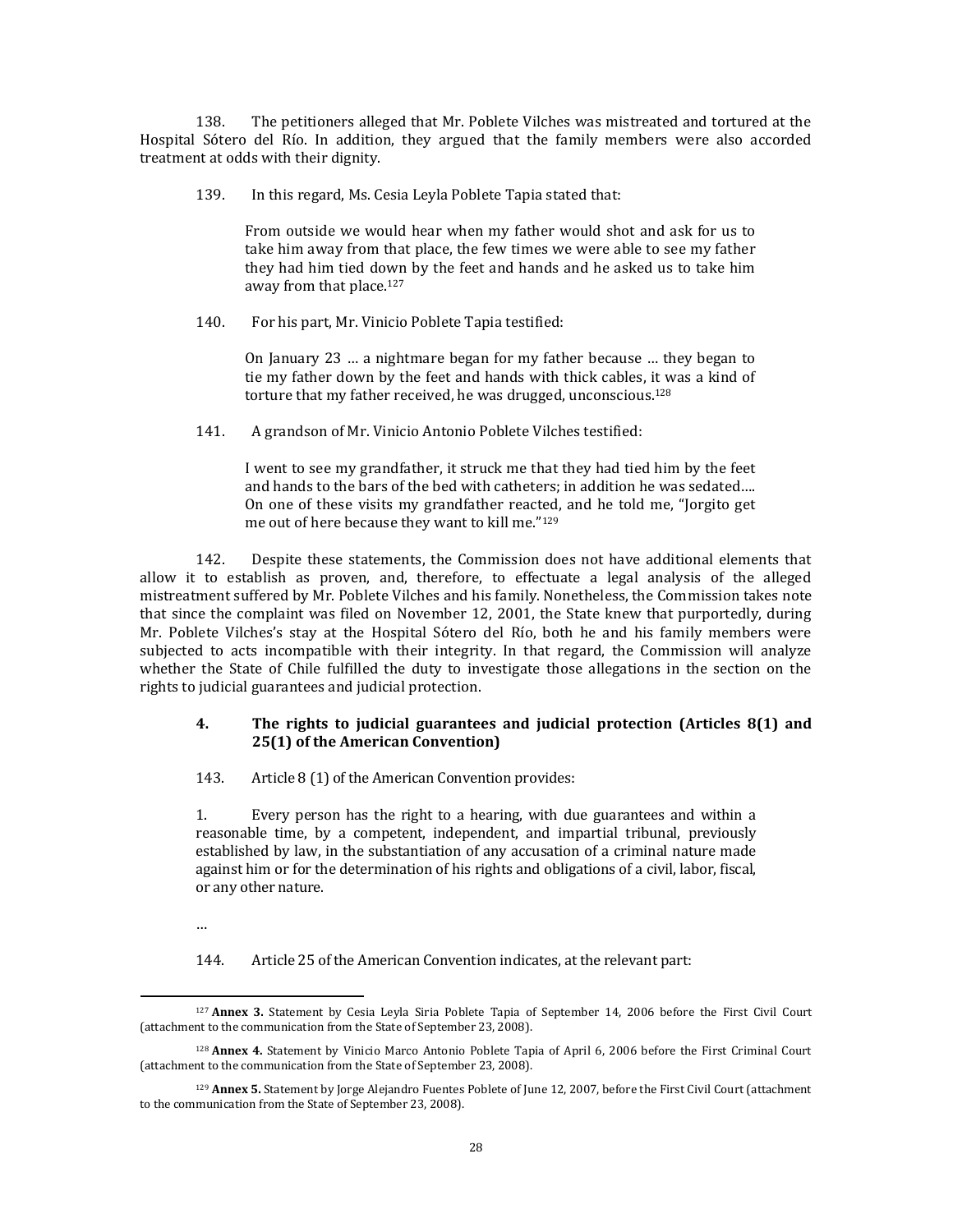Everyone has the right to simple and prompt recourse, or any other effective recourse, to a competent court or tribunal for protection against acts that violate his fundamental rights recognized by the constitution or laws of the state concerned or by this Convention, even though such violation may have been committed by persons acting in the course of their official duties.

145. The Court has indicated that under the American Convention:

States Parties have an obligation to provide effective judicial remedies to victims of human rights violations (Art. 25), remedies that must be substantiated in accordance with the rules of due process of law (Art. 8 (1)), all in keeping with the general obligation of such States to guarantee the free and full exercise of the rights recognized by the Convention to all persons subject to their jurisdiction (Art. 1).<sup>130</sup>

146. The case-law of the inter-American system has established that while the obligation to investigate is an obligation of means and not of results, it should be assumed by the state as a legal duty of its own, and not as a mere formality preordained to be ineffective<sup>131</sup>, or as merely a step taken by of private interests that depends on the initiative of the victims or their family members, or as a private offer of evidence.<sup>132</sup>

147. The Court has determined that the investigations carried out by the state must be done with due diligence such that the investigations are carried out by the means available and are aimed at determining the truth.<sup>133</sup> On this point the Inter-American Commission has stated:

[T]he fact that no one has been convicted in the case or that, despite the efforts made, it was impossible to establish the facts does not constitute a failure to fulfill the obligation to investigate. However, in order to establish in a convincing and credible manner that this result was not the product of a mechanical implementation of certain procedural formalities without the State genuinely seeking the truth, the State must show that it carried out an immediate, exhaustive and impartial investigation.<sup>134</sup>

148. The Inter-American Court has established that a prolonged delay may itself constitute a violation of judicial guarantees<sup>135</sup>, thus it is up to the state to both state and prove the reason why it has required more time than would be reasonable to hand down a final judgment in a

l

<sup>133</sup> I/A Court HR, Case of García Prieto et al. v. El Salvador. Preliminary Objection, Merits, Reparations and Costs. Judgment of November 20, 2007. Series C No. 168, para. 101.

<sup>130</sup> I/A Court HR, see *Case of Godínez Cruz v. Honduras*. Preliminary Objections. Judgment of June 26, 1987. Series C No. 3, para. 93. See also Case of the Rochela Massacre v. Colombia, *supra* note 7, para. 145, and Case of the Miguel Castro Castro Prison v. Peru, Judgment of November 25, 2006. Series C No. 160, paras. 183.

<sup>131</sup> I/A Court HR, Case of Velásquez Rodríguez v. Honduras. Judgment of July 29, 1988. Series C No. 4, para. 177; I/A Court HR, Case of Cantoral Huamaní and García Santa Cruz v. Peru. Preliminary Objection, Merits, Reparations and Costs. Judgment of July 10, 2007. Series C No. 167, para. 131; and I/A Court HR, Case of Zambrano Vélez et al. v. Ecuador. Merits, Reparations and Costs. Judgment of July 4, 2007. Series C No. 166, para. 120.

<sup>132</sup> I/A Court HR, Case of Velásquez Rodríguez v. Honduras. Judgment of July 29, 1988. Series C No. 4, para. 177; I/A Court HR, Case of Zambrano Vélez et al. v. Ecuador. Merits, Reparations and Costs. Judgment of July 4, 2007. Series C No. 166, para. 120.

<sup>134</sup> IACHR, 1997 Annual Report, Report No. 55/97, Case of 11,137 (Juan Carlos Abella et al.), Argentina, para. 412. On the same issue, see also IACHR, 1997 Annual Report, Report No. 52/97, Case of 11,218 (Arges Sequeira Mangas), Nicaragua, paras. 96 and 97.

<sup>135</sup> I/A Court HR, Case of García Asto and Ramírez Rojas v. Peru. Judgment of November 25, 2005. Series C No. 137, para. 166; Case of Gómez Palomino v. Peru. Judgment of November 22, 2005. Series C No. 136, para. 85; Case of the Moiwana Community v. Suriname. Judgment of June 15, 2005. Series C No. 124, para. 160.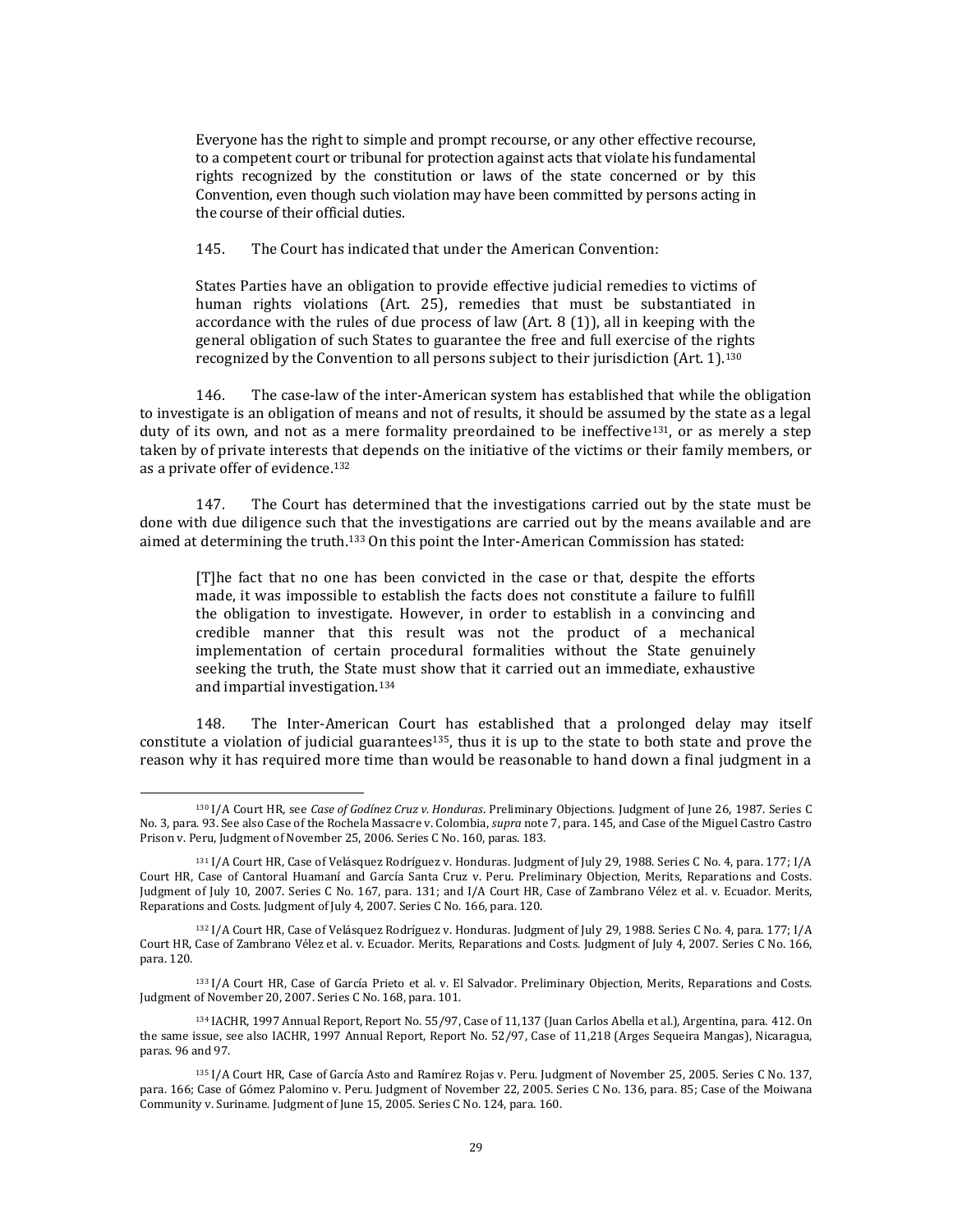particular case.<sup>136</sup> The reasonableness of the time should be weighed in relation to the total duration of the criminal proceeding. In criminal matters the time begins when the first procedural act is filed directed against a named person as the person likely responsible for a certain criminal offense and ends when the final and firm judgment is handed down.<sup>137</sup>

149. In their consistent case-law, the organs of the inter-American system have taken into consideration three factors that are relevant for the analysis of the instant case, namely: (a) the complexity of the matter, (b) the conduct of the judicial authorities, and (c) the procedural activity of the interested party.<sup>138</sup> The Court has also established that in addition to these elements, one should take into account the interest at stake and the impact caused of the duration of the procedure on the situation of the person involved, in the following terms:

the Court finds it pertinent to clarify that, in this analysis of reasonableness, the adverse effect of the duration of the proceedings on the judicial situation of the person involved in it must be taken into account; bearing in mind, among other elements the matter in dispute. If the passage of time has a relevant impact on the judicial situation of the individual, the proceedings should be carried out more promptly so that the case is decided as soon as possible.<sup>139</sup>

150. The Commission will analyze whether, through the investigations begun domestically, the State has satisfied its obligation to investigate the facts of the instant case pursuant to the standards described above. This analysis will be done, first, with respect to due diligence in the investigation, and second with respect to implementation of the guarantee of a reasonable time.

### **4.1 On the duty to investigate with due diligence**

l

151. The Commission observes that the first criminal complaint was filed by the family members of Mr. Poblete Vilches in November 2001. Due to several courts finding themselves without jurisdiction, it was only in February 2002 that a decision was made as to which judicial authority had jurisdiction to hear the above-referenced criminal complaint. Once the jurisdiction was determined, the Commission does not have any information indicating that any investigative steps were taken until October 2002, eight months later, when the Hospital Sótero del Río was asked for the first time for a fundamental piece of evidence, consisting of Mr. Poblete Vilches's clinical file.

152. According to the evidence in the record before the Commission, it was only in 2003, more than a year-and-a-half after the complaint was filed, that some persons were called to testify. The Commission observes that from 2003 to 2008, i.e. during a five-year period, the authorities in charge of the investigation did no more than receive some statements and request one expert

<sup>136</sup> I/A Court HR, Case of Ricardo Canese v. Paraguay. Judgment of August 31, 2004. Series C No. 111, para. 142.

<sup>137</sup> I/A Court HR, Case of López Álvarez v. Honduras. Judgment of February 1, 2006. Series C No. 141, para. 129; Case of Acosta Calderón v. Ecuador. Judgment of June 24, 2005. Series C No. 129, para. 104; and Case of Tibi v. Ecuador. Judgment of September 7, 2004. Series C No. 114, para. 168.

<sup>138</sup> IACHR, Report on the Merits No. 77/02, Waldemar Gerónimo Pinheiro and José Víctor dos Santos (Case 11,506), December 27, 2002, para. 76. See also I/A Court HR, Case of López Álvarez. Judgment of February 1, 2006. Series C No. 141, para. 132; Case of García Asto and Ramírez Rojas. Judgment of November 25, 2005. Series C No. 137, para. 166; and Case of Acosta Calderón. Judgment of June 24, 2005. Series C No. 129, para. 105; UN Doc. CCPR/C/GC/32 of August 23, 2007, Human Rights Committee, General Comment No. 32, para.35.

<sup>&</sup>lt;sup>139</sup> I/A Court HR, Case of Valle Jaramillo et al. v. Colombia. Merits, Reparations and Costs. Judgment of November 27, 2008. Series C No. 192, para. 155. See also, I/A Court HR, Case of Kawas Fernández v. Honduras. Merits, Reparations and Costs. Judgment of April 3, 2009 Series C No. 196, paras. 112 and 115; I/A Court HR, Case of Anzualdo Castro v. Peru. Preliminary Objection, Merits, Reparations and Costs. Judgment of September 22, 2009. Series C No. 202, para. 156; I/A Court HR, Case of Garibaldi v. Brazil. Preliminary Objections, Merits, Reparations and Costs. Judgment of September 23, 2009. Series C No. 203, para. 133; I/A Court HR, Case of Radilla Pacheco v. Mexico. Preliminary Objections, Merits, Reparations and Costs. Judgment of November 23, 2009. Series C No. 209, para. 244. See also, IACHR. Report 83-10. 12,584. Merits. July 13, 2010. Para. 77.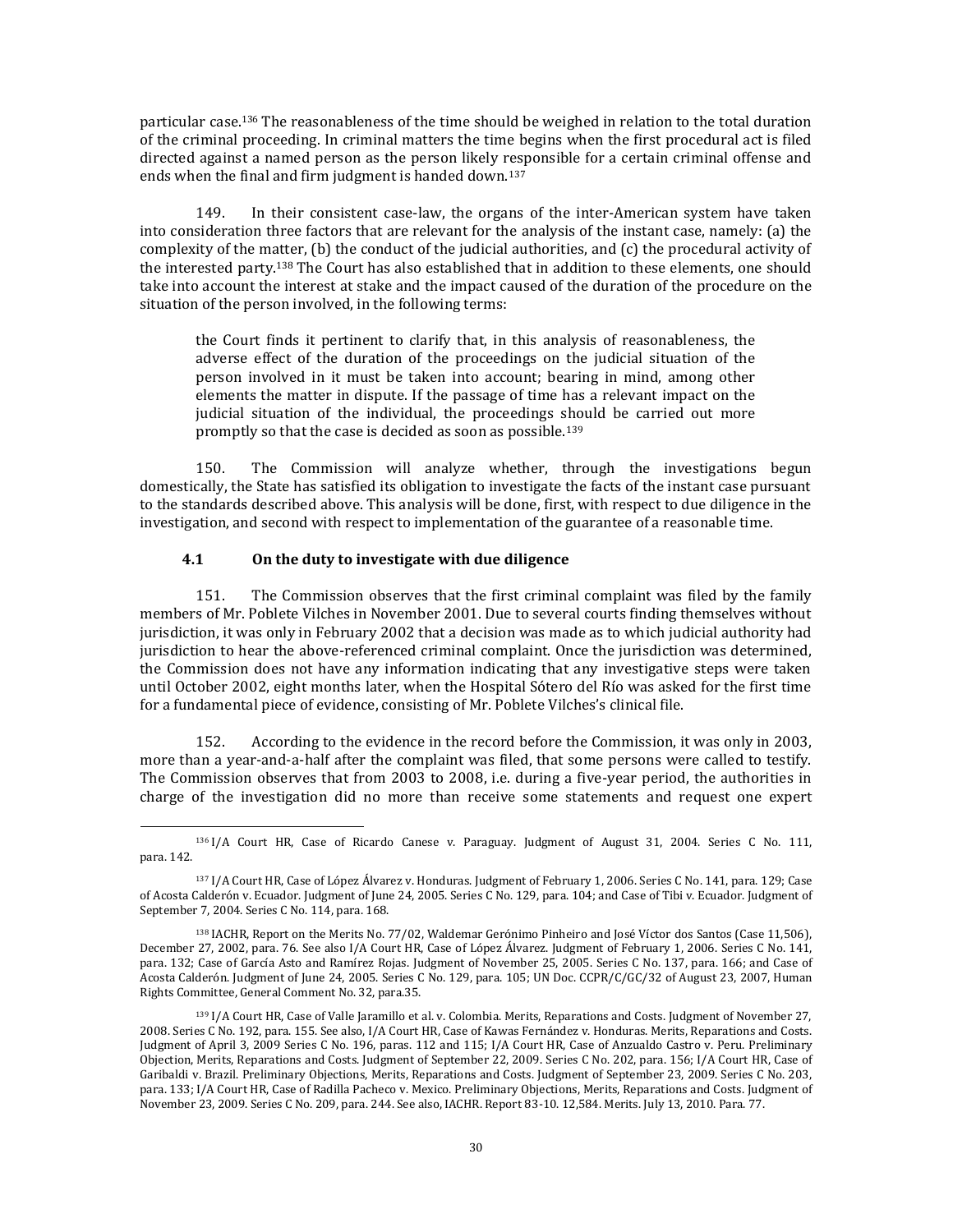medical report. The Commission considers that the delay in beginning to take the steps aimed at producing evidence in the investigation necessarily had an impact on the possibilities of clarifying the facts, for as the Inter-American Court has established repeatedly, it is in the initial stages of the investigation in which all measures should be taken to safeguard the evidence.

153. The Commission also observes that despite the request from the family on at least three occasions to have the exhumation of the body and the respective autopsy ordered, to date it has not been done. The State has not offered an explanation that would enable one to understand the lack of response with respect to the request for an autopsy, even though it is crucial evidence<sup>140</sup> for establishing the causes of death of Mr. Poblete Vilches and the possibility that his death occurred as the result of negligence by the medical personnel at the hospital. In addition, an autopsy would have made it possible to investigate the acts of torture and cruel treatment alleged by Mr. Poblete Vilches's family members on several occasions.

154. The Commission observes that the expert medical report by the Forensic Medicine Service (Servicio Médico Legal), which indicates that there was no breach of the professional standards<sup>141</sup> and that Mr. Poblete Vilches died as the result of his serious health situation, does not get into a detailed analysis as to whether the decision to discharge Mr. Poblete Vilches was in keeping with his health needs. Nor does it provide an explanation of the severe deterioration suffered by Mr. Poblete Vilches just three days after leaving the hospital, consisting of pneumonia and septicemia. Along the same lines, that report only affirms that in the second hospital admission it was not possible to give Mr. Poblete Vilches intensive care treatment but only intermediate care treatment, due to the lack of beds, but it does not offer any analysis of the way in which this situation may or may not have led to Mr. Poblete Vilches's death in the ensuing hours. Despite these omissions in the expert medical report, the Commission does not have information that indicates that corrective measures were adopted to obtain an expert opinion that responds to these essential questions to determine possible responsibilities for the death of Mr. Poblete Vilches.

155. The Commission also takes note that the statement by the accused Luis Carvajal Freire was never taken, even though the First Civil Court verified that he continued working at the Hospital Sótero del Río. Nor were some of the statements requested in the proceeding by Mr. Poblete Vilches's next-of-kin obtained; nonetheless, according to them, those statements might offer information on the care provided to their loved one, as well as his condition when discharged.

156. The Commission emphasizes that despite these evidentiary omissions and even though fundamental investigative steps were not pursued, the judicial authorities ordered the case dismissed on two occasions, in December 2006 and June 2008, under the argument that "based on the facts gathered in the proceedings, the existence of the alleged crime has not been sufficiently established." In addition, the Commission observes that since the second re-opening of the investigation it has no information that allows it to establish that efforts have been made to correct those omissions. Indeed, the Commission does not have information about the current state of the investigations.

157. Finally, the Commission has argued that in the cases in which human rights violations have been committed by public officials, the states also have the obligation to investigate the systemic failures that led to those violations, so as to avoid their repetition.<sup>142</sup> In addition, both the inter-American system and the United Nations system have recognized that states must hold

 $\overline{a}$ 

<sup>140</sup> See I/A Court HR. Ximenes Lopes. Para. 187; and IACHR. Report on the Merits No. 119/10, Case 12,004, Marco Bienvenido Palma Mendoza et al, Ecuador, October 22, 2010, para. 118.

<sup>141</sup> **Annex 48.** Forensic Medical Service, Pericia médico legal No. 140-2005 of June 8, 2006 (attached to communication from the State of September 23, 2008).

<sup>142</sup> IACHR, Report No. 80/11, Case 12,626, Jessica Lenahan (Gonzales) et al., United States, Merits, July 21, 2011, para. 17. IV 170.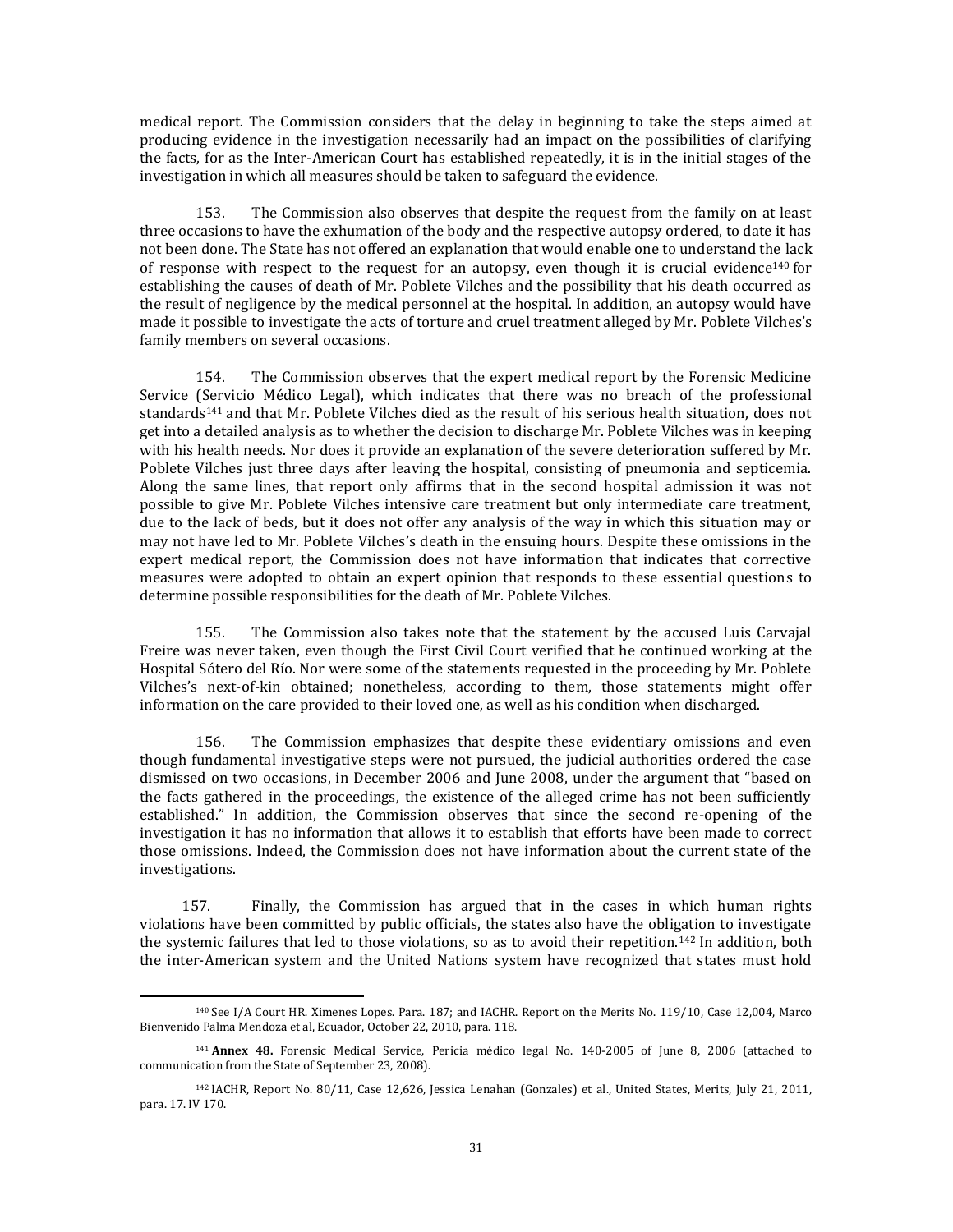public officials accountable – administratively, disciplinarily, or criminally – when their actions are not in keeping with the law.<sup>143</sup>

158. In this respect, the IACHR notes that the family members of Mr. Poblete Vilches have indicated repeatedly that they did not give consent for the procedure performed on January 26, 2001. In addition, from a mere reading of the medical record it is clear that the supposed consent did not satisfy the minimum characteristics to be able to be considered adequate. One also learns from reading the medical record that the physician in charge in Mr. Poblete Vilches's second admission explicitly indicated that he was not certain that the family members had understood. Despite that, there was no investigation into the possible criminal or administrative liabilities arising from this situation.

159. Based on all these elements, taken together, the Commission considers that the Chilean State did not investigate the facts of the instant case with due diligence.

## **4.2 On the duty to investigate in a reasonable time**

160. With respect to the alleged breach of the judicial guarantee of criminal proceedings going forward in a reasonable time, the Commission will examine the four criteria established in the relevant case-law: (i) the complexity of the matter; (ii) the procedural activity of the interested party; (iii) the conduct of the judicial authorities; and (iv) the impact on the legal situation of the person involved in the proceeding.<sup>144</sup>

161. The Court has taken into account several criteria for determining the complexity of a matter. These include the complexity of the evidence, the plurality of plaintiffs or the number of victims, the time elapsed since the violation, the characteristics of the remedy as set forth in the domestic legislation, and the context in which the violation occurred.<sup>145</sup>

162. The Commission observes that the instant case has to do with an alleged manslaughter to the detriment of a single victim, which occurred in a public hospital, in which some physicians were purportedly involved. The Commission does not find any grounds to consider that the instant case involved a level of complexity that would justify the more than 14 years during which it has remained pending.

163. As regards the activity of the family members, the Commission observes that it was at their initiative, through the criminal complaints lodged, that the investigations were begun and given impetus. There is no information whatsoever in the record that would allow one to consider that the delay was due to their acts or omissions. To the contrary, one can glean that most of the judicial actions took place at the initiative of the family members. In those petitions they requested repeatedly, among other things, that the court carry out the relevant investigative steps for obtaining the statements from persons who potentially bear liability and witnesses, as well as the exhumation and autopsy of the corpse of Mr. Poblete Vilches. Moreover, on two occasions they asked that the case be reactivated after it was dismissed on more than one occasion.

164. With respect to the activity of the judicial authorities, the Commission refers to the analysis in the previous section on the breach of the duty to investigate with due diligence. Moreover,

 $\overline{a}$ 

<sup>143</sup> IACHR, Report No. 80/11, Case 12,626, Jessica Lenahan (Gonzales) et al., United States, Merits, July 21, 2011, para. 178; IACHR, *Access to Justice for Women Victims of Violence in the Americas*, OEA/Ser.L/V/II, Doc. 68 (January 20, 2007), para. 77; United Nations, *Crime prevention and criminal justice measures to eliminate violence against women*, resolution adopted by the United Nations General Assembly, A/RES/52/86, February 2, 1998, Annex, Section II. IV 170.

<sup>144</sup> See *Case of Valle Jaramillo et al. v. Colombia.* Merits, Reparations and Costs. Judgment of November 27, 2008. Series C No. 192, para. 155, and *Case of Granier et al. (Radio Caracas Televisión) v. Venezuela*, para. 255. *Tggl298*

<sup>145</sup> See, *inter alia, Case of Genie Lacayo v. Nicaragua. Preliminary Objections.* Judgment of January 27, 1995. Series C No. 21, para. 78, and *Case of Granier et al. (Radio Caracas Televisión) v. Venezuela*, para. 260. Tggl 298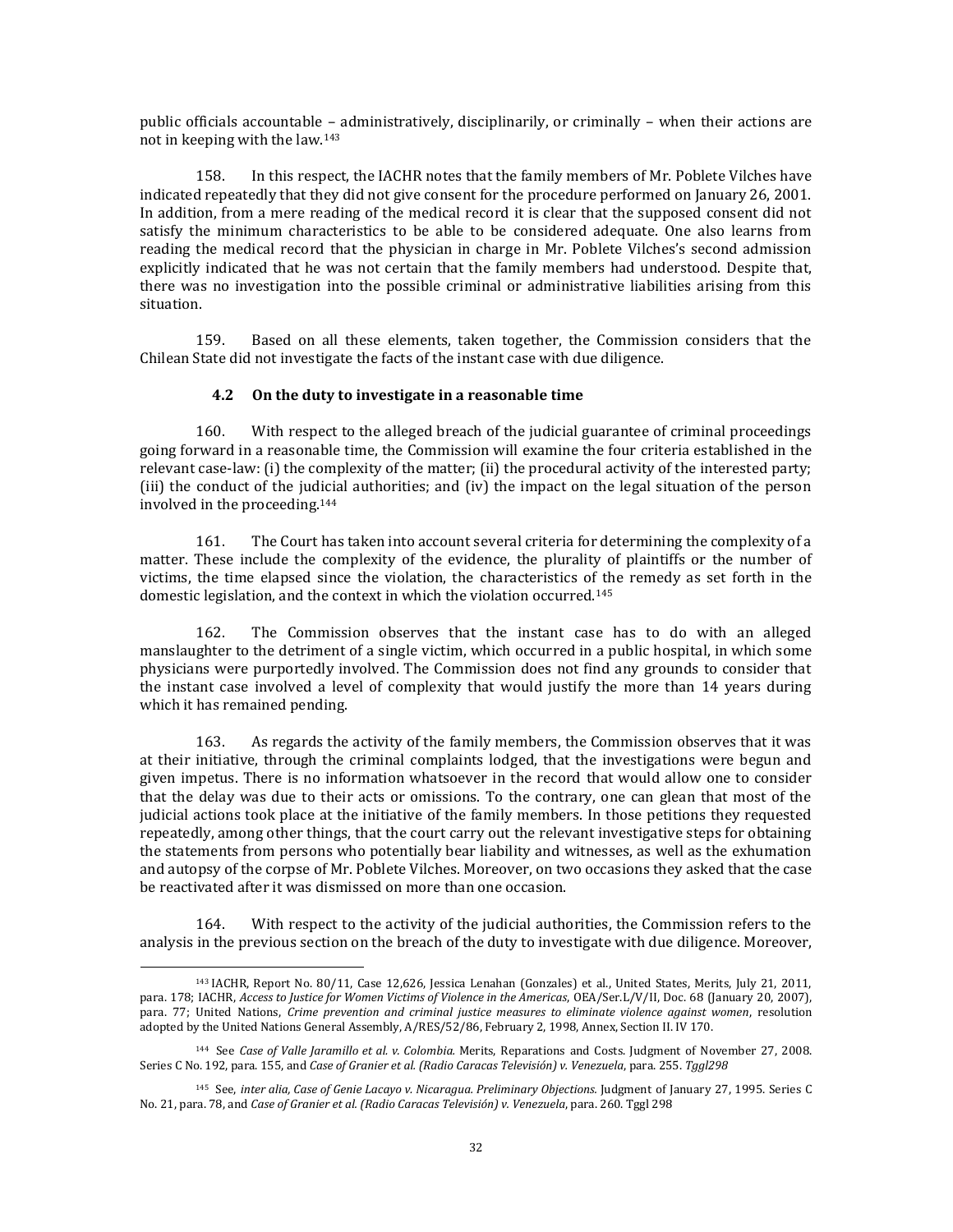the Commission underlines that the reopening of the investigation in two opportunities has not activated the realization of procedures in order to correct the deficiencies of the investigation. On the contrary, since the reopening in 2008 and up to date, there is no information on the activity of the file besides the responses given by the Supreme Court of Justice in view of the requests of intervention on the part of the family members.

165. The Commission considers that in view of what has been indicated thus far, it is not necessary to analyze the fourth prong of the analysis regarding reasonable time related to the impact on the legal situation of the interested parties. Even so, the Commission notes that in such cases, the outcome of the criminal proceeding may impact prospects for reparation.

166. In conclusion, the Commission considers that the investigations carried out domestically did not satisfy the guarantee of reasonable time.

# **4.3 Conclusion**

l

167. In view of the foregoing considerations, the Commission concludes that the State of Chile has not investigated the facts of the instant case with due diligence or within a reasonable time. Accordingly, the Commission concludes that the State of Chile violated the rights to judicial guarantees and judicial protection established at Articles 8 and 25 of the American Convention in relation to the obligations established at Article 1(1) of the same instrument.

### **5. The right to humane treatmente rspect the family members (Article 5 of the American Convention)**

168. The right to humane treatment, concealed in article 5(1) of the American Convention establishes: "Every person has the right to have his physical, mental, and moral integrity respected".

169. The case law of the Inter-American Court has established that the victims' next of kin may, in turn, be affected by the violation of their right to mental and moral integrity.<sup>146</sup> Thus, the Inter-American Court has considered the right of the victims' next of kin to mental and moral integrity violated because of the additional suffering they have undergone as a consequence of the specific circumstances of the violations committed against their loved ones<sup>147</sup> and the acts or omissions by the State authorities in relation to the facts.<sup>148</sup>

170. In the present case the Commission has established that the relatives of Mr. Poblete did not provide an informed consent, did not have minimum information not they had the option to make decisions regarding the procedures and treatments given to his beloved one. Moreover, the Commission determined that the State did not adopt all the measures that reasonably could have adopted to provide Mr. Poblete the intensive treatment that the doctors said he required. The Commission also established that the domestic investigations were not diligent nor permitted the elucidation of what happened to their relatives. Based on all these factors, jointly considered, the Commission considers that it can infer the harm to the moral integrity of the family members of Mr.

<sup>146</sup> I/A Court H.R., *Case of Juan Humberto Sánchez v. Honduras.* Preliminary Objection, Merits, Reparations and Costs. Judgment of June 7, 2003. Series C No. 99, para. 101; *Case of the Las Dos Erres Massacre v. Guatemala.* Preliminary Objection, Merits, Reparations and Costs. Judgment of November 24, 2009. Series C No. 211, para. 206; and *Case of Heliodoro Portugal v. Panama.* Preliminary Objections, Merits, Reparations and Costs. Judgment of August 12, 2008. Series C No. 186, para. 163.

<sup>147</sup> I/A Court H.R., *Case of the Miguel Castro Castro Prison v. Peru.* Merits, Reparations and Costs. Judgment of November 25, 2006. Series C No. 160, para. 335; *Case of Vargas Areco v. Paraguay.* Merits, Reparations and Costs. Judgment of September 26, 2006. Series C No. 155, para. 96; and *Case of Goiburú et al. v. Paraguay.* Merits, Reparations and Costs. Judgment of September 22, 2006. Series C No. 153, para. 96.

<sup>148</sup> I/A Court H.R., *Case of Manuel Cepeda Vargas v. Colombia.* Preliminary Objections, Merits and Reparations. Judgment of May 26, 2010. Series C No. 213, para. 195.